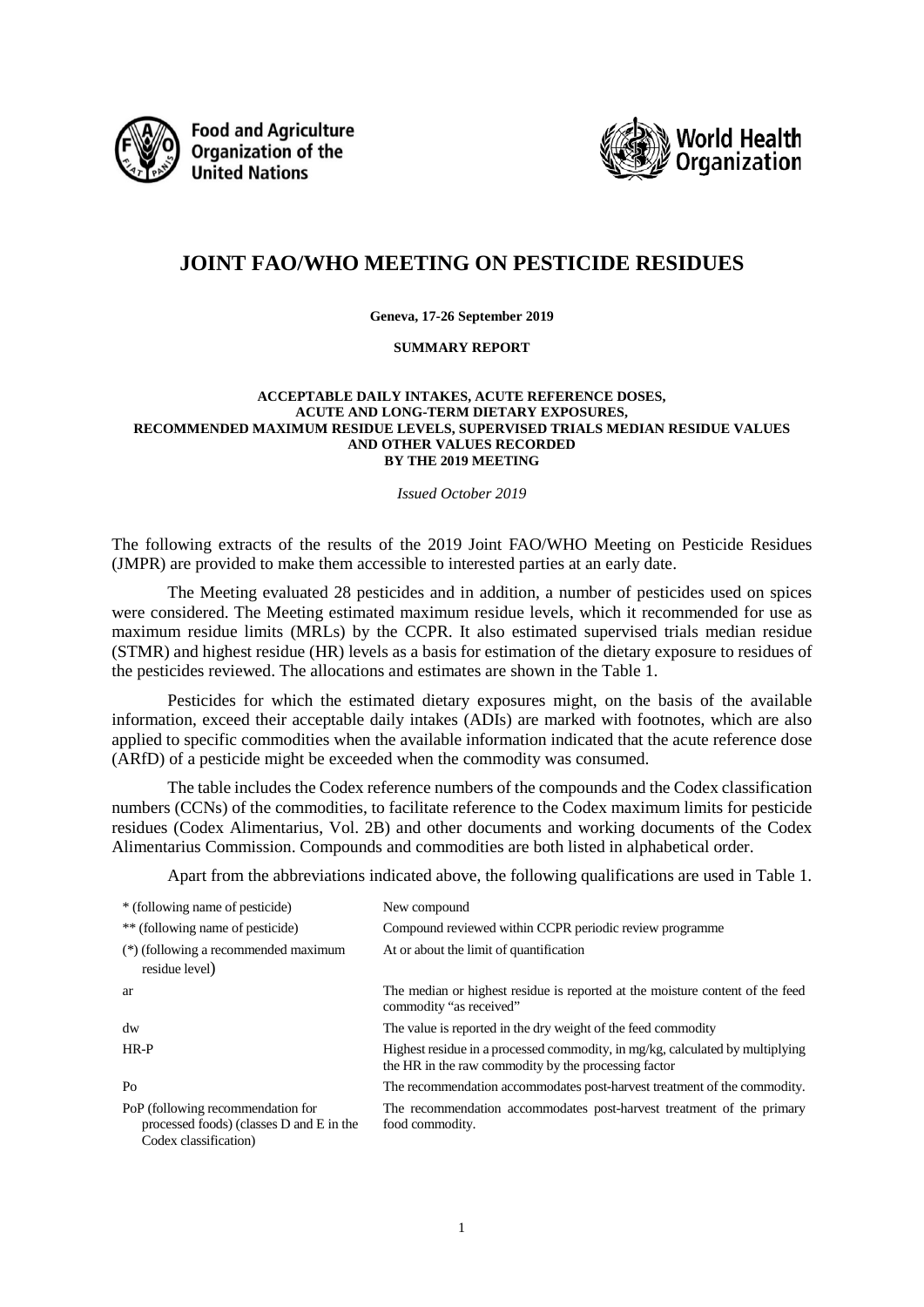STMR-P An STMR for a processed commodity calculated by applying the concentration or reduction factor for the process to the STMR calculated for the raw agricultural commodity. W (in place of previous recommendations) The previous recommendation is withdrawn, or withdrawal of the recommended Maximum residue level or existing Codex or draft MRL is recommended.

# **1. Acceptable daily intakes (ADIs), acute reference doses (ARfDs), acute and long-term dietary exposures, recommended maximum residue levels, supervised trials median residue values (STMRs) and other values recorded by the 2019 JMPR meeting.**

| Pesticide                | <b>CCN</b>         | Commodity                                         | Recommended             |          | STMR or                       | HR or                |
|--------------------------|--------------------|---------------------------------------------------|-------------------------|----------|-------------------------------|----------------------|
| (Codex reference         |                    |                                                   | maximum residue level   |          | STMR-P                        | $HR-P$               |
| number)                  |                    |                                                   | (mg/kg)                 |          | mg/kg                         | mg/kg                |
|                          |                    |                                                   | New                     | Previous |                               |                      |
| Afidopyropen $(312)*$    | AM 0660            | Almond hulls                                      | $0.6$ (dw)              |          | Median: 0.064                 |                      |
|                          |                    |                                                   |                         |          | (ar)                          |                      |
| ADI: 0-0.08 mg/kg bw     | DF 0226            | Apple, dried (peeled)                             | 0.02                    |          | 0.013                         | 0.019                |
| ARfD: 0.2 mg/kg bw       |                    |                                                   |                         |          |                               |                      |
| (for women of child-     |                    |                                                   |                         |          |                               |                      |
| bearing age)             |                    |                                                   |                         |          |                               |                      |
| ARfD: 0.3 mg/kg bw       | VB 0041            | Cabbages, Head                                    | 0.5                     |          | 0.02                          | 0.10                 |
| (for general population) |                    |                                                   |                         |          |                               |                      |
|                          | FS 0013            | Cherries, Subgroup of                             | 0.03                    |          | 0.02<br>$0.0535$ <sup>a</sup> | 0.031                |
|                          | FC 0001            | Citrus Fruit, Group of<br>Citrus oil <sup>b</sup> | 0.15                    |          |                               | $0.086$ $^{\rm a}$   |
|                          | OR 0004            |                                                   | 0.7                     |          | 0.22                          |                      |
|                          | AB 0001            | Citrus pulp, dry b                                | 0.4                     |          | 0.13                          |                      |
|                          | HH 3209            | Coriander, leaves                                 | 5                       |          | 2.5                           | 4.8                  |
|                          | AB 1204<br>SO 0691 | Cotton gin trash                                  | 1.5                     |          | Median: 0.65                  | Highest: 1.0         |
|                          |                    | Cotton seed<br>Cucumber                           | $0.08\,$                |          | 0.02                          | 0.60                 |
|                          | VC 0424<br>HH 0730 | Dill, leaves                                      | 0.7<br>5                |          | 0.17<br>2.5                   | 4.8                  |
|                          | MO 0096            | Edible offal (mammalian)                          | 0.2                     |          | liver: 0.22                   | liver: 0.34          |
|                          |                    |                                                   |                         |          | kidney: 0.13                  | kidney:0.13          |
|                          | PE 0112            | Eggs                                              | $0.01(*)$               |          | 0.022                         | 0.098                |
|                          | VO 2046            | Eggplants, Subgroup of                            | 0.15                    |          | 0.030                         | 0.12                 |
|                          | <b>VB</b> 0042     | Flowerhead Brassicas,                             | 0.4                     |          | 0.135                         | 0.34                 |
|                          |                    | Subgroup of                                       |                         |          |                               |                      |
|                          | <b>VC 2040</b>     | Fruiting vegetables,                              | 0.05                    |          | $0.027$ $^{\rm a}$            | $0.048$ <sup>a</sup> |
|                          |                    | Cucurbits - Melon,                                |                         |          |                               |                      |
|                          |                    | Pumpkins and Winter                               |                         |          |                               |                      |
|                          |                    | squashes, Subgroup of                             |                         |          |                               |                      |
|                          | <b>HS 0784</b>     | Ginger, rhizome (fresh)                           | $0.01(*)$               |          | $\overline{0}$                | $\mathbf{0}$         |
|                          | VL 2050            | Leafy greens, Subgroup of                         | $\overline{\mathbf{c}}$ |          | 0.88                          | 2.6                  |
|                          | VL 0054            | Leaves of Brassicaceae,                           | 5                       |          | 2.5                           | $\overline{4.8}$     |
|                          |                    | Subgroup of                                       |                         |          |                               |                      |
|                          | MF 0100            | Mammalian fats (except                            | $0.01(*)$               |          | 0.13                          | 0.13                 |
|                          |                    | milk fats)                                        |                         |          |                               |                      |
|                          | MM 0095            | Meat (from mammals other                          | $0.01(*)$               |          | muscle: 0.18                  | muscle: 0.26         |
|                          |                    | than marine mammals)                              |                         |          | fat: 0.13                     | fat: 0.13            |
|                          | ML 0106            | Milks                                             | $0.001(*)$              |          | 0.020                         |                      |
|                          | HH 0740            | Parsley, leaves                                   | 5                       |          | 2.5                           | 4.8                  |
|                          | FS 2001            | Peaches, Subgroup of                              | 0.015                   |          | 0.02                          | 0.022                |
|                          | VO 0051            | Peppers, Subgroup of,                             | 0.1                     |          | 0.036                         | 0.11                 |
|                          |                    | excluding okra, martynia                          |                         |          |                               |                      |
|                          | <b>HS 0444</b>     | and roselle<br>Peppers, chili dried               |                         |          | 0.36                          |                      |
|                          | FP 0009            | Pome fruit, Group of,                             | $\mathbf{1}$<br>0.03    |          | 0.021                         | 1.1<br>0.029         |
|                          |                    | excluding persimmon                               |                         |          |                               |                      |
|                          | FS 0014            | Plums, Subgroup of                                | $0.01(*)$               |          | 0.02                          | 0.02                 |
|                          | PO 0111            | Poultry, edible offal of                          | $0.01(*)$               |          | 0.024 (Liver)                 | $0.11$ (Liver)       |
|                          | PF 0111            | Poultry, fats                                     | $0.01(*)$               |          | 0.022                         | 0.098                |
|                          |                    |                                                   |                         |          |                               |                      |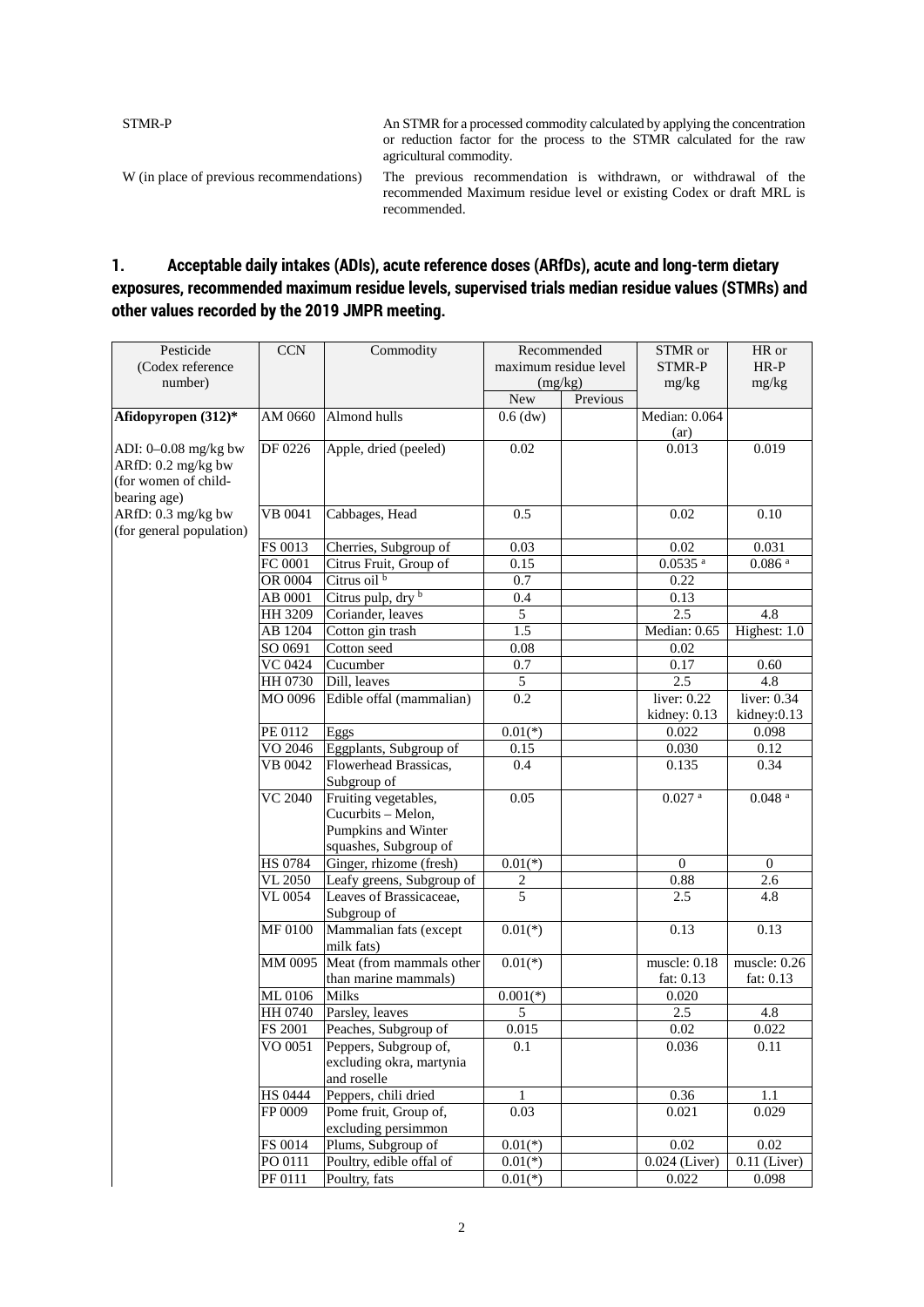| Pesticide        | <b>CCN</b>     | Commodity                                    |            | Recommended           | STMR or       | HR or    |
|------------------|----------------|----------------------------------------------|------------|-----------------------|---------------|----------|
| (Codex reference |                |                                              |            | maximum residue level | <b>STMR-P</b> | $HR-P$   |
| number)          |                |                                              |            | (mg/kg)               | mg/kg         | mg/kg    |
|                  |                |                                              | <b>New</b> | Previous              |               |          |
|                  | PM 0110        | Poultry, meat                                | $0.01(*)$  |                       | 0.022         | 0.098    |
|                  | VD 0541        | Soya bean (dry)                              | $0.01(*)$  |                       | 0.02          |          |
|                  | <b>VS 2080</b> | Stem and Petioles.<br>Subgroup of            | 3          |                       | 0.54          | 2.2      |
|                  | VC 0431        | Summer squash                                | 0.07       |                       | 0.039         | 0.050    |
|                  | VO 2045        | Tomatoes, Subgroup of                        | 0.15       |                       | 0.030         | 0.12     |
|                  | VO 0448        | Tomatoes, dried                              | 0.7        |                       | 0.17          | 0.70     |
|                  | TN 0085        | Tree nuts, Group of                          | $0.01(*)$  |                       | 0.02          | 0.02     |
|                  | VR 0071        | Tuberous and corm<br>vegetables, Subgroup of | $0.01(*)$  |                       | $\Omega$      | $\Omega$ |
|                  | <b>HS 0794</b> | Turmeric, root (fresh)                       | $0.01(*)$  |                       | $\Omega$      | $\theta$ |
|                  |                |                                              |            |                       |               |          |
|                  | JF 0226        | Apples, juice (pasteurized)                  |            |                       | 0.013         |          |
|                  | FP 0226        | Apples, canned                               |            |                       | 0.013         |          |
|                  | FP 0226        | Apples, sauce/puree                          |            |                       | 0.013         |          |
|                  | OR 0691        | Cotton seed (refined oil)                    |            |                       | 0.0013        |          |
|                  | JF 0004        | Citrus juice (raw) b                         |            |                       | 0.012         |          |
|                  |                | Citrus peel (fresh) b                        |            |                       | 0.096         | 0.15     |
|                  | FC 0004        | Marmalade <sup>b</sup>                       |            |                       | 0.012         |          |
|                  | VO 0448        | Tomatoes, canned                             |            |                       | 0.016         | 0.065    |
|                  | JF 0448        | Tomatoes, juice (raw)                        |            |                       | 0.0026        |          |
|                  | VO 0448        | Tomatoes, paste                              |            |                       | 0.016         |          |
|                  |                | (concentrates sauce/puree)                   |            |                       |               |          |
|                  | VO 0448        | Tomatoes, sauce/puree                        |            |                       | 0.0072        |          |
|                  |                | (single strength)                            |            |                       |               |          |

<sup>a</sup> Based on whole fruit, since no data were submitted on flesh only.

<sup>b</sup> Based on processing studies on oranges.

Definition of the residue for compliance with the MRL for plant commodities: *Afidopyropen.*

Definition of the residue for dietary risk assessment for plant commodities: *Sum of afidopyropen + dimer of [(3R,6R,6aR,12S,12bR)-3-[(cyclopropanecarbonyl)oxy]-6,12-dihydroxy-4,6a,12b-trimethyl-11-oxo-9-(pyridin-3-yl)- 1,3,4,4a,5,6,6a,12,12a,12b-decahydro-2H,11H-naphtho[2,1-b]pyrano[3,4-e]pyran-4-yl]methyl raccyclopropanecarboxylate* (*M007), expressed as afidopyropen.*

Definition of the residue for compliance with the MRL for animal commodities: *Afidopyropen.*

Definition of the residue for dietary risk assessment for animal commodities, excluding liver: *Afidopyropen + (3S,4R,4aR,6S, 6aS, 12R,12aS,12bS)-3,6,12-trihydroxy-4-(hydroxymethyl)-4,6a, 12b-trimethyl--9-(pyridin-3-yl)-1, 3,4,4a,5,6,6a,12, 12a,12b-decahydro-2H,11H-benzo- [ƒ] pyrano[4,3-b]chromen-11-one (M001) + Cyclopropane carboxylic acid (CPCA/M061) and (2R)-3-carboxy-2- [(cyclopropyIcarbonyI)oxy]- N, N, N-trimethylpropan-1- aminium chloride (CPCA-carnitine conjugate/M060), expressed as afidopyropen.*

Definition of the residue for dietary risk assessment for animal commodities, liver: *Afidopyropen + (3S,4R,4aR,6S, 6aS, 12R,12aS,12bS)-3,6,12-trihydroxy-4-(hydroxymethyl)-4,6a, 12b-trimethyl--9-(pyridin-3-yl)-1, 3,4,4a,5,6,6a,12, 12a,12bdecahydro-2H,11H-benzo- [ƒ] pyrano[4,3-b]chromen-11-one (M001) + Cyclopropane carboxylic acid (CPCA/M061) and (2R)-3-carboxy-2- [(cyclopropyIcarbonyI)oxy]- N, N, N-trimethylpropan-1- aminium chloride (CPCA-carnitine conjugate/M060) + [(3S,4R,4aR,6S,6aS,12R,12aS,12bS)-3-(cyclopropylcarbonyl)oxy]-6,12-dihydroxy-4,6a,12b-trimethyl-9-(1-oxidopyridin-3-yl)-11-oxo-1,3,4,4a,5,6,6a,12,12a,12b-decahydro-2H, 11H-benzo[f]pyrano[4,3-b]chromen-4-yl]methyl cyclopropane-carboxylate (M017), expressed as afidopyropen.*

The residue is not fat-soluble

| $\text{Benzovindiflupyter}(261)$ |         | VA 2031 Bulb onion, Subgroup of | 0.02 |      | 0.01  | 0.015                    |
|----------------------------------|---------|---------------------------------|------|------|-------|--------------------------|
| ADI: $0-0.05$ mg/kg bw           | GS 0659 | Sugar cane                      | 0.4  | 0.04 | 0.069 | 0.25                     |
| $ARfD: 0.1$ mg/kg bw             |         |                                 |      |      |       |                          |
|                                  |         | DM 0659 Sugar cane, molasses    |      |      | 0.006 | $\overline{\phantom{a}}$ |
|                                  |         | Sugar cane refined sugar        |      |      | 0.003 |                          |

Definition of the residue for compliance with the MRL and for dietary risk assessment for plant and animal commodities: *Benzovindiflupyr.*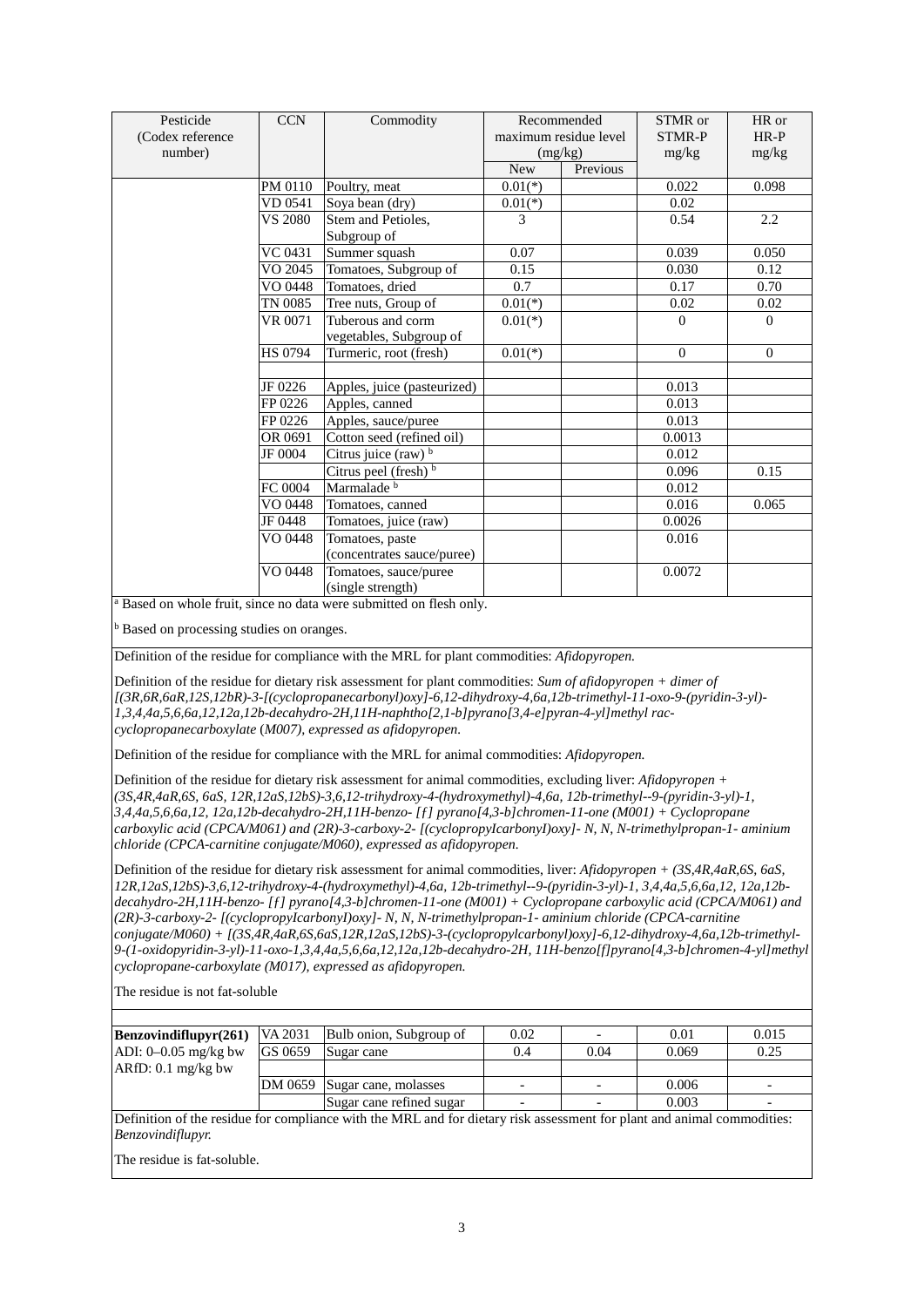| Pesticide<br>(Codex reference<br>number)        | <b>CCN</b> | Commodity                                                                                                                                                                                                                                                                                                                                                    | <b>New</b>     | Recommended<br>maximum residue level<br>(mg/kg)<br>Previous | STMR or<br><b>STMR-P</b><br>mg/kg | HR or<br>$HR-P$<br>mg/kg |
|-------------------------------------------------|------------|--------------------------------------------------------------------------------------------------------------------------------------------------------------------------------------------------------------------------------------------------------------------------------------------------------------------------------------------------------------|----------------|-------------------------------------------------------------|-----------------------------------|--------------------------|
|                                                 |            |                                                                                                                                                                                                                                                                                                                                                              |                |                                                             |                                   |                          |
| Bifenthrin (178)                                | FB 0275    | Strawberry <sup>c</sup>                                                                                                                                                                                                                                                                                                                                      | 3 <sup>c</sup> | $\mathfrak{Z}$                                              | 0.46                              | 2.3                      |
| ADI: 0-0.01 mg/kg bw<br>ARfD: 0.01 mg/kg bw     | AS 0081    | Straw and fodder (dry) of<br>cereal grains                                                                                                                                                                                                                                                                                                                   | $1$ (dw)       | $\overline{\phantom{a}}$                                    | Median: 0.26<br>(ar)              | Highest: 0.45<br>(ar)    |
|                                                 |            |                                                                                                                                                                                                                                                                                                                                                              |                |                                                             |                                   |                          |
| plant commodities: Bifenthrin (sum of isomers). |            | <sup>c</sup> On the basis of the information provided to the JMPR it was concluded that the estimated acute dietary exposure to<br>residues of bifenthrin for the consumption of strawberries may present a public health concern.<br>Definition of the residue for compliance with the MRL for plant and animal commodities and dietary risk assessment for |                |                                                             |                                   |                          |
| The residue is fat-soluble.                     |            |                                                                                                                                                                                                                                                                                                                                                              |                |                                                             |                                   |                          |
| Buprofezin (173)                                | AB 0001    | Citrus pulp, dry                                                                                                                                                                                                                                                                                                                                             | 5              | $\overline{2}$                                              | Median: 0.97                      | Highest: 1.9             |
| ADI: 0-0.009 mg/kg bw<br>ARfD: 0.5 mg/kg bw     | OR 0001    | Citrus oil, edible                                                                                                                                                                                                                                                                                                                                           | 6              |                                                             | 1.2                               |                          |
|                                                 | OC 0305    | Olive oil, crude                                                                                                                                                                                                                                                                                                                                             | 20             |                                                             | 3.9                               |                          |
| Aniline                                         | TN 0085    | Group of tree nuts                                                                                                                                                                                                                                                                                                                                           | $0.05(*)$      |                                                             | 0.05                              | 0.05                     |
| ADI: 0-0.02 mg/kg bw                            | AM 0660    | Almond hulls                                                                                                                                                                                                                                                                                                                                                 | 3              | $\overline{2}$                                              | Median: 0.22                      |                          |
| ARfD: 0.02 mg/kg bw                             | TN 0660    | Almond                                                                                                                                                                                                                                                                                                                                                       | W              | $0.05(*)$                                                   | $-$                               |                          |
|                                                 | MF 0100    | Mammalian fats except<br>milk fats                                                                                                                                                                                                                                                                                                                           | $0.01(*)$      |                                                             | $\Omega$                          | $\theta$                 |
|                                                 | PE 0112    | Eggs                                                                                                                                                                                                                                                                                                                                                         | $0.01(*)$      |                                                             | $\mathbf{0}$                      | 0                        |
|                                                 | PO 0111    | Poultry, edible offal of                                                                                                                                                                                                                                                                                                                                     | $0.01(*)$      |                                                             | $\boldsymbol{0}$                  | $\boldsymbol{0}$         |
|                                                 | PF 0111    | Poultry fats                                                                                                                                                                                                                                                                                                                                                 | $0.01(*)$      |                                                             | $\overline{0}$                    | $\mathbf{0}$             |
|                                                 | PM 0110    | Poultry meat                                                                                                                                                                                                                                                                                                                                                 | $0.01(*)$      |                                                             | $\overline{0}$                    | $\mathbf{0}$             |
|                                                 |            | Citrus flesh                                                                                                                                                                                                                                                                                                                                                 |                |                                                             |                                   |                          |
|                                                 |            | Citrus peel                                                                                                                                                                                                                                                                                                                                                  |                |                                                             | 0.039<br>0.67                     | 0.078<br>1.3             |
|                                                 | JF 0001    | Citrus juice                                                                                                                                                                                                                                                                                                                                                 |                |                                                             | 0.12                              |                          |
|                                                 |            | Orange marmalade                                                                                                                                                                                                                                                                                                                                             |                |                                                             | 0.25                              |                          |
|                                                 | DF 0226    | Apples, dried                                                                                                                                                                                                                                                                                                                                                |                |                                                             | 0.17                              | 0.59                     |
|                                                 |            | Apple canned                                                                                                                                                                                                                                                                                                                                                 |                |                                                             | 0.015                             |                          |
|                                                 |            | Apple puree                                                                                                                                                                                                                                                                                                                                                  |                |                                                             | 0.019                             |                          |
|                                                 |            | Apple jelly                                                                                                                                                                                                                                                                                                                                                  |                |                                                             | 0.015                             |                          |
|                                                 | JF 0226    | Apple juice                                                                                                                                                                                                                                                                                                                                                  |                |                                                             | 0.16                              |                          |
|                                                 | AB 1230    | Apple pomace wet                                                                                                                                                                                                                                                                                                                                             |                |                                                             | Median: 0.56                      |                          |
|                                                 | DF 0269    | Dried grapes                                                                                                                                                                                                                                                                                                                                                 |                |                                                             | 0.27                              | 1.2                      |
|                                                 | JF 0269    | Grape juice                                                                                                                                                                                                                                                                                                                                                  |                |                                                             | 0.073                             |                          |
|                                                 |            | Grape wine                                                                                                                                                                                                                                                                                                                                                   |                |                                                             | 0.2                               |                          |
|                                                 |            | Olive canned (pickled,<br>fermented)                                                                                                                                                                                                                                                                                                                         |                |                                                             | 0.76                              | 1.2                      |
|                                                 |            |                                                                                                                                                                                                                                                                                                                                                              |                |                                                             |                                   |                          |
| Buprofezin.                                     |            | Definition of the residue for compliance with the MRL and for dietary risk assessment for plant and animal commodities:                                                                                                                                                                                                                                      |                |                                                             |                                   |                          |
| The residue is not fat-soluble.                 |            |                                                                                                                                                                                                                                                                                                                                                              |                |                                                             |                                   |                          |
|                                                 |            |                                                                                                                                                                                                                                                                                                                                                              |                |                                                             |                                   |                          |
| Clethodim $(187)$ **                            | AL 1020    | Alfalfa fodder                                                                                                                                                                                                                                                                                                                                               | W              | 10                                                          |                                   |                          |
| ADI: 0-0.2 mg/kg bw                             | AL 0061    | Beans fodder                                                                                                                                                                                                                                                                                                                                                 | $\overline{W}$ | 10                                                          |                                   |                          |
| <b>ARfD: Unnecessary</b>                        | VD 0071    | Beans (dry)                                                                                                                                                                                                                                                                                                                                                  | W              | 2                                                           |                                   |                          |
|                                                 | VP 0061    | Beans, except broad bean<br>and soya bean                                                                                                                                                                                                                                                                                                                    | W              | $0.5(*)$                                                    |                                   |                          |
|                                                 |            |                                                                                                                                                                                                                                                                                                                                                              |                |                                                             |                                   |                          |
|                                                 | SO 0691    | Cotton seed                                                                                                                                                                                                                                                                                                                                                  | W              | 0.5                                                         |                                   |                          |
|                                                 | OC 0691    | Cotton seed oil, crude                                                                                                                                                                                                                                                                                                                                       | W              | $0.5(*)$                                                    |                                   |                          |
|                                                 | OR 0691    | Cotton seed oil, edible                                                                                                                                                                                                                                                                                                                                      | $\overline{W}$ | $0.5(*)$                                                    |                                   |                          |
|                                                 | MO 0105    | Edible offal (Mammalian)                                                                                                                                                                                                                                                                                                                                     | $\overline{W}$ | $0.2(*)$                                                    |                                   |                          |
|                                                 | PE 0112    | Eggs                                                                                                                                                                                                                                                                                                                                                         | W              | $0.05(*)$                                                   |                                   |                          |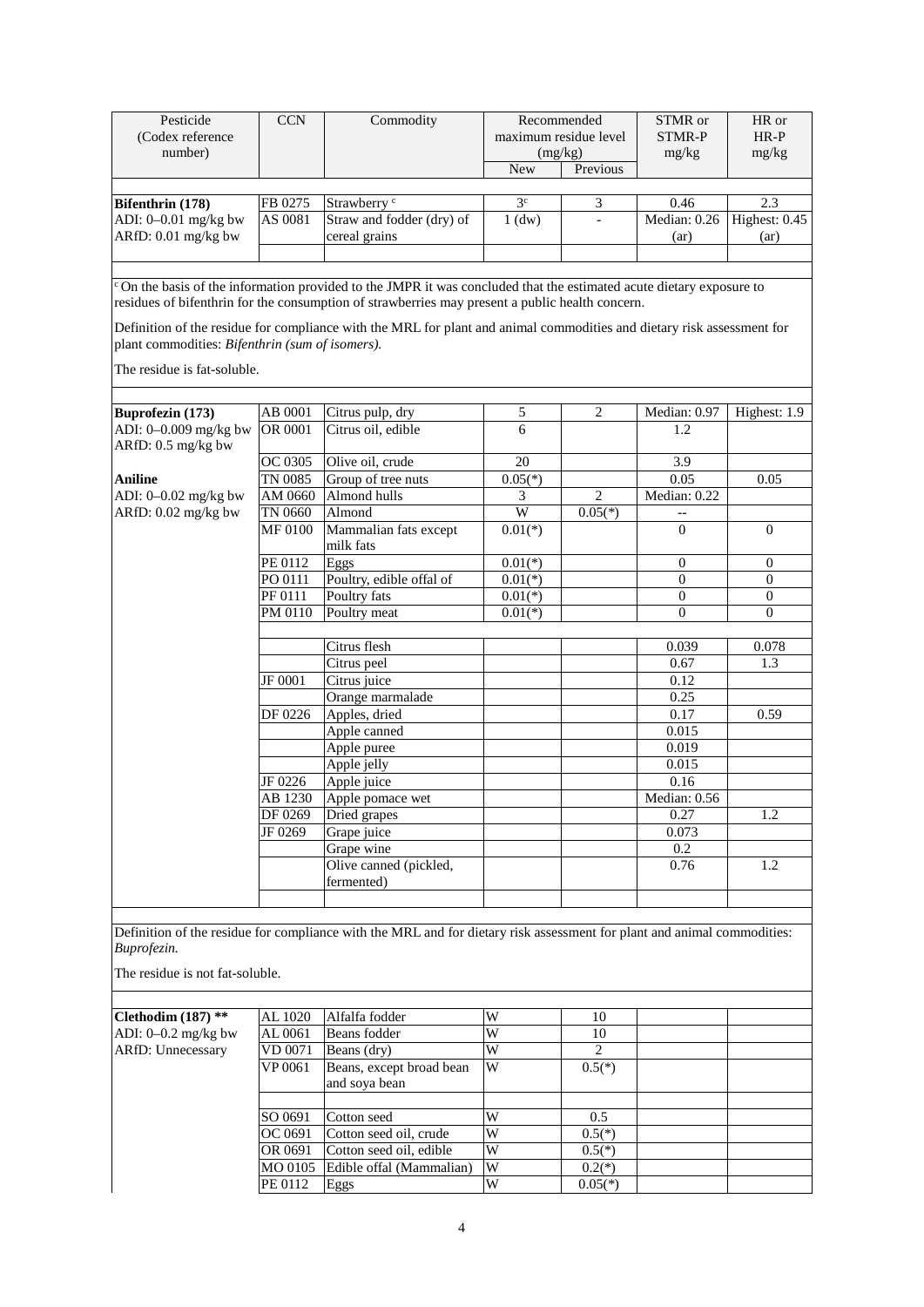| Pesticide        | <b>CCN</b> | Commodity                          |            | Recommended           | STMR or       | HR or  |
|------------------|------------|------------------------------------|------------|-----------------------|---------------|--------|
| (Codex reference |            |                                    |            | maximum residue level | <b>STMR-P</b> | $HR-P$ |
| number)          |            |                                    |            | (mg/kg)               | mg/kg         | mg/kg  |
|                  |            |                                    | <b>New</b> | Previous              |               |        |
|                  | VD 0561    | Field pea (dry)                    | W          | 2                     |               |        |
|                  | AM 1051    | Fodder beet                        | W          | $0.1(*)$              |               |        |
|                  | VA 0381    | Garlic                             | W          | 0.5                   |               |        |
|                  |            | MM 0095 Meat (from mammals other W |            | $0.2(*)$              |               |        |
|                  |            | than                               |            |                       |               |        |
|                  |            | marine mammals)                    |            |                       |               |        |
|                  | ML 0106    | <b>Milks</b>                       | W          | $0.05(*)$             |               |        |
|                  | VA 0385    | Onion, Bulb                        | W          | 0.5                   |               |        |
|                  | SO 0697    | Peanut                             | W          | 5                     |               |        |
|                  | VR 0589    | Potato                             | W          | 0.5                   |               |        |
|                  | PM 0110    | Poultry meat                       | W          | $0.2(*)$              |               |        |
|                  | PO 0111    | Poultry, Edible offal of           | W          | $0.2(*)$              |               |        |
|                  | SO 0495    | Rape seed                          | W          | 0.5                   |               |        |
|                  | OC 0495    | Rape seed oil, Crude               | W          | $0.5(*)$              |               |        |
|                  | OR 0495    | Rape seed oil, Edible              | W          | $0.5(*)$              |               |        |
|                  | VD 0541    | Soya bean (dry)                    | W          | 10                    |               |        |
|                  | OC 0541    | Soya bean oil, crude               | W          | 1                     |               |        |
|                  | OR 0541    | Soya bean oil, refined             | W          | $0.5(*)$              |               |        |
|                  | VR 0596    | Sugar beet                         | W          | 0.1                   |               |        |
|                  | SO 0702    | Sunflower seed                     | W          | 0.5                   |               |        |
|                  | OC 0702    | Sunflower seed oil, crude          | W          | $0.1(*)$              |               |        |
|                  | VO 0448    | Tomato                             | W          | 1                     |               |        |
|                  |            |                                    |            |                       |               |        |

Definition of the residue for compliance with the MRL for plant commodities: *Sum of clethodim and its metabolites convertible to dimethyl 3-[2-(ethylsulfonyl)propyl]-pentanedioate (DME) and dimethyl 3-[2-(ethylsulfonyl)propyl]-3 hydroxy-pentanedioate (DME-OH), expressed as clethodim.*

Definition of the residue for compliance with the MRL for animal commodities: *Sum of clethodim and its metabolites convertible to dimethyl 3-[2-(ethylsulfonyl)propyl]-pentanedioate (DME), expressed as clethodim.*

Definition of the residue for dietary risk assessment for plant and animal commodities: *A conclusion could not be reached.*

| Cyclaniliprole (207)     | TN 0660  | Almonds                   | 0.03      |              | 0.019         |  |
|--------------------------|----------|---------------------------|-----------|--------------|---------------|--|
| ADI: $0-0.04$ mg/kg bw   | AM 0660  | Almond hulls              | 6         |              | Median: 1.7   |  |
| <b>ARfD: Unnecessary</b> | FB 20006 | Bush berries, Subgroup of | 1.5       |              | 0.275         |  |
|                          | FB 0267  | Elderberries              | 1.5       |              | 0.275         |  |
|                          | FB 2254  | Guelder rose              | 1.5       |              | 0.275         |  |
|                          | FB 20005 | Cane berries, Subgroup of | 0.8       |              | 0.27          |  |
|                          | FS 0013  | Cherries, Subgroup of     | 0.7       | 0.9          | 0.14          |  |
|                          | VB 0041  | Cabbages, head            | 0.7       |              | 0.0325        |  |
|                          | VO 2700  | Cherry Tomato             | W         | 0.1          |               |  |
|                          | FC 0001  | Citrus fruit, Group of    | 0.4       |              | 0.087         |  |
|                          | OR 0001  | Citrus oil, edible        | 50        |              | 10.1          |  |
|                          | VC 2039  | Cucumbers and summer      | 0.05      | 0.06         | 0.021         |  |
|                          |          | squashes, Subgroup of     |           |              |               |  |
|                          | DV 0448  | Tomato, dried             | 0.35      | 0.4          | 0.11          |  |
|                          | MO 0105  | Edible offal (mammalian)  | 0.2       | $0.01(*)$    | kidney 0.052  |  |
|                          |          |                           |           |              | liver $0.061$ |  |
|                          | VO 2046  | Subgroup of Eggplants     | 0.15      | 0.1          | 0.0525        |  |
|                          | PE 0112  | Eggs                      | $0.01(*)$ |              | $\Omega$      |  |
|                          | VB 0042  | Flowerhead Brassicas,     | 0.8       | $\mathbf{1}$ | 0.28          |  |
|                          |          | Subgroup of               |           |              |               |  |
|                          | FB 0269  | Grapes                    | 0.6       | 0.8          | 0.12          |  |
|                          | VB 2036  | Head Brassicas, Subgroup  | W         | 0.7          |               |  |
|                          |          | of                        |           |              |               |  |
|                          | VL 2050  | Leafy greens, Subgroup of | $\tau$    |              | 2.4           |  |
|                          | VL 0054  | Leaves of Brassicaceae,   | 10        | 15           | 3.5           |  |
|                          |          | Subgroup of               |           |              |               |  |
|                          |          |                           |           |              |               |  |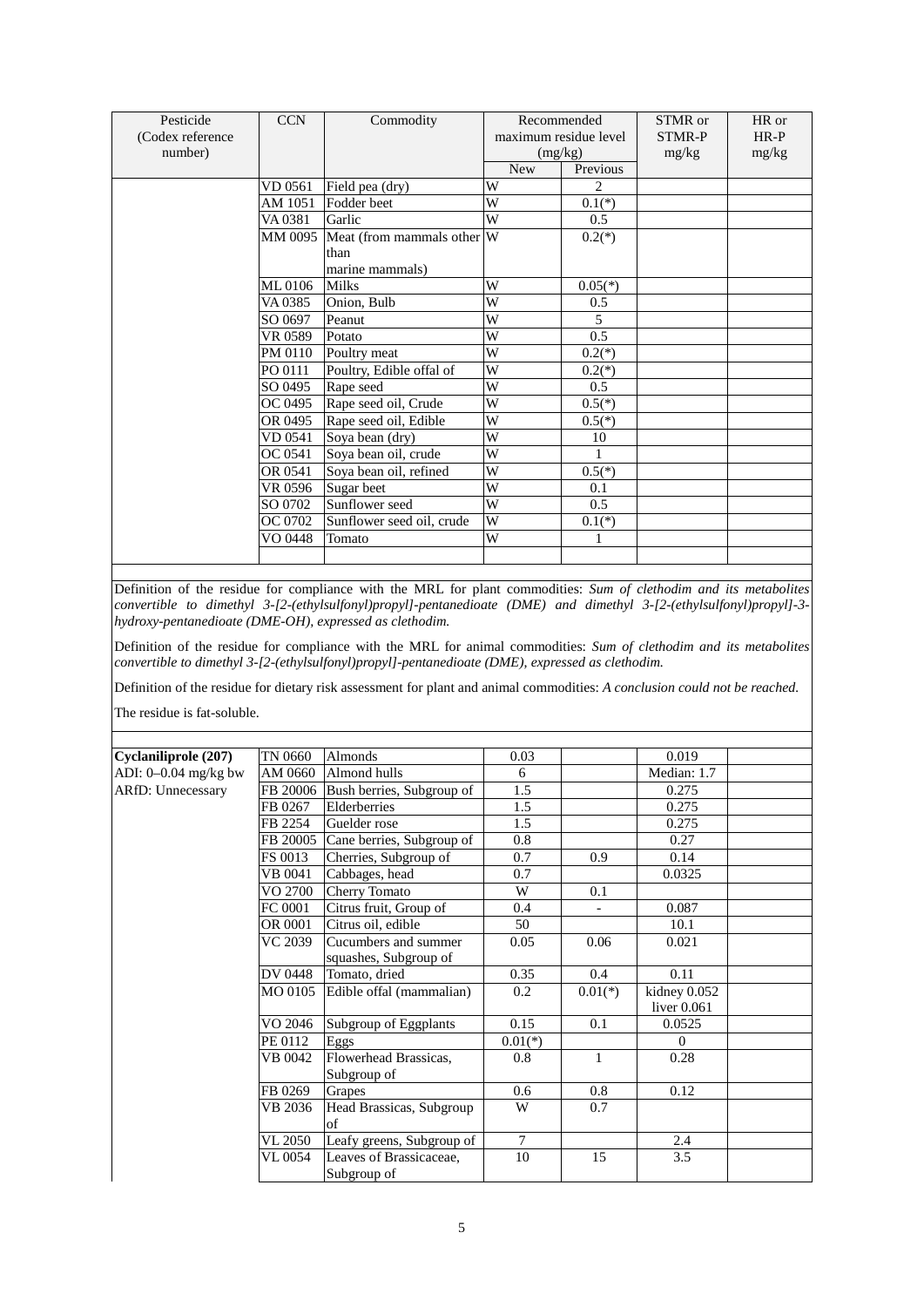| Pesticide        | <b>CCN</b>         | Commodity                                   |              | Recommended           | STMR or          | HR or  |
|------------------|--------------------|---------------------------------------------|--------------|-----------------------|------------------|--------|
| (Codex reference |                    |                                             |              | maximum residue level | STMR-P           | $HR-P$ |
| number)          |                    |                                             |              | (mg/kg)               | mg/kg            | mg/kg  |
|                  |                    |                                             | <b>New</b>   | Previous              |                  |        |
|                  |                    | MM 0095 Meat (from mammals other            | $0.25$ (fat) | $0.01(*)$ (fat)       | muscle $0.016$   |        |
|                  |                    | than marine mammals)                        |              |                       | fat 0.064        |        |
|                  | FB 2009            | Low growing berries,                        | 0.4          |                       | 0.12             |        |
|                  |                    | Subgroup of (except                         |              |                       |                  |        |
|                  |                    | cranberries)                                |              |                       |                  |        |
|                  | <b>VC 2040</b>     | Melons, pumpkins and                        | 0.1          | 0.15                  | 0.041            |        |
|                  |                    | winter squashes, Subgroup<br>of             |              |                       |                  |        |
|                  | <b>MF 0100</b>     | Mammalian fats (except                      | 0.25         | $0.01(*)$             | 0.064            |        |
|                  |                    | milk fats)                                  |              |                       |                  |        |
|                  | ML0106             | Milks                                       | 0.01         | $0.01(*)$             | 0.004            |        |
|                  | FM 0183            | Milk fats                                   | 0.2          | $0.01(*)$             | 0.054            |        |
|                  | VO 0051            | Peppers, Subgroup of                        | 0.15         | 0.2                   | 0.0525           |        |
|                  |                    | (except Martynia, Okra and                  |              |                       |                  |        |
|                  |                    | Roselle)                                    |              |                       |                  |        |
|                  | HS 0444            | Peppers, Chili, dried                       | 1.5          | 2                     | 0.525            |        |
|                  | FS 2001            | Peaches (including                          | 0.3          | 0.3                   | 0.053            |        |
|                  |                    | Apricots and Nectarines),                   |              |                       |                  |        |
|                  |                    | Subgroup of                                 |              |                       |                  |        |
|                  | FP 0009            | Pome fruits                                 | W            | 0.3                   |                  |        |
|                  | FP 0009            | Pome fruits, Group of                       | 0.2          |                       | 0.057            |        |
|                  |                    | (excluding Japanese                         |              |                       |                  |        |
|                  |                    | persimmons)                                 | 0.15         |                       | 0.052            |        |
|                  | FS 0014<br>PO 0111 | Plums, Subgroup of<br>Poultry, edible offal | $0.01(*)$    | 0.2<br>$\mathbf{0}$   |                  |        |
|                  | <b>PF 0111</b>     | Poultry, fats                               | $0.01(*)$    | $\boldsymbol{0}$      |                  |        |
|                  | PM 0110            | Poultry, meat                               | $0.01(*)$    | $\boldsymbol{0}$      |                  |        |
|                  | DT 1114            | Tea, green, black (black,                   | 50           |                       | 12.5             |        |
|                  |                    | fermented and dried)                        |              |                       |                  |        |
|                  | VO 2045            | Tomatoes, Subgroup of                       | 0.08         |                       | 0.033            |        |
|                  | <b>VR 2071</b>     | Tuberous and corm                           | $0.01(*)$    |                       | $\Omega$         |        |
|                  |                    | vegetables, Subgroup of                     |              |                       |                  |        |
|                  | DF 0014            | Prunes                                      | 0.6          | $0.8\,$               | 0.19             |        |
|                  | VO 0448            | Tomato                                      | W            | 0.1                   |                  |        |
|                  |                    |                                             |              |                       |                  |        |
|                  |                    | Citrus juice                                |              |                       | 0.01             |        |
|                  | JF 0226            | Apple, juice                                |              |                       | 0.019            |        |
|                  |                    | Grape, must                                 |              |                       | 0.08             |        |
|                  | JF 0269            | Grape, juice                                |              |                       | 0.04             |        |
|                  |                    | Grape, wine                                 |              |                       | 0.04             |        |
|                  |                    | Potato crisps                               |              |                       | $\boldsymbol{0}$ |        |
|                  |                    | Potato flakes/granules                      |              |                       | $\mathbf{0}$     |        |
|                  |                    | Tea infusion                                |              |                       | 1.8              |        |
|                  |                    | Tomato, canned                              |              |                       | 0.005            |        |
|                  | VW 0448            | Tomato, paste                               |              |                       | 0.04             |        |
|                  | JF 0448            | Tomato, juice                               |              |                       | 0.03             |        |

Definition of the residue for compliance with the MRL for plant and animal commodities: *Cyclaniliprole*.

Definition of the residue for estimation of dietary risk assessment for plant commodities: *Cyclaniliprole + 3-bromo-2-((2 bromo-4H- pyrazolo[1,5-d]pyrido[3,2-b]-[1,4]oxazin-4-ylidene)amino)-5-chloro-N-(1-cyclopropylethyl)benzamide (NK-1375), expressed as cyclaniliprole equivalents*. The molecular weight conversion factor to express NK-1375 in cyclaniliprole equivalents = 1.064.

Definition of the residue for estimation of dietary risk assessment for animal commodities: *Cyclaniliprole.*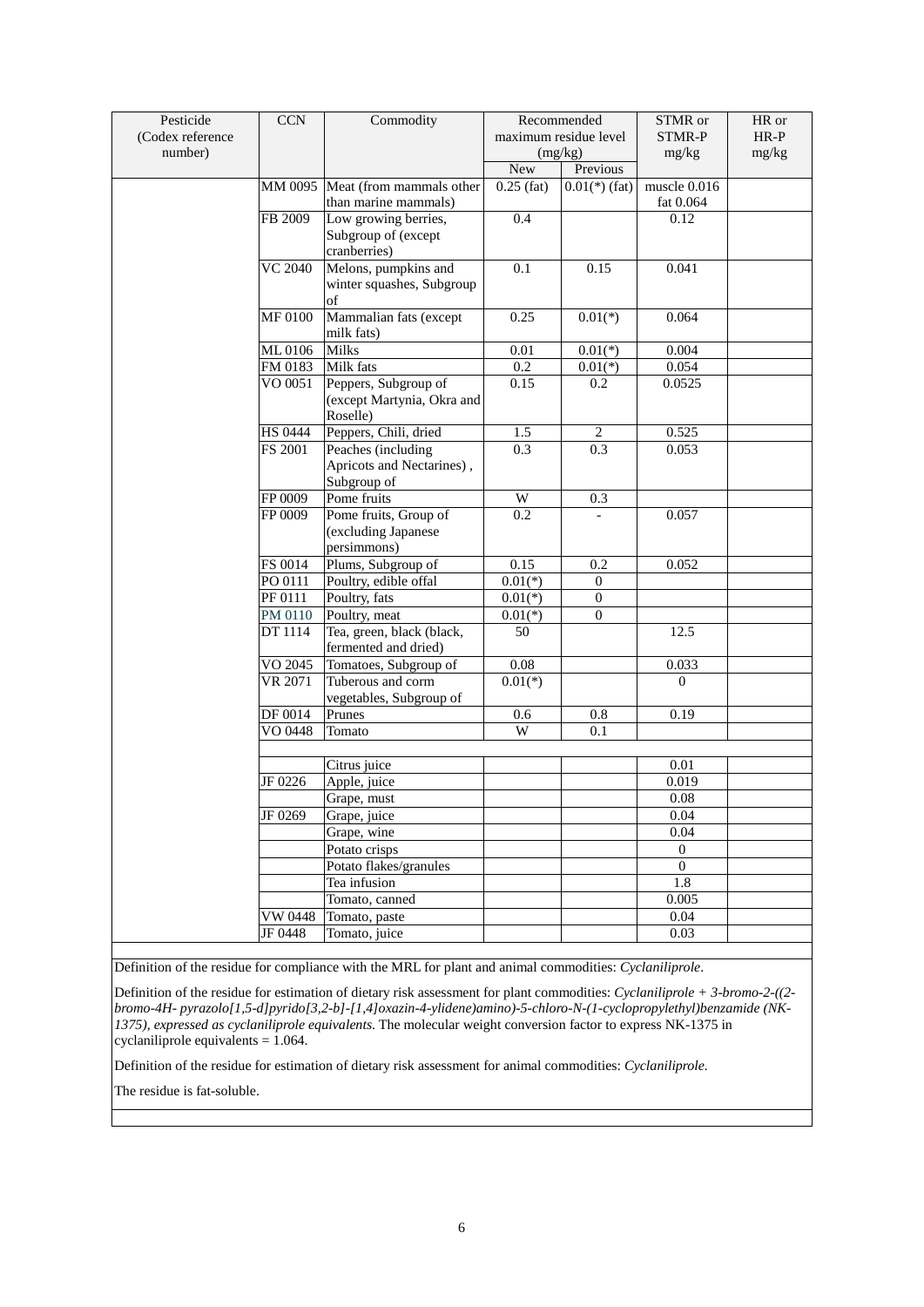| Pesticide              | <b>CCN</b> | Commodity                | Recommended           |          | STMR or | HR or  |
|------------------------|------------|--------------------------|-----------------------|----------|---------|--------|
| (Codex reference)      |            |                          | maximum residue level |          | STMR-P  | $HR-P$ |
| number)                |            |                          | (mg/kg)               |          | mg/kg   | mg/kg  |
|                        |            |                          | <b>New</b>            | Previous |         |        |
| Cypermethrin(118)      | VR 0604    | Ginseng                  | $0.03(*)$             |          | 0.03    | 0.03   |
| ADI: $0-0.02$ mg/kg bw | DV 0604    | Ginseng, dried including | 0.15                  |          | 0.06    | 0.10   |
| ARfD: 0.04 mg/kg bw    |            | red ginseng              |                       |          |         |        |
|                        | DM 0604    | Ginseng, extracts        | $0.06(*)$             |          | 0.06    | 0.06   |
|                        |            |                          |                       |          |         |        |

Definition of the residue for compliance with the MRL and for dietary risk assessment for plant and animal commodities: *Cypermethrin (sum of isomers).*

The residue is fat-soluble.

| Dimethoate $(027)$ ** | VS 0620                     | Artichoke, globe               | W                     | 0.05             |  |
|-----------------------|-----------------------------|--------------------------------|-----------------------|------------------|--|
| ADI: 0-0.001 mg/kg bw | VS 0621                     | Asparagus                      | W                     | $0.05(*)$        |  |
| ARfD: 0.02 mg/kg bw   | GC 0640                     | <b>Barley</b>                  | $\overline{W}$        | $\overline{c}$   |  |
|                       | VB 0402                     | <b>Brussels</b> sprouts        | $\overline{W}$        | 0.2              |  |
|                       | <b>VB 0403</b>              | Cabbage, Savoy                 | $\overline{W}$        | $0.05(*)$        |  |
|                       | MO 0812                     | Cattle, Edible offal of        | $\overline{W}$        | $0.05(*)$        |  |
|                       | VB 0404                     | Cauliflower                    | W                     | 0.2              |  |
|                       | VS 0624                     | Celery                         | W                     | 0.5              |  |
|                       | FS 0013                     | Cherries                       | $\overline{W}$        | $\overline{c}$   |  |
|                       | FC 0001                     | Citrus fruits                  | $\overline{W}$        | 5                |  |
|                       | PE 0112                     | Eggs                           | $\overline{W}$        | $0.05(*)$        |  |
|                       | VL 0482                     | Lettuce, Head                  | W                     | 0.3              |  |
|                       |                             | Mammalian fats (except         | W                     | $0.05(*)$        |  |
|                       | MF 0100                     | milk fats)                     |                       |                  |  |
|                       | FI 0345                     | Mango                          | W                     | 1(Po)            |  |
|                       |                             | Meat of cattle, goats,         | W                     | $0.05(*)$        |  |
|                       |                             | MM 0096 horses, pigs and sheep |                       |                  |  |
|                       |                             | Milk of cattle, goats and      | W                     | $0.05(*)$        |  |
|                       | ML0107                      | sheep                          |                       |                  |  |
|                       | FP 0230                     | Pear                           | W                     | 1                |  |
|                       |                             | Peas (pods and                 | W                     | $\mathbf{1}$     |  |
|                       |                             | succulent=immature             |                       |                  |  |
|                       | VP 0063                     | seeds)                         |                       |                  |  |
|                       | <b>HS 0444</b>              | Peppers Chili, dried           | W                     | 3                |  |
|                       |                             | Peppers, sweet (including      | $\overline{W}$        | $\overline{0.5}$ |  |
|                       | VO 0445                     | pimento or pimiento)           |                       |                  |  |
|                       | <b>VR 0589</b>              | Potato                         | W                     | 0.05             |  |
|                       | PF 0111                     | Poultry fats                   | $\overline{W}$        | $0.05(*)$        |  |
|                       | PM 0110                     | Poultry meat                   | $\overline{W}$        | $0.05(*)$        |  |
|                       | PO 0111                     | Poultry, edible offal of       | W                     | $0.05(*)$        |  |
|                       | MO 0822                     | Sheep, edible offal of         | $\overline{W}$        | $0.05(*)$        |  |
|                       | <b>HS 0191</b>              | Spices, fruits and berries     | $\overline{W}$        | 0.5              |  |
|                       | HS 0193                     | Spices, roots and rhizomes     | W                     | $0.1(*)$         |  |
|                       | HS 0190                     | Spices, seeds                  | $\overline{W}$        | 5                |  |
|                       | VR 0596                     | Sugar beet                     | W                     | 0.05             |  |
|                       | FT 0305                     | Table olives                   | $\overline{W}$        | 0.5              |  |
|                       | $\overline{\text{VL}}$ 0506 | Turnip greens                  | W                     | $\mathbf{1}$     |  |
|                       | VR 0506                     | Turnip, Garden                 | W                     | 0.1              |  |
|                       | GC 0654                     | Wheat                          | $\overline{\text{W}}$ | 0.05             |  |
|                       |                             | Wheat straw and fodder,        | $\overline{W}$        | $\mathbf{1}$     |  |
|                       | AS 0654                     | dry                            |                       |                  |  |

The residue definition for compliance with the MRL in plant and animal commodities is: *Dimethoate and omethoate (measured and reported separately).*

Definition of the residue for dietary risk assessment for plant and animal commodities: *The Meeting was unable to recommend a definition for dietary risk assessment.*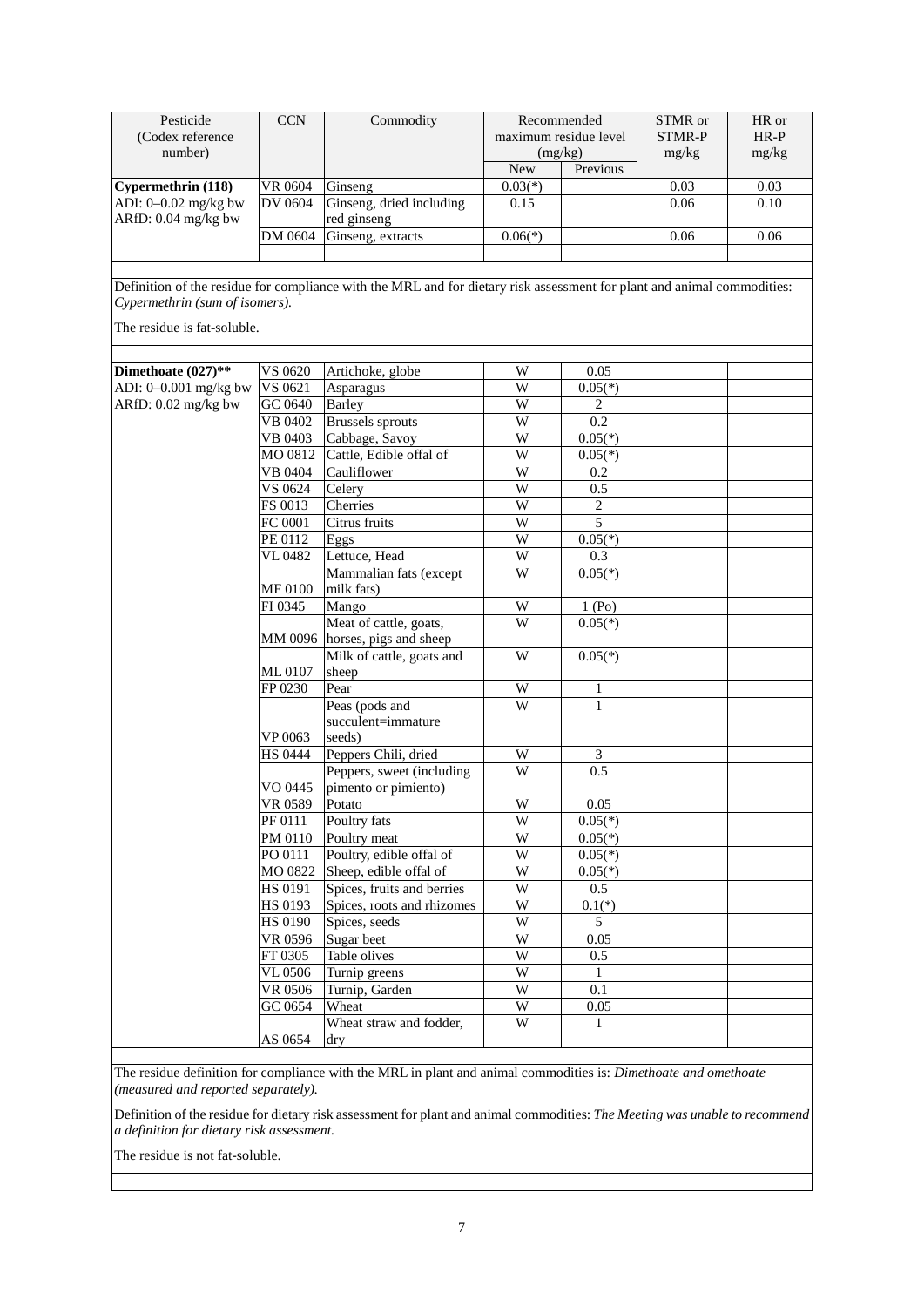| Pesticide                | <b>CCN</b> | Commodity                   |            | Recommended           | STMR or | HR or  |
|--------------------------|------------|-----------------------------|------------|-----------------------|---------|--------|
| (Codex reference)        |            |                             |            | maximum residue level | STMR-P  | $HR-P$ |
| number)                  |            |                             |            | (mg/kg)               | mg/kg   | mg/kg  |
|                          |            |                             | <b>New</b> | Previous              |         |        |
| <b>Fluazifop-p-butyl</b> | FB 2005    | Cane berries, Subgroup of   | 0.08       | $0.01(*)$             | 0.021   | 0.074  |
| $(283)^d$                |            |                             |            |                       |         |        |
| ADI: $0-0.004$ mg/kg bw  | FB 0021    | Currants, black, red, white | W          | $0.01(*)$             |         |        |
| $ARfD: 0.4$ mg/kg bw     |            |                             |            |                       |         |        |
|                          | FB 0268    | Gooseberry                  | W          | $0.01(*)$             |         |        |
|                          | FB 2006    | Bush berries, Subgroup of   | 0.3        |                       | 0.021   | 0.26   |
|                          | FB 0267    | Elderberries                | 0.3        |                       | 0.021   | 0.26   |
|                          | FB 2254    | Guelder rose                | 0.3        |                       | 0.021   | 0.26   |
|                          | FB 0275    | Strawberry                  | 3          | 0.3                   | 0.685   | 1.5    |
|                          |            |                             |            |                       |         |        |
|                          |            |                             |            |                       |         |        |
|                          |            |                             |            |                       |         |        |

<sup>d</sup> Based on the decision of CCPR 2017 (REP17/PR) to withdraw the draft MRLs for sweet potato and yam, long-term dietary exposure is unlikely to present a public health concern.

Definition of the residue for compliance with the MRL for plant commodities: *Total fluazifop, defined as the sum of fluazifop-P-butyl, fluazifop-P-acid (II) and their conjugates, expressed as fluazifop-P-acid*.

Definition of the residue for dietary risk assessment for plant commodities: *The sum of fluazifop-P-butyl, fluazifop-P-acid (II), 2-[4-(3-hydroxy-5-trifluoromethyl-2-phenoxy)pyridyloxy] propionic acid (XL), 5-trifluoromethyl-2-pyridone (X) and their conjugates, expressed as fluazifop-P-acid*.

Definition of the residue for compliance with MRLs and for dietary risk assessment for animal commodities: *Total fluazifop, defined as the sum of fluazifop-P-butyl, fluazifop-P-acid (II) and their conjugates, expressed as fluazifop-P-acid.*

| Fluensulfone (265)     | FC 0001 | Citrus fruit, Group of      | 0.2         | 0.01         | 0.063          |
|------------------------|---------|-----------------------------|-------------|--------------|----------------|
| ADI: $0-0.01$ mg/kg bw | FP 0009 | Pome fruit, Group of        | 0.2         | $\Omega$     | $\overline{0}$ |
| ARfD: 0.3 mg/kg bw     |         | (except Persimmon,          |             |              |                |
|                        |         | Japanese)                   |             |              |                |
|                        | FS 0012 | Stone fruit, Group of       | 0.09        | $\mathbf{0}$ | $\mathbf{0}$   |
|                        | FB 2008 | Small fruit vine climbing,  | 0.7         | $\Omega$     | $\Omega$       |
|                        |         | Subgroup of                 |             |              |                |
|                        | GS 0659 | Sugar cane                  | 0.06        | 0.01         | 0.01           |
|                        | TN 0085 | Tree nuts, Group of         | $0.025(*)$  | 0.01         | 0.01           |
|                        | SB 0716 | Coffee bean                 | 0.05        | $\theta$     |                |
|                        | GC 2086 | Wheat, similar grains, and  | 0.08        | 0.01         |                |
|                        |         | pseudocereals without       |             |              |                |
|                        |         | husks, Subgroup of          |             |              |                |
|                        | GC 2087 | Barley, similar grains, and | 0.08        | 0.01         |                |
|                        |         | pseudocereals with husks,   |             |              |                |
|                        |         | Subgroup of                 |             |              |                |
|                        | GC 2091 | Maize cereals, Subgroup of  | 0.15        | 0.01         |                |
|                        | GC 2090 | Sweet corns, Subgroup of    | 0.15        | 0.01         |                |
|                        | GC 2088 | Rice cereals, Subgroup of   | 0.04        | 0.01         |                |
|                        | GC 2089 | Sorghum grain and millet,   | 0.04        | 0.01         |                |
|                        |         | Subgroup of                 |             |              |                |
|                        | AS 0162 | Hay or fodder (dry) of      | $15$ (dw)   | $0.01$ (ar)  | $0.02$ (ar)    |
|                        |         | grasses except maize        |             | [median]     | [highest]      |
|                        |         | fodder and rice straw and   |             |              |                |
|                        |         | fodder, dry                 |             |              |                |
|                        | AS 0645 | Maize fodder                | $0.6$ (dw)  | $0.01$ (ar)  | $0.01$ (ar)    |
|                        |         |                             |             | [median]     | [highest]      |
|                        | AS 0649 | Rice straw and fodder, dry  | $0.06$ (dw) | $0.01$ (ar)  | $0.01$ (ar)    |
|                        |         |                             |             | [median]     | [highest]      |
|                        | AS 0081 | Straw or fodder (dry) of    | $6$ (dw)    | 0.01(ar)     | $0.01$ (ar)    |
|                        |         | cereal grains (except maize |             | [median]     | [highest]      |
|                        |         | fodder and rice straw and   |             |              |                |
|                        |         | fodder, dry)                |             |              |                |
|                        | AM 0660 | Almond hulls                | $7$ (dw)    | $0.01$ (ar)  |                |
|                        |         |                             |             | [median]     |                |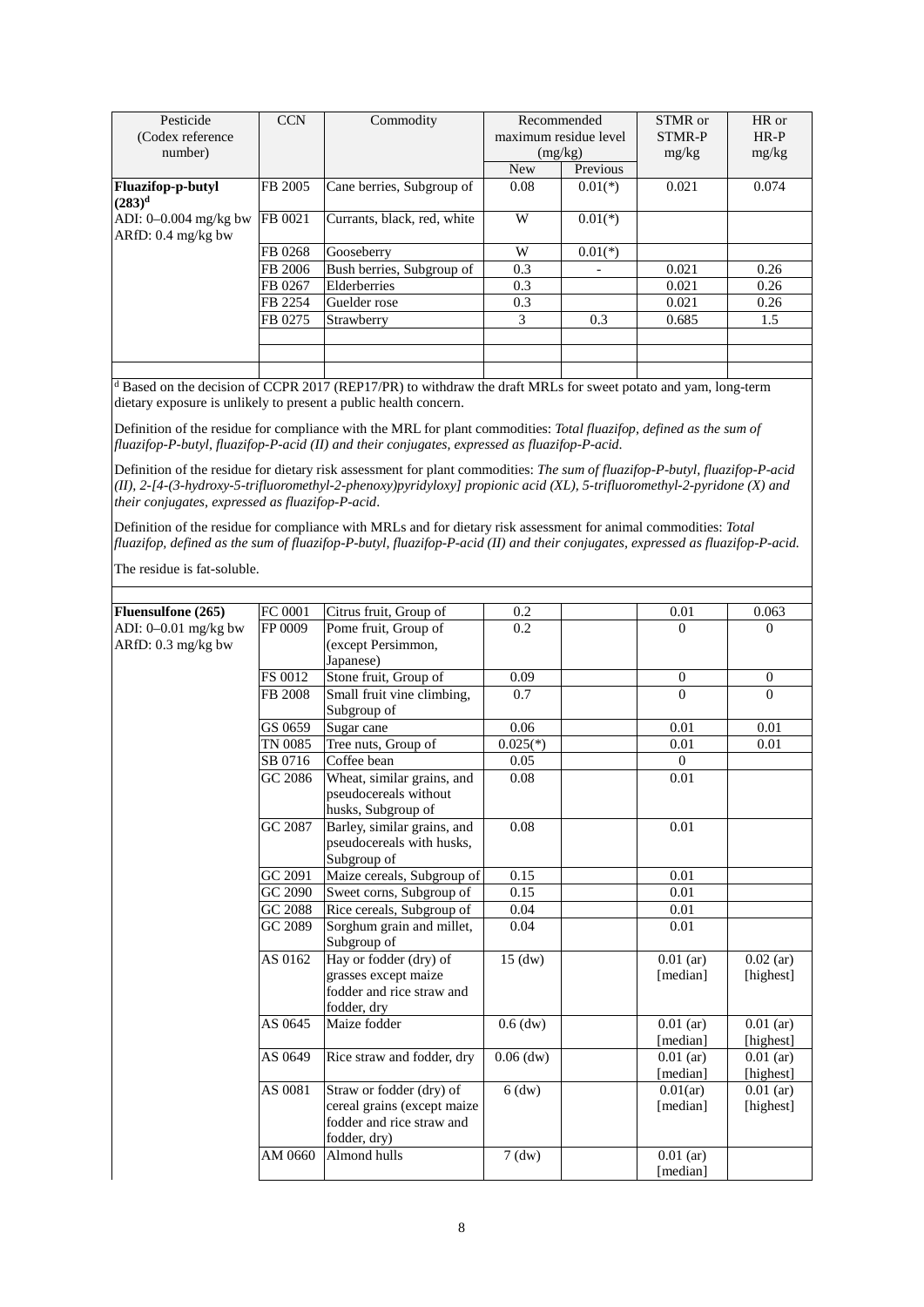| Pesticide<br>(Codex reference | <b>CCN</b> | Commodity           | Recommended<br>maximum residue level |          | STMR or<br><b>STMR-P</b> | HR or<br>$HR-P$ |
|-------------------------------|------------|---------------------|--------------------------------------|----------|--------------------------|-----------------|
| number)                       |            |                     |                                      | (mg/kg)  | mg/kg                    | mg/kg           |
|                               |            |                     | <b>New</b>                           | Previous |                          |                 |
|                               | AB 0001    | Citrus pulp, dry    | 1.5                                  |          | $0.01$ [median]          |                 |
|                               | OR 0001    | Citrus oil, edible  | 1.5                                  |          | 0.34                     |                 |
|                               | JF 0226    | Apple juice         | 0.4                                  |          |                          |                 |
|                               | DF 0226    | Apples, dried       |                                      |          |                          |                 |
|                               | DF 0014    | Prunes              | 0.3                                  |          |                          |                 |
|                               | DF 5259    | Dried grapes        | 2                                    |          |                          | $\Omega$        |
|                               | DM 0659    | Sugar cane molasses | 0.5                                  |          |                          | $\theta$        |

Definition of the residue for compliance with the MRL for plant commodities: *Sum of fluensulfone and 3,4,4-trifluorobut-3 ene-1-sulfonic acid (BSA), expressed as fluensulfone equivalents.* 

Definition of the residue for dietary risk assessment for plant commodities: *Fluensulfone*.

Definition of the residue for compliance with the MRL and for dietary risk assessment for animal commodities: *Fluensulfone*.

The residue is fat-soluble.

| <b>Fluxapyroxad</b> (256) | FC 0001 | Citrus fruit, Group of   | W     | 1                 | --    | $- -$             |
|---------------------------|---------|--------------------------|-------|-------------------|-------|-------------------|
| ADI: $0-0.02$ mg/kg bw    | FC 0002 | Lemons and Limes         | 1     | --                | 0.38  | 0.46              |
| $ARfD: 0.3$ mg/kg bw      |         | (including Citron),      |       |                   |       |                   |
|                           |         | Subgroup of              |       |                   |       |                   |
|                           | FC 0003 | Mandarins, Subgroup of   | 1     | $-$               | 0.38  | 0.46              |
|                           | FC 0004 | Oranges, Sweet, Sour     | 1.5   |                   | 0.395 | 0.59              |
|                           |         | (including Orange-like   |       |                   |       |                   |
|                           |         | hybrids), Subgroup of    |       |                   |       |                   |
|                           | FC 0005 | Pummelo and Grapefruits  | 0.6   |                   | 0.15  | 0.27              |
|                           |         | (including Shaddock-like |       |                   |       |                   |
|                           |         | hybrids, among other     |       |                   |       |                   |
|                           |         | Grapefruit), Subgroup of |       |                   |       |                   |
|                           | OR 0001 | Citrus oil, edible       | 90    | 60                | 23    | $-$               |
|                           | AB 0001 | Citrus pulp, dry         | 8     | --                | 1.9   |                   |
|                           |         |                          |       |                   |       |                   |
|                           |         | Lemon/lime/mandarin      |       |                   | 0.015 |                   |
|                           |         | juice (raw)              |       |                   |       |                   |
|                           | JF 0004 | Orange juice (raw)       |       | --                | 0.016 | $-$               |
|                           | JF 0203 | Grapefruit juice (raw)   | --    | $\qquad \qquad -$ | 0.006 | $-$               |
|                           |         | Grapefruit oil           | --    | $- -$             | 8.9   | $- -$             |
|                           |         | Lemon/lime peel (fresh)  | --    | $- -$             | 0.72  | 0.87              |
|                           |         | Orange peel (fresh)      | --    | $- -$             | 0.72  | 1.1               |
|                           |         | Citrus wet pomace        | $- -$ | $\qquad \qquad -$ | 0.47  | 0.71              |
|                           |         | Marmalade                | $- -$ | $- -$             | 0.026 | $\qquad \qquad -$ |

Definition of the residue for compliance with the MRL for plant and animal commodities: *Fluxapyroxad*.

Definition of the residue for dietary risk assessment for plant commodities: *Sum of fluxapyroxad and 3-difluoromethyl)- N- (3′,4′,5′-trifluoro[1,1′- biphenyl]-2-yl)-1H-pyrazole-4-carboxamide (M700F008) and 3-(difluoromethyl)- 1-(ß-Dglucopyranosyl)-N-(3′,4′,5′-triflurobipheny-2-yl)-1H-pyrzaole-4- carboxamide (M700F048) and expressed as parent equivalents.* 

Definition of the residue for dietary risk assessment for animal commodities: *Sum of fluxapyroxad and 3-(difluoromethyl)- N-(3′,4′,5′-trifluoro[1,1′- biphenyl]-2-yl)-1H-pyrazole-4-carboxamide (M700F008) expressed as parent equivalents.* 

The residue is fat-soluble.

| <b>Isofetamid</b> (290)                      | FB 2006 | Bush berries, Subgroup of                     |      |      | 0.31 |  |
|----------------------------------------------|---------|-----------------------------------------------|------|------|------|--|
| ADI: $0-0.05$ mg/kg bw<br>$ARfD: 3 mg/kg$ bw | VD 2065 | Dry beans (except soya<br>beans), Subgroup of | 0.09 | 0.05 | 0.01 |  |
|                                              | VD 2066 | Dry peas, Subgroup of                         | 0.09 | 0.05 | 0.01 |  |
|                                              |         |                                               |      |      |      |  |

Definition of the residue for compliance with the MRL and for dietary risk assessment for plant commodities: *Isofetamid.*

Definition of the residue for compliance with the MRL and for dietary risk assessment for animal commodities: *Sum of*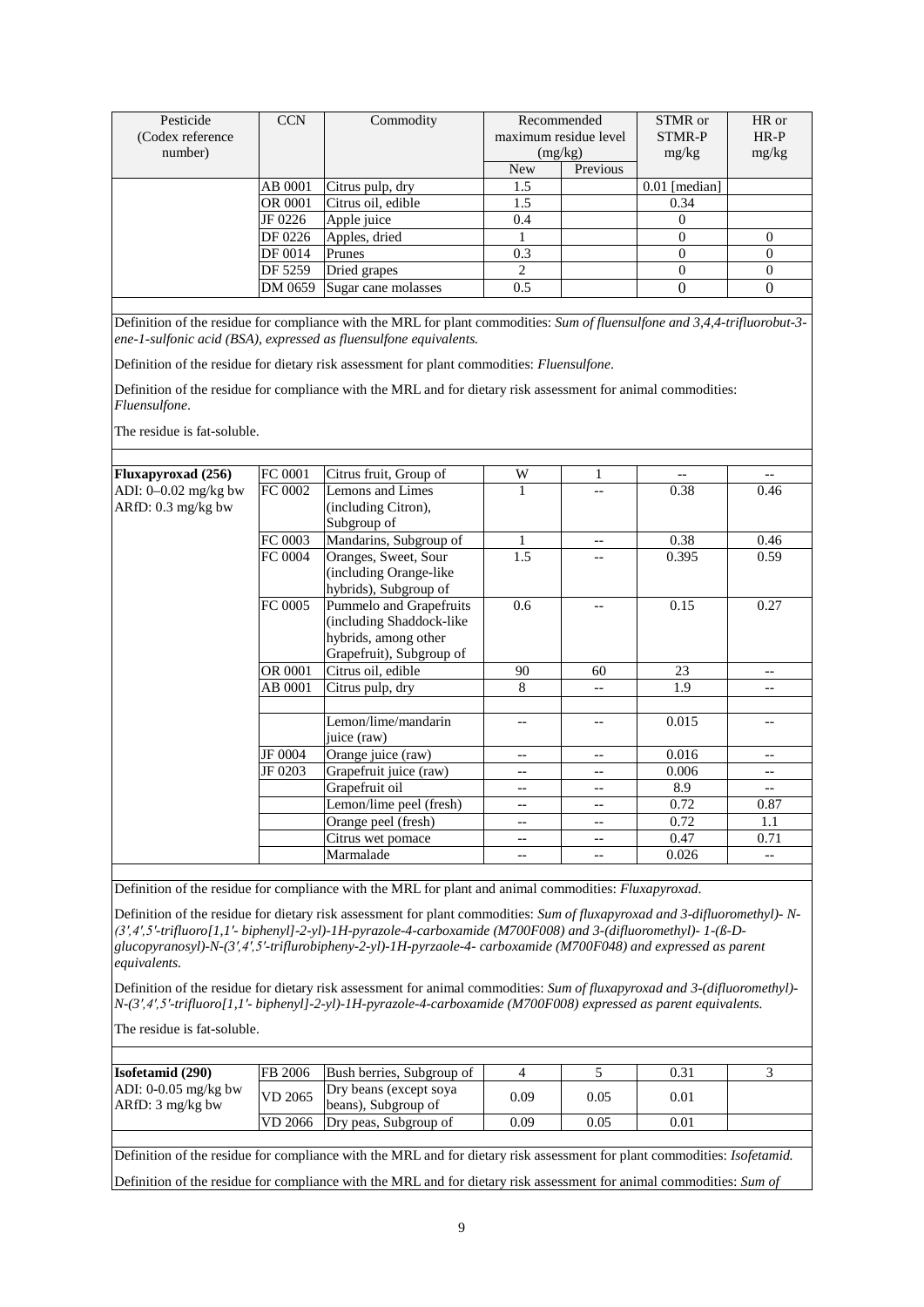| Pesticide<br>(Codex reference<br>number)                                 | <b>CCN</b><br>Commodity |                                                                                                                                                                                                                                                                                                                                                    | Recommended<br>maximum residue level<br>(mg/kg) |                                                                                                                                 | STMR or<br><b>STMR-P</b><br>mg/kg | HR or<br>$HR-P$<br>mg/kg  |
|--------------------------------------------------------------------------|-------------------------|----------------------------------------------------------------------------------------------------------------------------------------------------------------------------------------------------------------------------------------------------------------------------------------------------------------------------------------------------|-------------------------------------------------|---------------------------------------------------------------------------------------------------------------------------------|-----------------------------------|---------------------------|
|                                                                          |                         |                                                                                                                                                                                                                                                                                                                                                    | New                                             | Previous                                                                                                                        |                                   |                           |
| expressed as isofetamid.<br>The residue is fat-soluble.                  |                         | isofetamid and 2-[3-methyl-4-[2-methyl-2-(3-methylthiophene-2-carboxamido) propanoyl[phenoxy]propanoic acid (PPA),                                                                                                                                                                                                                                 |                                                 |                                                                                                                                 |                                   |                           |
|                                                                          | FP 0009                 | Pome fruit                                                                                                                                                                                                                                                                                                                                         | W                                               | 0.2                                                                                                                             |                                   |                           |
| Kresoxim-methyl (199)<br>ADI: 0-0.3 mg/kg bw<br><b>ARfD: Unnecessary</b> | FP 0009                 | Pome fruit (except<br>Persimmon, Japanese)                                                                                                                                                                                                                                                                                                         | 0.15                                            |                                                                                                                                 | 0.11                              |                           |
|                                                                          |                         | Apple sauce                                                                                                                                                                                                                                                                                                                                        |                                                 |                                                                                                                                 | 0.032                             |                           |
|                                                                          | JF 0226                 | Apple juice                                                                                                                                                                                                                                                                                                                                        |                                                 |                                                                                                                                 | 0.022                             |                           |
|                                                                          | DF 0226                 | Apples, dried                                                                                                                                                                                                                                                                                                                                      |                                                 |                                                                                                                                 | 0.043                             |                           |
|                                                                          |                         |                                                                                                                                                                                                                                                                                                                                                    |                                                 |                                                                                                                                 |                                   |                           |
|                                                                          |                         | Definition of the residue for compliance with the MRL for plant commodities: Kresoxim-methyl.                                                                                                                                                                                                                                                      |                                                 |                                                                                                                                 |                                   |                           |
| methyl.                                                                  |                         | Definition of the residue for dietary risk assessment for plant commodities: Sum of kresoxim-methyl and metabolites (2E)-<br>$(methoxyimin)$ /2-[(2-methylphenoxy)methyl]phenyl}acetic acid (490M1) and (2E)-{2-[(4-hydroxy-2-}<br>methylphenoxy)methyl]phenyl](methoxyimino)acetic acid (490M9) including their conjugates expressed as kresoxim- |                                                 |                                                                                                                                 |                                   |                           |
| The residue is not fat-soluble.                                          |                         | $metabolites (2E)-(methoxyimino)/2-[(2-methylphenoxy)methyl]phenyl] acetic acid (490MI), and (2E)-(2-[(4-hydroxy-2-met)~2]$<br>methylphenoxy)methyl]phenyl](methoxyimino)acetic acid (490M9) expressed as kresoxim-methyl.                                                                                                                         |                                                 |                                                                                                                                 |                                   |                           |
| Mandestrobin (307)*                                                      | FB 0269                 | Grapes                                                                                                                                                                                                                                                                                                                                             | 5                                               | $\overline{\phantom{0}}$                                                                                                        | 1.4                               | 3.7                       |
|                                                                          | DF 0269                 | Grapes, dried (=Currents,<br>Raisins and Sultanas)                                                                                                                                                                                                                                                                                                 | 10                                              |                                                                                                                                 | 2.8                               | 7.4                       |
| ADI: 0-0.2 mg/kg bw<br>ARfD: 3 mg/kg bw (for<br>women of child-bearing   | <b>MF 0100</b>          | Mammalian fats (except<br>milk fats)                                                                                                                                                                                                                                                                                                               | $0.01(*)$                                       |                                                                                                                                 | $\mathbf{0}$                      | $\overline{0}$            |
| age)                                                                     | ML 0106                 | <b>Milks</b>                                                                                                                                                                                                                                                                                                                                       | $0.01(*)$                                       |                                                                                                                                 | $\overline{0}$                    |                           |
|                                                                          |                         | MM 0095 Meat (from mammals other<br>than marine mammals)                                                                                                                                                                                                                                                                                           | $0.01(*)$                                       | $\overline{\phantom{a}}$                                                                                                        | $0$ (muscle)<br>$0$ (fat)         | $0$ (muscle)<br>$0$ (fat) |
|                                                                          |                         | MO 0105 Edible offal (mammalian)                                                                                                                                                                                                                                                                                                                   | $0.01(*)$                                       | $\overline{a}$                                                                                                                  | $0$ (liver)<br>0 (kidney)         | $0$ (liver)<br>0 (kidney) |
|                                                                          | PE 0112                 | Eggs                                                                                                                                                                                                                                                                                                                                               | $0.01(*)$                                       | $\overline{\phantom{0}}$                                                                                                        | 0                                 | $\theta$                  |
|                                                                          | PF 0111                 | Poultry fats                                                                                                                                                                                                                                                                                                                                       | $0.01(*)$                                       | Ξ.                                                                                                                              | 0                                 | $\Omega$                  |
|                                                                          | PM 0110                 | Poultry meat                                                                                                                                                                                                                                                                                                                                       | $0.01(*)$                                       | $\overline{\phantom{0}}$                                                                                                        | $0$ (muscle)<br>$0$ (fat)         | $0$ (muscle)<br>$0$ (fat) |
|                                                                          | PO 0111                 | Poultry, edible offal of                                                                                                                                                                                                                                                                                                                           | $0.01(*)$                                       | $\overline{a}$                                                                                                                  | $\mathbf{0}$                      | $\mathbf{0}$              |
|                                                                          | FB 0275                 | Strawberry                                                                                                                                                                                                                                                                                                                                         | 3.0                                             | $\overline{\phantom{a}}$                                                                                                        | 0.84                              | 2.0                       |
|                                                                          | SO 0495                 | Rape seed                                                                                                                                                                                                                                                                                                                                          | 0.2                                             | $\overline{\phantom{a}}$                                                                                                        | 0.02                              | $\overline{\phantom{a}}$  |
|                                                                          | OR 0495                 | Rape seed oil                                                                                                                                                                                                                                                                                                                                      | $\overline{\phantom{a}}$                        | $\overline{\phantom{a}}$                                                                                                        | 0.0012                            |                           |
| commodities: Mandestrobin.                                               |                         | Definition of the residue for compliance with MRL in plant and animal commodities and for dietary risk assessment in plant                                                                                                                                                                                                                         |                                                 | Definition of the residue for acute dietary risk assessment in animal commodities: The sum of parent $(2RS)$ -2- $(2-kydrory$ - |                                   |                           |

Definition of the residue for acute dietary risk assessment in animal commodities: *The sum of parent, (2RS)-2-[2-(4-hydroxy-2,5-dimethylphenoxymethyl)phenyl)-2-methoxy-N-methylacetamide (4-OH-mandestrobin) + (2RS)-2-(2 hydroxymethylphenyl)-2-methoxy-N-methylacetamide (De-XY-mandestrobin) + 2RS)-2-[2-(2-hydroxymethyl-5 methylphenoxymethyl)phenyl]-2-methoxy-N-methylacetamide (2-CH2-OH-mandestrobin) + 2-({2-[(1RS)-1-methoxy-2- (methylamino)-2-oxoethyl]benzyl}oxy)-4-methylbenzoic acid (2-COOH-mandestrobin), + 3-({2-[(1RS)-1-methoxy-2- (methylamino)-2-oxoethyl]benzyl}oxy)-4-methylbenzoic acid (5-COOH-mandestrobin) and their conjugates, expressed as parent compound*.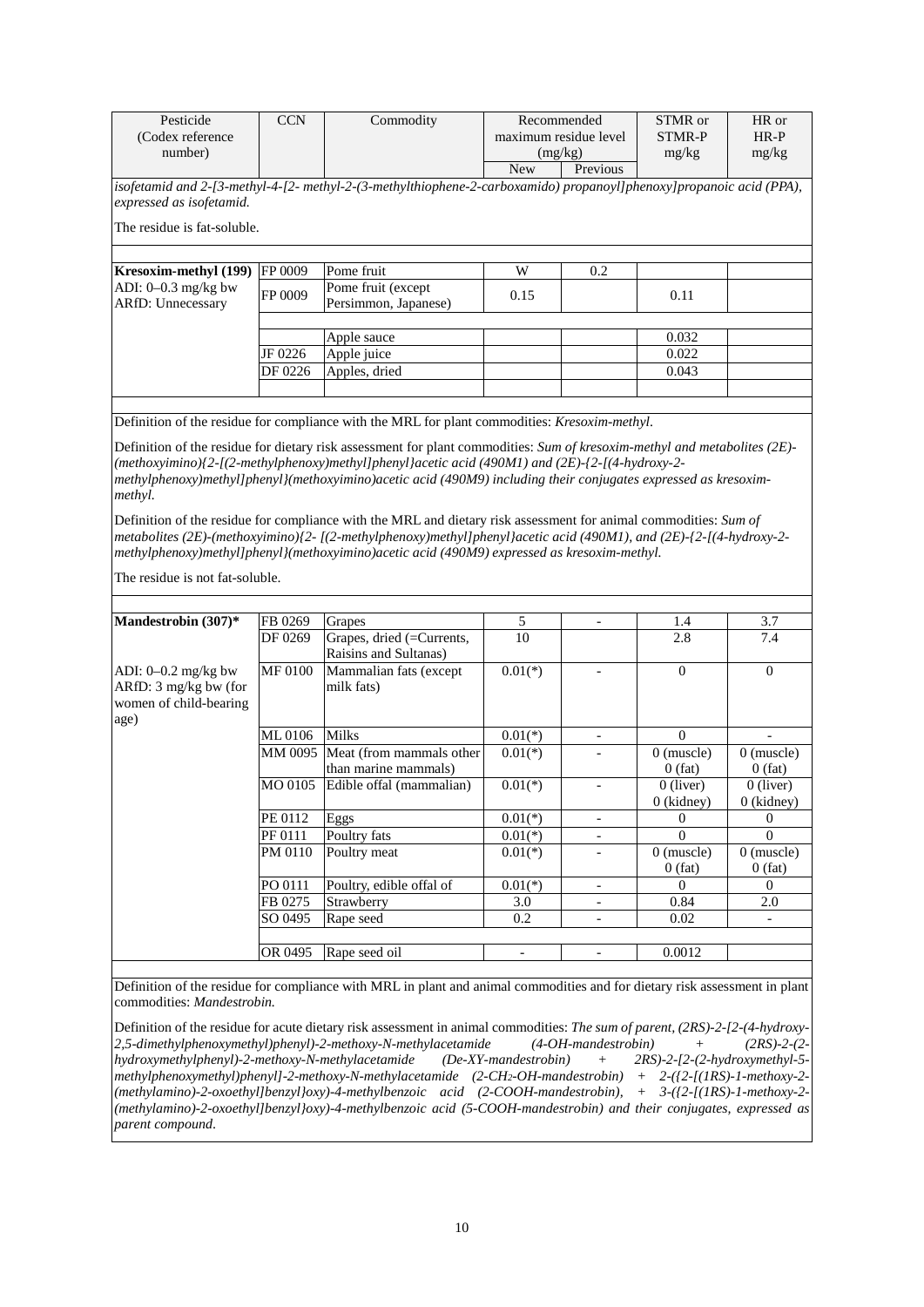| Pesticide                                                    | <b>CCN</b>        | Commodity                                                                                                                | Recommended              |                       | STMR or                                               | HR or                                               |
|--------------------------------------------------------------|-------------------|--------------------------------------------------------------------------------------------------------------------------|--------------------------|-----------------------|-------------------------------------------------------|-----------------------------------------------------|
| (Codex reference                                             |                   |                                                                                                                          |                          | maximum residue level | <b>STMR-P</b>                                         | $HR-P$                                              |
| number)                                                      |                   |                                                                                                                          | <b>New</b>               | (mg/kg)<br>Previous   | mg/kg                                                 | mg/kg                                               |
|                                                              |                   | Definition of the residue for long-term dietary risk assessment in animal commodities: The sum of parent, (2RS)-2-[2-(4- |                          |                       |                                                       |                                                     |
| expressed as parent compound.<br>The residue is fat-soluble. |                   | hydroxy-2,5-dimethylphenoxymethyl)phenyl)-2-methoxy-N-methylacetamide (4-OH-mandestrobin), and its conjugates,           |                          |                       |                                                       |                                                     |
|                                                              |                   |                                                                                                                          |                          |                       |                                                       |                                                     |
| Metconazole (313)*                                           | FI 0327           | Banana                                                                                                                   | $0.1(*)$                 |                       | 0.1                                                   | 0.1                                                 |
| ADI: 0-0.04 mg/kg bw<br>ARfD: 0.04 mg/kg bw                  | FB 0020           | <b>Blueberries</b>                                                                                                       | 0.5                      |                       | 0.14                                                  | 0.31                                                |
|                                                              | VP 0061           | Beans with pods                                                                                                          | $0.05(*)$                |                       | $\mathbf{0}$                                          | $\boldsymbol{0}$                                    |
| <b>Triazole alanine and</b><br><b>Triazole acetic</b>        |                   | (Phaseolus spp.) immature<br>pods and succulent seeds)                                                                   |                          |                       |                                                       |                                                     |
|                                                              | SO 0691           | Cotton seed                                                                                                              | 0.3                      |                       | 0.0345                                                |                                                     |
| ADI: $0-1$ mg/kg bw<br><b>ARfD: Unnecessary</b>              |                   |                                                                                                                          |                          |                       |                                                       |                                                     |
| 1,2,4-triazole                                               | MO 0105           | Edible offal (mammalian)                                                                                                 | $0.04(*)$                |                       | $\boldsymbol{0}$                                      | $\boldsymbol{0}$                                    |
| ADI: 0-0.2 mg/kg bw<br>ARfD: 0.3 mg/kg bw                    | PE 0112           | Eggs                                                                                                                     | $0.04(*)$                |                       | $\theta$                                              | $\Omega$                                            |
|                                                              | VA 0381           | Garlic                                                                                                                   | $0.05(*)$                |                       | 0.05                                                  | 0.05                                                |
|                                                              | TN 0085           | Tree nuts, Group of                                                                                                      | $0.04(*)$                |                       | $\Omega$                                              | $\overline{0}$                                      |
|                                                              | GC 0645           | Maize                                                                                                                    | 0.02                     |                       | 0.01                                                  |                                                     |
|                                                              | MF 0100           | Mammalian fats (except<br>milk fats)                                                                                     | $0.04(*)$                |                       | $\Omega$                                              | $\mathbf{0}$                                        |
|                                                              | MM 0095           | Meat (from mammals other                                                                                                 | $0.04(*)$                |                       | $\Omega$                                              | $\overline{0}$                                      |
|                                                              |                   | than marine mammals)<br>Milks                                                                                            | $0.04(*)$                |                       | $\Omega$                                              |                                                     |
|                                                              | ML0106<br>VA 0385 | Onion, bulb                                                                                                              | $0.05(*)$                |                       | 0.05                                                  | 0.05                                                |
|                                                              | SO 0697           | Peanut                                                                                                                   | $0.04(*)$                |                       | 0.04                                                  |                                                     |
|                                                              | PO 0111           | Poultry, Edible offal of                                                                                                 | $0.04(*)$                |                       | $\boldsymbol{0}$                                      | 0                                                   |
|                                                              | PF 0111           | Poultry fats                                                                                                             | $0.04(*)$                |                       | $\theta$                                              | $\mathbf{0}$                                        |
|                                                              | PM 0110           | Poultry meat                                                                                                             | $0.04(*)$                |                       | $\mathbf{0}$                                          | $\mathbf{0}$                                        |
|                                                              | SO 0495           | Rape seed                                                                                                                | 0.15                     |                       | 0.02                                                  |                                                     |
|                                                              | FS 0013           | Cherries, Subgroup of                                                                                                    | 0.3                      |                       | 0.07                                                  | 0.14                                                |
|                                                              | VD 2065           | Subgroup of dry beans                                                                                                    | $0.04(*)$                |                       | 0.04                                                  |                                                     |
|                                                              |                   | except soya beans                                                                                                        |                          |                       |                                                       |                                                     |
|                                                              | VD 2066           | Dry peas, Subgroup of                                                                                                    | 0.15                     |                       | 0.041                                                 |                                                     |
|                                                              | <b>FS 2001</b>    | Peaches, Subgroup of                                                                                                     | 0.2                      |                       | 0.045                                                 | 0.085                                               |
|                                                              | FS 0014           | Plums, Subgroup of                                                                                                       | 0.1                      |                       | 0.040                                                 | 0.045                                               |
|                                                              | SO 2091           | Sunflower seeds, Subgroup<br>of                                                                                          | $\overline{0.4}$         |                       | 0.068                                                 |                                                     |
|                                                              | VR 2071           | Tuberous and corm<br>vegetables, Subgroup of                                                                             | $0.04(*)$                |                       | $\Omega$                                              | $\Omega$                                            |
|                                                              | VR 0596           | Sugar beet                                                                                                               | 0.07                     |                       | 0.02                                                  |                                                     |
|                                                              | VD 0541           | Soya bean (dry)                                                                                                          | 0.04                     |                       | 0.01                                                  |                                                     |
|                                                              | GS 0659           | Sugar cane                                                                                                               | 0.06                     |                       | 0.0205                                                | 0.036                                               |
|                                                              | GC 0447           | Sweet corn (Corn-on-the-<br>cob)                                                                                         | $0.01(*)$                |                       | 0.01                                                  | 0.01                                                |
|                                                              | DF 0014           | Prunes, dried                                                                                                            | 0.5                      |                       | 0.092                                                 | 0.104                                               |
|                                                              | OR 0495           | Rape seed oil, Edible                                                                                                    | 0.5                      |                       | 0.032                                                 |                                                     |
|                                                              | OR 0697           | Peanut oil, Edible                                                                                                       | 0.06                     |                       | 0.056                                                 |                                                     |
|                                                              |                   |                                                                                                                          |                          |                       |                                                       |                                                     |
|                                                              | OR 0691           | Cotton seed oil, Edible                                                                                                  | $\overline{\phantom{a}}$ |                       | 0.004                                                 |                                                     |
|                                                              | OR 0541           | Soya bean oil, refined                                                                                                   |                          |                       | 0.005                                                 |                                                     |
|                                                              | AL 3354           | Soya bean hay                                                                                                            | $8$ (dw)                 |                       | Median: 1.7 (ar)                                      | Highest: 3.1<br>(ar)                                |
|                                                              | AS 0640           | Barley straw and fodder,<br>dry                                                                                          | $25$ (dw)                |                       | Median: 5.9 (ar)<br>$(hay)$ , 2.3 $(ar)$<br>(straw)   | Highest: 13 (ar)<br>$(hay)$ , 8.5 $(ar)$<br>(straw) |
|                                                              | AS 0647           | Oat straw and fodder, dry                                                                                                | $25 \text{ (dw)}$        |                       | Median: $5.9$ (ar)<br>$(hay)$ , 2.3 $(ar)$<br>(straw) | Highest: 13 (ar)<br>$(hay)$ , 8.5 $(ar)$<br>(straw) |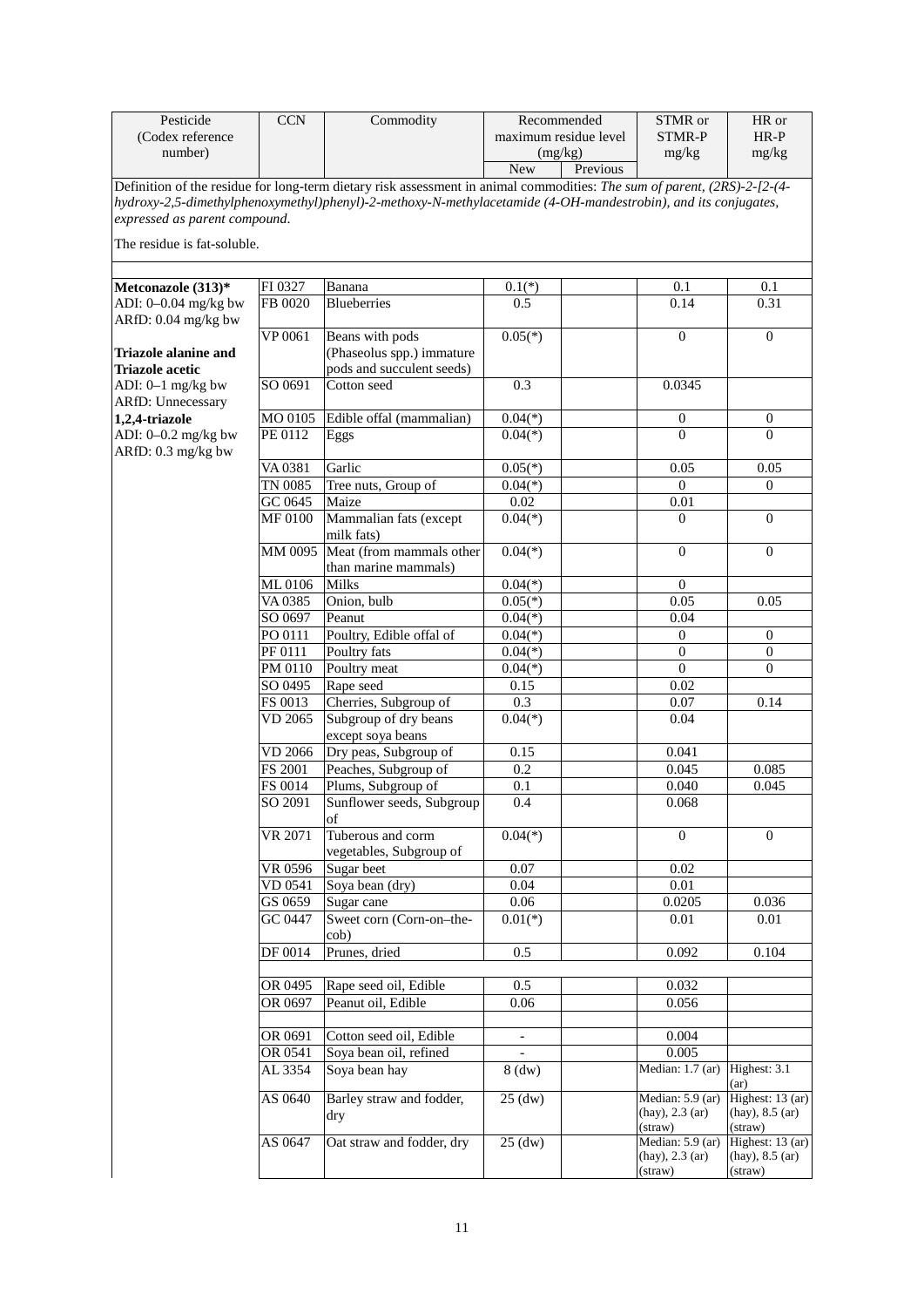| Pesticide         | <b>CCN</b> | Commodity                   | Recommended           |          | STMR or              | HR or                |
|-------------------|------------|-----------------------------|-----------------------|----------|----------------------|----------------------|
| (Codex reference) |            |                             | maximum residue level |          | STMR-P               | $HR-P$               |
| number)           |            |                             | (mg/kg)               |          | mg/kg                | mg/kg                |
|                   |            |                             | <b>New</b>            | Previous |                      |                      |
|                   | AS 0650    | Rye straw and fodder, dry   | $25 \text{ (dw)}$     |          | Median: $5.9$ (ar)   | Highest: $13$ (ar)   |
|                   |            |                             |                       |          | $(hay)$ , 2.3 $(ar)$ | $(hay)$ , 8.5 $(ar)$ |
|                   |            |                             |                       |          | (straw)              | (straw)              |
|                   | AS 0653    | Triticale straw and fodder, | $25 \text{ (dw)}$     |          | Median: $5.9$ (ar)   | Highest: 13 (ar)     |
|                   |            | dry                         |                       |          | $(hay)$ , 2.3 $(ar)$ | $(hay)$ , 8.5 $(ar)$ |
|                   |            |                             |                       |          | (straw)              | (straw)              |
|                   | AS 0654    | Wheat straw and fodder,     | $25 \text{ (dw)}$     |          | Median: $5.9$ (ar)   | Highest: $13$ (ar)   |
|                   |            | dry                         |                       |          | $(hay)$ , 2.3 $(ar)$ | $(hay)$ , 8.5 $(ar)$ |
|                   |            |                             |                       |          | (straw)              | (straw)              |
|                   | AB 1204    | Cotton gin trash            | $10 \text{ (dw)}$     |          | Median: 2.65         | Highest: $4.1$ (ar)  |
|                   |            |                             |                       |          | (ar)                 |                      |
|                   | AS 0645    | Maize fodder (dry)          | $7$ (dw)              |          | Median: 1.85         | Highest: $3.2$ (ar)  |
|                   |            |                             |                       |          | (ar)                 |                      |
|                   |            |                             |                       |          |                      |                      |
|                   |            | Sugar, sugar beet           |                       |          | 0.012                |                      |
|                   |            | Sugar cane, refined sugar   |                       |          | 0.002                |                      |

Definition of the residue for compliance with MRL for plant and animal commodities: *Metconazole (sum of cis and trans isomer).*

Definition of the residue for dietary risk assessment for plant commodities: *Metconazole (sum of cis and trans isomer).*

Definition of the residue for compliance with MRL and dietary risk assessment for animal commodities: *Sum of metconazole (cis and trans-isomer) and metabolites (1SR,2SR,5RS)-5-(4-chlorobenzyl)-2-(hydroxymethyl)-2-methyl-1-(1H-1,2,4-triazol-1-ylmethyl)cyclopentanol (M1) and (1RS,2SR,3RS)-3-(4-chlorobenzyl)-2-hydroxy-1-methyl-2-(1H-1,2,4 triazol-1-ylmethyl)cyclopentanecarboxylic acid (M12), expressed as metconazole.*

The residue is not fat-soluble.

| Omethoate (055) | <b>HS 0191</b> | Spices, fruits and berries | $0.01\,$ |  |
|-----------------|----------------|----------------------------|----------|--|
|                 | <b>HS 0193</b> | Spices, roots and rhizomes | $0.05\,$ |  |

These MRLs applied to residues that may have resulted from the use of dimethoate.

| Penthiopyrad (253)    | FB 2005        | Cane berries, Subgroup of | 10 |  | 4.8 |
|-----------------------|----------------|---------------------------|----|--|-----|
| ADI: $0-0.1$ mg/kg bw | <b>FB</b> 2006 | Bush berries, Subgroup of |    |  | 4.0 |
| $ARfD: 1 mg/kg$ bw    |                |                           |    |  |     |
|                       | FB 0267        | Elderberries              |    |  | 4.0 |
|                       | FB 2254        | Guelder rose              |    |  | 4.0 |
|                       |                |                           |    |  |     |

Definition of the residue for compliance with MRL for plant commodities: *Penthiopyrad.*

Definition of the residue for compliance with MRL for animal commodities and for dietary risk assessment for plant and animal commodities: *Sum of penthiopyrad and 1-methyl-3-trifluoromethyl-1H-pyrazole-4-carboxamide (PAM), expressed as penthiopyrad.* 

| Picoxystrobin (258)   | GC 0651 | Sorghum Grain             | 0.02                          |              | 0.01         |               |
|-----------------------|---------|---------------------------|-------------------------------|--------------|--------------|---------------|
| ADI: 0-0.09 mg/kg bw  | SO 0691 | Cottonseed                | $\mathfrak{D}_{\mathfrak{p}}$ |              | 0.205        |               |
| $ARfD: 0.09$ mg/kg bw |         |                           |                               |              |              |               |
|                       | SB 0716 | Coffee bean               | 0.04                          |              | 0.01         |               |
|                       | DT 1114 | Tea, Green, Black (black, | 15                            |              | 1.2          |               |
|                       |         | fermented and dried)      |                               |              |              |               |
|                       | MO 0105 | Edible offal (Mammalian)  | 0.02                          | 0.02         | Liver: 0.006 | Liver: $0.01$ |
|                       |         |                           |                               |              | Kidney: 0    | Kidney: 0     |
|                       | MF 0100 | Mammalian fats (except)   | 0.02                          | 0.02         | 0.008        | 0.015         |
|                       |         | milk fats)                |                               |              |              |               |
|                       | MM 0095 | Meat (from mammals other  | $0.02$ (fat)                  | $0.02$ (fat) | Muscle: 0    | Muscle: $0$   |
|                       |         | than marine mammals)      |                               |              | Fat: 0.008   | Fat: 0.015    |
|                       | ML 0106 | <b>Milks</b>              | $0.01(*)$                     | $0.01(*)$    | Ю            |               |
|                       | AL 1020 | Alfalfa fodder            | $10 \text{ (dw)}$             |              | Median:1.3   | Highest: 7.4  |
|                       |         |                           |                               |              | (dw)         | (dw)          |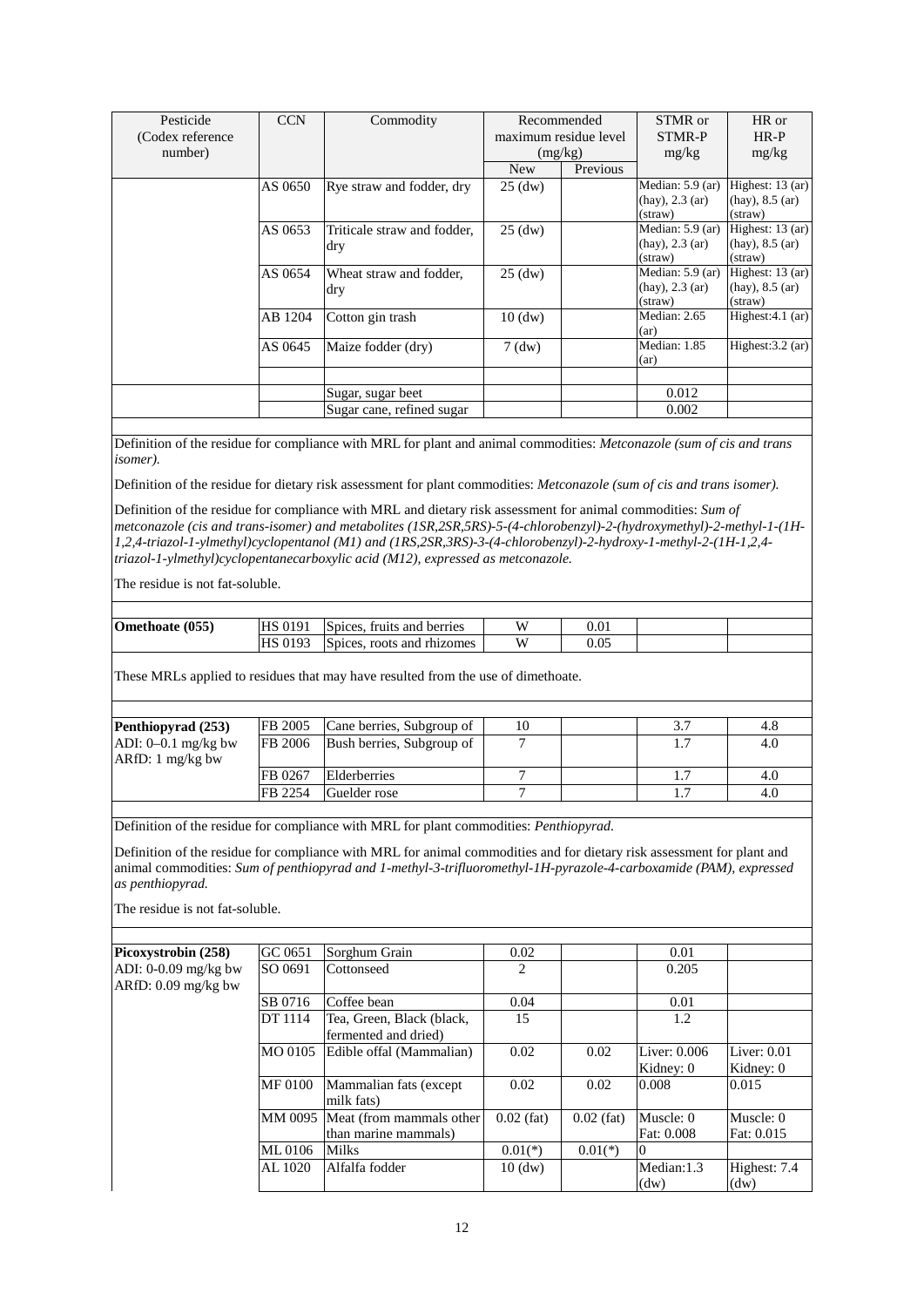| Pesticide                                   | <b>CCN</b>           | Commodity                                                                                                                                                                                           | Recommended                      |                      | STMR or                       | HR or                       |
|---------------------------------------------|----------------------|-----------------------------------------------------------------------------------------------------------------------------------------------------------------------------------------------------|----------------------------------|----------------------|-------------------------------|-----------------------------|
| (Codex reference<br>number)                 |                      |                                                                                                                                                                                                     | maximum residue level<br>(mg/kg) |                      | <b>STMR-P</b>                 | $HR-P$                      |
|                                             |                      |                                                                                                                                                                                                     | <b>New</b>                       | Previous             | mg/kg                         | mg/kg                       |
|                                             | AS 0651              | Sorghum straw and fodder,                                                                                                                                                                           | $1$ (dw)                         |                      | Median: 0.042                 | Highest:                    |
|                                             |                      | dry                                                                                                                                                                                                 |                                  |                      | (dw)                          | $0.053$ (dw)                |
|                                             |                      |                                                                                                                                                                                                     |                                  |                      |                               |                             |
|                                             |                      | Definition of the residue for compliance with the MRL and dietary risk assessment for plant commodities: Picoxystrobin.                                                                             |                                  |                      |                               |                             |
|                                             |                      | Definition of the residue for compliance with the MRL and dietary risk assessment for animal commodities: Picoxystrobin.                                                                            |                                  |                      |                               |                             |
| The residue is fat-soluble.                 |                      |                                                                                                                                                                                                     |                                  |                      |                               |                             |
|                                             |                      | Peaches, Subgroup of                                                                                                                                                                                |                                  |                      |                               |                             |
| Propiconazole (160)<br>ADI: 0-0.07 mg/kg bw | FS 2001              |                                                                                                                                                                                                     | 4(Po)                            | 0.7(P <sub>0</sub> ) | 1.7                           | 2.5                         |
| ARfD: 0.3 mg/kg bw                          |                      |                                                                                                                                                                                                     |                                  |                      |                               |                             |
|                                             |                      |                                                                                                                                                                                                     |                                  |                      |                               |                             |
|                                             |                      | Definition of the residue for compliance with the MRL for plant and animal commodities: Propiconazole.                                                                                              |                                  |                      |                               |                             |
|                                             |                      | Definition of the residue for dietary risk assessment for plant and animal commodities: Propiconazole plus all metabolites<br>convertible to 2,4-dichloro-benzoic acid, expressed as propiconazole. |                                  |                      |                               |                             |
| The residue is fat-soluble.                 |                      |                                                                                                                                                                                                     |                                  |                      |                               |                             |
| Pydiflumetofen (309)                        | GC 2087              | Barley, similar grains, and                                                                                                                                                                         | 3                                |                      | 0.23                          |                             |
|                                             |                      | pseudocereals with husks,<br>Subgroup of                                                                                                                                                            |                                  |                      |                               |                             |
| ADI: 0-0.1 mg/kg bw                         | AS 0640              | Barley straw and fodder,                                                                                                                                                                            | $50$ (dw)                        |                      | Median: 9.2                   | Highest: 40                 |
| ARfD: 0.3 mg/kg bw                          |                      | dry                                                                                                                                                                                                 |                                  |                      | (dw)                          | (dw)                        |
|                                             | <b>VB 0040</b>       | Brassica vegetables (except<br>Brassica leafy vegetables),<br>Group of                                                                                                                              | 0.1                              |                      | 0.02                          | 0.09                        |
|                                             | SO 0691              | Cottonseed                                                                                                                                                                                          | 0.3                              |                      | 0.08                          |                             |
|                                             | $\overline{VD}$ 2065 | Dry beans, Subgroup of                                                                                                                                                                              | 0.4                              |                      | 0.028                         |                             |
|                                             | VD 2066              | Dry peas, Subgroup of                                                                                                                                                                               | 0.4                              |                      | 0.028                         |                             |
|                                             | MO 0105              | Edible offal (Mammalian)                                                                                                                                                                            | 0.1                              |                      | Liver: 0.044<br>Kidney: 0.051 | Liver: 0.43<br>Kidney: 0.29 |
|                                             | PE 0112              | Eggs                                                                                                                                                                                                | 0.02                             |                      | 0.02                          | 0.03                        |
|                                             | VC 0045              | Fruiting vegetables,<br>Cucurbits, Group of                                                                                                                                                         | 0.4                              |                      | 0.12                          | 0.27                        |
|                                             | VO 0050              | Fruiting vegetables, other<br>than Cucurbits, Group of<br>(except Martynia, Okra and<br>Roselle)                                                                                                    | 0.5                              |                      | 0.11                          | 0.42                        |
|                                             | VL 2050              | Leafy greens,<br>Subgroup of <sup>e</sup>                                                                                                                                                           | 40 <sup>e</sup>                  |                      | 12.5                          | 17                          |
|                                             | VL 0054              | Leaves of Brassicaceae,<br>Subgroup of                                                                                                                                                              | 0.1                              |                      | $0.02\,$                      | 0.09                        |
|                                             | VL 2052              | Leaves of root and tuber<br>vegetables, Subgroup of<br>(except leaves of tuber<br>vegetables)                                                                                                       | 0.07                             |                      | $0.02\,$                      | 0.02                        |
|                                             | AL0157               | Legume animal feeds                                                                                                                                                                                 | $30$ (dw)                        |                      | Median: 9.2<br>(dw)           | Highest: 15<br>(dw)         |
|                                             | VP 0060              | Legume vegetables, Group<br>of                                                                                                                                                                      | $0.02\,$                         |                      | $0.02\,$                      | $0.02\,$                    |
|                                             | GC 2091              | Maize cereals, Subgroup of                                                                                                                                                                          | 0.04                             |                      | 0.03                          |                             |
|                                             | CF 1255              | Maize flour                                                                                                                                                                                         | 0.07                             |                      | 0.048                         |                             |
|                                             | AS 0645              | Maize fodder                                                                                                                                                                                        | $18 \text{ (dw)}$                |                      | $3.1$ (ar)                    | $\overline{13}$ (ar)        |
|                                             | OR 0645              | Maize oil, edible                                                                                                                                                                                   | 0.08                             |                      | 0.057                         |                             |
|                                             | VO 2709              | Martynia                                                                                                                                                                                            | 0.02                             |                      | 0.02                          | 0.02                        |
|                                             | MF 0100              | Mammalian fats (except<br>milk fats)                                                                                                                                                                | 0.1                              |                      | 0.015                         | 0.069                       |
|                                             | MM 0095              | Meat (from mammals other<br>than<br>marine mammals)                                                                                                                                                 | $0.1$ (fat)                      |                      | Muscle: 0.02<br>Fat: 0.015    | Muscle: 0.02<br>Fat: 0.069  |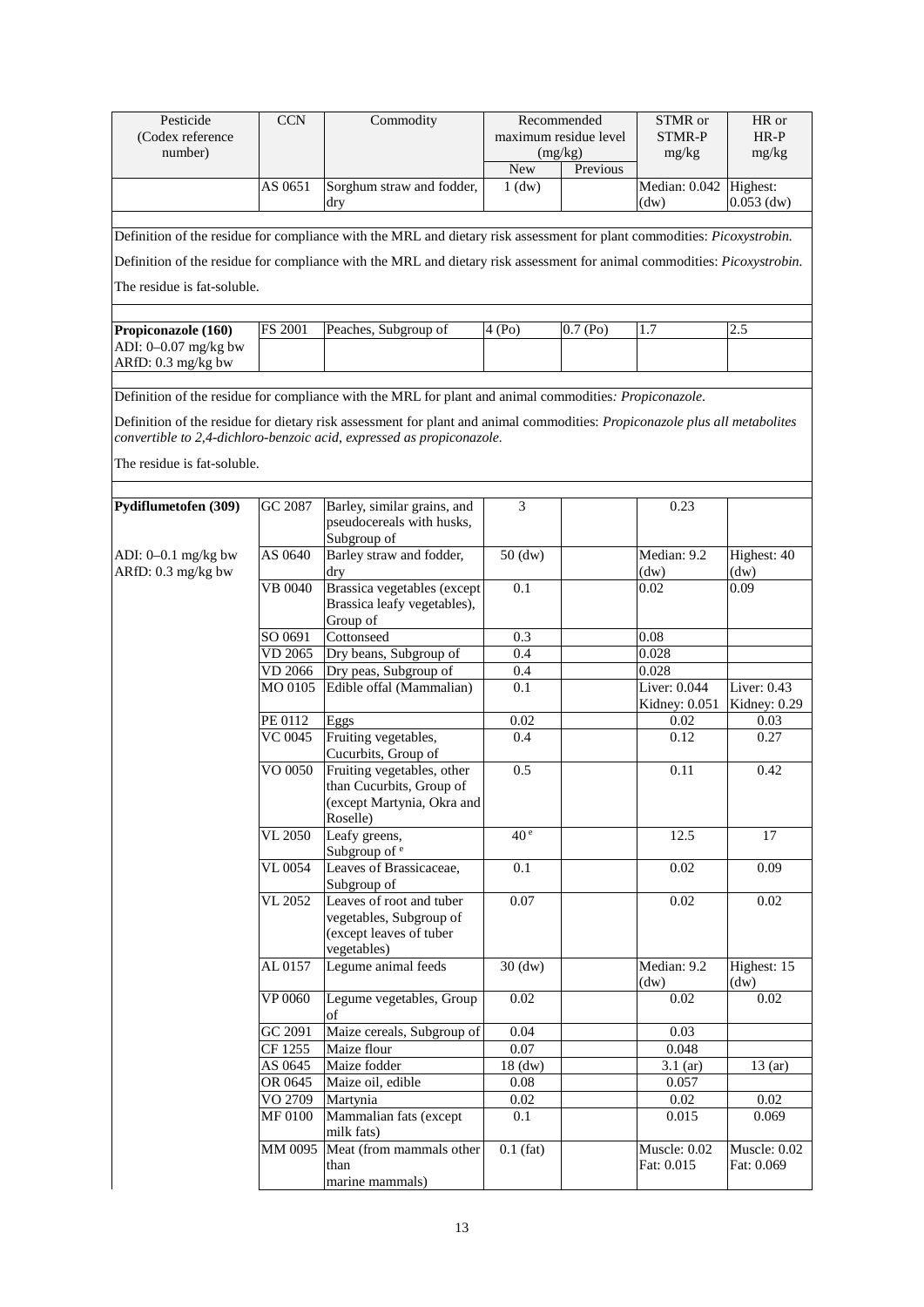| Pesticide        | <b>CCN</b>           | Commodity                                | Recommended           |          | STMR or             | HR or               |
|------------------|----------------------|------------------------------------------|-----------------------|----------|---------------------|---------------------|
| (Codex reference |                      |                                          | maximum residue level |          | STMR-P              | $HR-P$              |
| number)          |                      |                                          | (mg/kg)               |          | mg/kg               | mg/kg               |
|                  |                      |                                          | <b>New</b>            | Previous |                     |                     |
|                  | ML0106               | <b>Milks</b>                             | $0.01(*)$             |          | 0.02                |                     |
|                  | AS 0646              | Millet fodder, dry                       | $0.3$ (dw)            |          | Median: 0.08        | Highest: 0.28       |
|                  |                      |                                          |                       |          | (ar)                | (ar)                |
|                  | AS 0647              | Oat straw and fodder, dry                | $50$ (dw)             |          | Median: 9.2         | Highest: 40         |
|                  |                      |                                          |                       |          | (dw)                | (dw)                |
|                  | VO 0442              | Okra                                     | 0.02                  |          | 0.02                | 0.02                |
|                  | SO 0697              | Peanut                                   | 0.05                  |          | 0.03                |                     |
|                  | OR 0697              | Peanut oil, edible                       | 0.15                  |          |                     |                     |
|                  |                      |                                          |                       |          | 0.072               |                     |
|                  | <b>HS 0444</b>       | Peppers, Chili, dried                    | $\mathfrak{S}$        |          | 1.1                 | 4.2                 |
|                  | DV 0589              | Potato, dried                            | 0.5                   |          | 0.13                | 0.36                |
|                  | PO 0111              | Poultry, Edible offal of                 | $0.01(*)$             |          | 0.02                | 0.02                |
|                  | PF 0111              | Poultry fats                             | $0.01(*)$             |          | 0.02                | $0.02\,$            |
|                  | PM 0110              | Poultry meat                             | $0.01(*)$             |          | 0.02                | $0.02\,$            |
|                  | GC 2088              | Rice cereals, Subgroup of                | 0.03                  |          | 0.03                |                     |
|                  | AS 0649              | Rice straw and fodder, dry               | $0.3$ (dw)            |          | Median: 0.08        | Highest:0.28        |
|                  |                      |                                          |                       |          | (ar)                | (ar)                |
|                  | VR 2070              | Root vegetables, Subgroup                | 0.1                   |          | 0.02                | 0.07                |
|                  |                      | of                                       |                       |          |                     |                     |
|                  | VO 0446              | Roselle                                  | $0.02\,$              |          | 0.02                | $0.02\,$            |
|                  | AS 0650              | Rye straw and fodder, dry                | $50$ (dw)             |          | Median: 9.2<br>(dw) | Highest: 40<br>(dw) |
|                  | SO 2090              | Small seed oilseeds,<br>Subgroup of      | $\overline{0.9}$      |          | 0.0945              |                     |
|                  | GC 2089              | Sorghum Grain and Millet,<br>Subgroup of | 0.03                  |          | 0.03                |                     |
|                  | AS 0651              | Sorghum straw and fodder,                | $0.3$ (dw)            |          | Median: 0.08        | Highest:0.28        |
|                  | <b>VS 2080</b>       | dry<br>Stems and petioles,               | 15                    |          | (ar)<br>4.4         | (ar)<br>9.3         |
|                  |                      | Subgroup of                              |                       |          |                     |                     |
|                  | SO 2091              | Sunflower seeds, Subgroup<br>of          | 0.3                   |          | 0.08                |                     |
|                  | GC 2090              | Sweet Corns, Subgroup of                 | 0.03                  |          | 0.03                | 0.03                |
|                  | <b>DV 0448</b>       | Tomato, dried                            | $\overline{7}$        |          | 1.2                 | 4.4                 |
|                  | AS 0653              | Triticale straw and fodder,              | $50$ (dw)             |          | Median: 9.2         | Highest: 40         |
|                  |                      | dry                                      |                       |          | (dw)                | (dw)                |
|                  | VR 2071              | Tuberous and corm                        | 0.1                   |          | 0.03                | 0.084               |
|                  |                      | vegetables, Subgroup of                  |                       |          |                     |                     |
|                  | CM 0654              | Wheat bran, processed                    | $\mathbf{1}$          |          | 0.14                |                     |
|                  | CF 1211              |                                          |                       |          | 0.091               |                     |
|                  | $\overline{GC}$ 2086 | Wheat germ<br>Wheat, similar grains, and | 0.6<br>0.4            |          | 0.063               |                     |
|                  |                      | pseudocereals without                    |                       |          |                     |                     |
|                  |                      | husks, Subgroup of                       |                       |          |                     |                     |
|                  | AS $06\overline{54}$ | Wheat straw and fodder,<br>dry           | $50$ (dw)             |          | Median: 9.2<br>(dw) | Highest: 40<br>(dw) |
|                  |                      |                                          |                       |          |                     |                     |
|                  |                      | Barley bran                              |                       |          | 0.083               |                     |
|                  |                      | Barley flour                             |                       |          | 0.053               |                     |
|                  |                      | Maize bran                               |                       |          | 0.14                |                     |
|                  |                      | Maize germs                              |                       |          | 0.063               |                     |
|                  |                      | Maize grits                              |                       |          | 0.013               |                     |
|                  | CF 0645              | Maize meal                               |                       |          | 0.028               |                     |
|                  |                      | Maize starch                             |                       |          | 0.013               |                     |
|                  |                      | Miso                                     |                       |          | 0.004               |                     |
|                  |                      | Oats bran                                |                       |          | 0.003               |                     |
|                  |                      | Oats flour                               |                       |          | 0.011               |                     |
|                  |                      | Pearled barley                           |                       |          | $0.01\,$            |                     |
|                  |                      | Potato chips                             |                       |          | 0.014               |                     |
|                  |                      | Potato crisps                            |                       |          | 0.014               |                     |
|                  |                      | Potato flakes                            |                       |          | 0.014               |                     |
|                  |                      |                                          |                       |          |                     |                     |
|                  |                      | Potato starch                            |                       |          | 0.014               |                     |
|                  |                      | Potato, baked (unpeeled)                 |                       |          | 0.014               | 0.038               |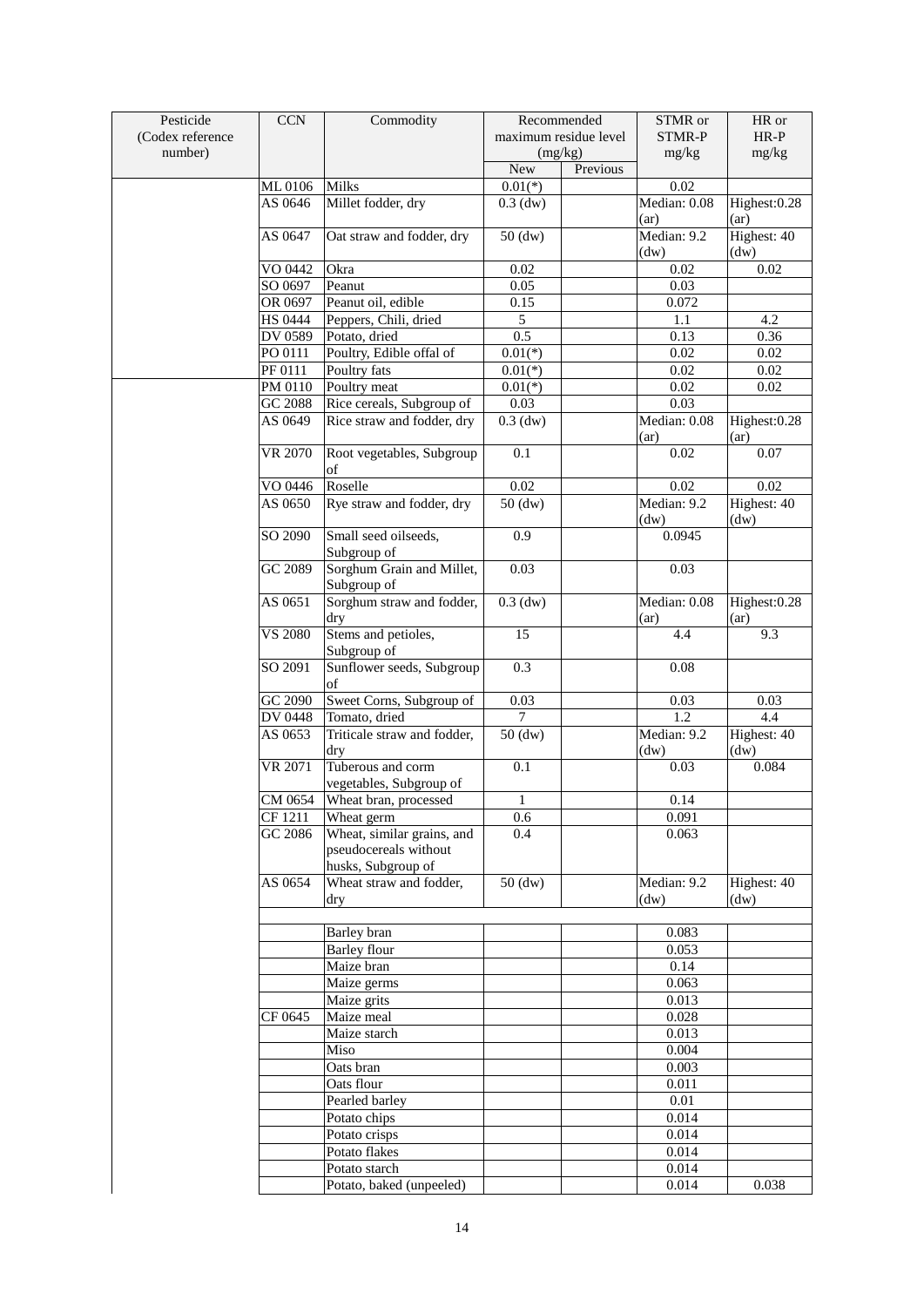| Pesticide         | <b>CCN</b> | Commodity                  |                       | Recommended | STMR or       | HR or  |
|-------------------|------------|----------------------------|-----------------------|-------------|---------------|--------|
| (Codex reference) |            |                            | maximum residue level |             | <b>STMR-P</b> | $HR-P$ |
| number)           |            |                            |                       | (mg/kg)     | mg/kg         | mg/kg  |
|                   |            |                            | <b>New</b>            | Previous    |               |        |
|                   |            | Potato, boiled (peeled)    |                       |             | 0.014         | 0.038  |
|                   |            | Rape seed refined oil      |                       |             | 0.035         |        |
|                   |            | Rolled oats                |                       |             | 0.003         |        |
|                   |            | Soya bean flour            |                       |             | 0.002         |        |
|                   |            | Soya bean milk             |                       |             | 0.002         |        |
|                   | OR 0541    | Soya bean oil, refined     |                       |             | 0.005         |        |
|                   |            | Soya sauce                 |                       |             | 0.002         |        |
|                   |            | Tofu                       |                       |             | 0.004         |        |
|                   | JF 0048    | Tomato juice (pasteurised) |                       |             | 0.005         |        |
|                   | VW 0448    | Tomato paste               |                       |             | 0.075         |        |
|                   |            | Tomato puree               |                       |             | 0.037         |        |
|                   |            | Tomato wet pomace          |                       |             | 0.43          |        |
|                   |            | Tomato, canned             |                       |             | 0.005         | 0.019  |
|                   | CF 1211    | Wheat flour                |                       |             | 0.02          |        |
|                   |            | Wheat gluten               |                       |             | 0.11          |        |
|                   |            | Wheat starch               |                       |             | 0.002         |        |
|                   |            | Wheat, wholemeal bread     |                       |             | 0.027         |        |

<sup>e</sup> On the basis of the information provided to the JMPR it was concluded that the estimated acute dietary exposure to residues of pydiflumetofen for the consumption of Leafy greens may present a public health concern.

Definition of the residue for compliance with the MRL and for dietary risk assessment for plant commodities: *Pydiflumetofen.*

Definition of the residue for compliance with the MRL for animal commodities: *Pydiflumetofen.* 

Definition of the residue for dietary risk assessment for animal commodities, except mammalian liver and kidney: *Sum of pydiflumetofen and 2,4,6-trichlorophenol (2,4,6-TCP) and its conjugates, expressed as pydiflumetofen.*

Definition of the residue for dietary risk assessment for mammalian liver and kidney: *Sum of pydiflumetofen, 2,4,6 trichlorophenol (2,4,6-TCP) and its conjugates, and 3-(difluoromethyl)-N-methoxy-1-methyl-N-[1-methyl-2-(2,4,6 trichloro-3-hydroxy- phenyl) ethyl]pyrazole-4-carboxamide (SYN547897) and its conjugates, expressed as pydiflumetofen*.

The residue is fat-soluble.

| Pyflubumide $(314)*$            | <b>FP 0226</b> | Apple $f$                         |                 | 0.41  | 0.55  |
|---------------------------------|----------------|-----------------------------------|-----------------|-------|-------|
| ADI: $0-0.007$ mg/kg bw DT 1114 |                | Tea, Green, Black (black,         | 80 <sup>f</sup> | 13    |       |
| $ARfD: 0.008$ mg/kg bw          |                | fermented and dried) <sup>f</sup> |                 |       |       |
|                                 |                |                                   |                 |       |       |
|                                 | JF 0226        | Apple juice                       |                 | 0.001 |       |
|                                 |                | Apple sauce                       |                 | 0.008 |       |
|                                 | DF 0226        | Apples, dried                     |                 | 0.02  | 0.028 |
|                                 |                | Tea infusion                      |                 | 0.004 |       |

f On the basis of the information provided to the JMPR it was concluded that the estimated acute dietary exposure to residues of pyflubumide for the consumption of apple and tea may present a public health concern.

Definition of the residue for compliance with MRL for plant commodities: *Pyflubumide.*

Definition of the residue for estimation of dietary risk assessment for plant commodities: *Sum of pyflubumide and 3' isobutyl-1,3,5-trimethyl-4ˊ-[2,2,2-trifluoro-1-methoxy-1-(trifluoromethyl)ethyl]pyrazole-4-carboxanilide, expressed as pyflubumide*.

| <b>Pyraclostrobin (210)</b>                    | VR 2070 | Root vegetables, Subgroup                                                                             | W   | 0.5 |       |      |
|------------------------------------------------|---------|-------------------------------------------------------------------------------------------------------|-----|-----|-------|------|
| ADI: $0-0.03$ mg/kg bw<br>$ARfD: 0.7 mg/kg$ bw | VR 2070 | Root vegetables, Subgroup<br>of (includes all<br>commodities in the<br>subgroup except sugar<br>beet) | 0.5 |     | 0.12  | 0.3  |
|                                                | VL 0502 | Spinach                                                                                               | 0.6 | 1.5 | 0.071 | 0.31 |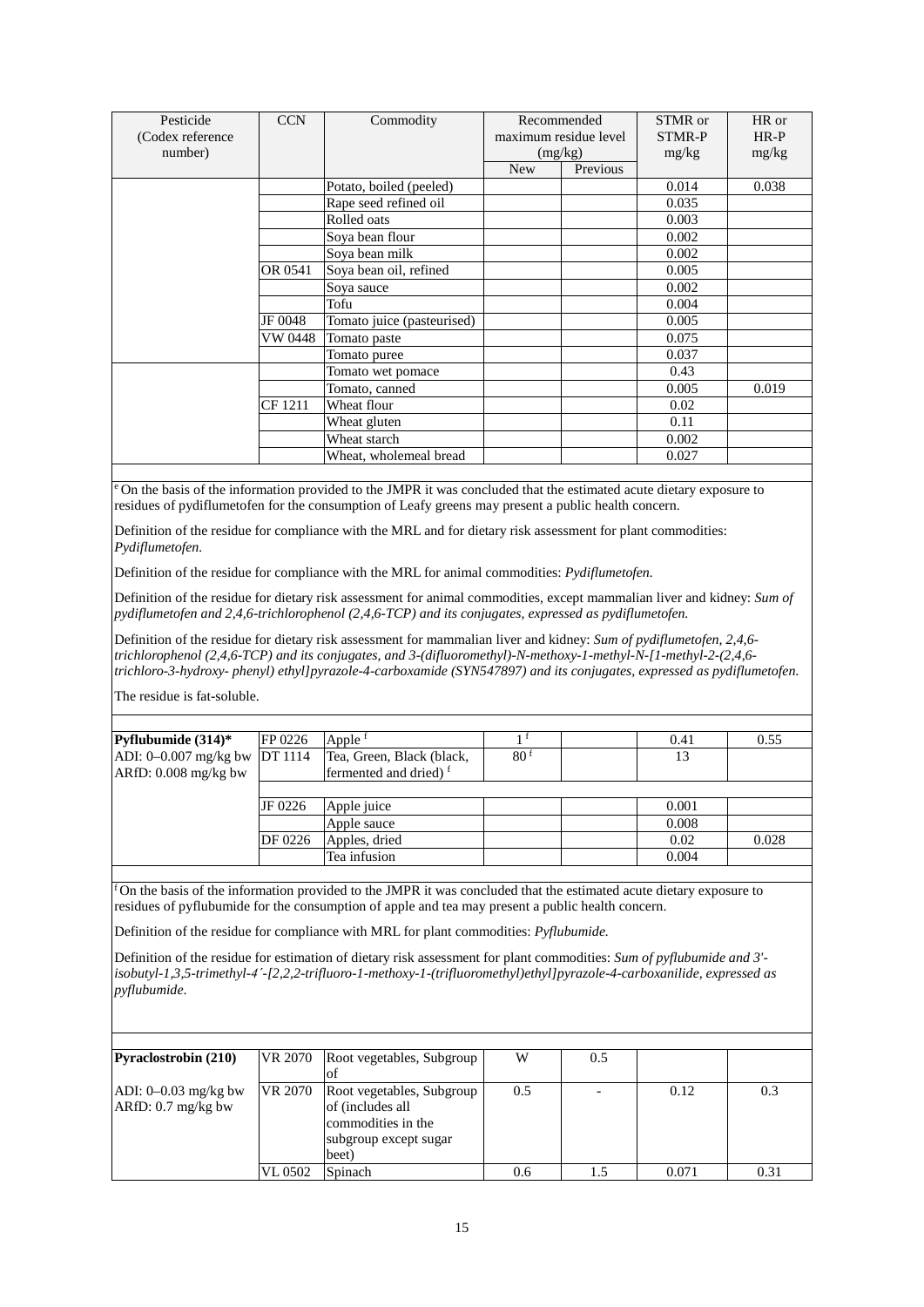| Pesticide                                        | <b>CCN</b>     | Commodity                                                                                                                                                                                                                                                                                                                                                                                                                                                                                                                                                                                                                                                                                     |                  | Recommended              | STMR or                   | HR or  |
|--------------------------------------------------|----------------|-----------------------------------------------------------------------------------------------------------------------------------------------------------------------------------------------------------------------------------------------------------------------------------------------------------------------------------------------------------------------------------------------------------------------------------------------------------------------------------------------------------------------------------------------------------------------------------------------------------------------------------------------------------------------------------------------|------------------|--------------------------|---------------------------|--------|
| (Codex reference                                 |                |                                                                                                                                                                                                                                                                                                                                                                                                                                                                                                                                                                                                                                                                                               |                  | maximum residue level    | STMR-P                    | $HR-P$ |
| number)                                          |                |                                                                                                                                                                                                                                                                                                                                                                                                                                                                                                                                                                                                                                                                                               | (mg/kg)<br>mg/kg |                          | mg/kg                     |        |
|                                                  |                |                                                                                                                                                                                                                                                                                                                                                                                                                                                                                                                                                                                                                                                                                               | <b>New</b>       | Previous                 |                           |        |
|                                                  |                |                                                                                                                                                                                                                                                                                                                                                                                                                                                                                                                                                                                                                                                                                               |                  |                          |                           |        |
| Pyraclostrobin.<br>The residue is fat-soluble.   |                | Definition of the residue for compliance with MRL and for dietary risk assessment for plant and animal commodities:                                                                                                                                                                                                                                                                                                                                                                                                                                                                                                                                                                           |                  |                          |                           |        |
|                                                  |                |                                                                                                                                                                                                                                                                                                                                                                                                                                                                                                                                                                                                                                                                                               |                  |                          |                           |        |
| Pyridate (315)*<br>ADI: $0-0.2$ mg/kg bw         |                |                                                                                                                                                                                                                                                                                                                                                                                                                                                                                                                                                                                                                                                                                               |                  |                          |                           |        |
| ARfD: 2 mg/kg bw                                 |                |                                                                                                                                                                                                                                                                                                                                                                                                                                                                                                                                                                                                                                                                                               |                  |                          |                           |        |
|                                                  |                |                                                                                                                                                                                                                                                                                                                                                                                                                                                                                                                                                                                                                                                                                               |                  |                          |                           |        |
|                                                  |                |                                                                                                                                                                                                                                                                                                                                                                                                                                                                                                                                                                                                                                                                                               |                  |                          |                           |        |
| Pyrifluquinazon (316)*                           |                |                                                                                                                                                                                                                                                                                                                                                                                                                                                                                                                                                                                                                                                                                               |                  |                          |                           |        |
| ADI: 0-0.005 mg/kg bw                            |                |                                                                                                                                                                                                                                                                                                                                                                                                                                                                                                                                                                                                                                                                                               |                  |                          |                           |        |
| ARfD: 1 mg/kg bw                                 |                |                                                                                                                                                                                                                                                                                                                                                                                                                                                                                                                                                                                                                                                                                               |                  |                          |                           |        |
|                                                  |                |                                                                                                                                                                                                                                                                                                                                                                                                                                                                                                                                                                                                                                                                                               |                  |                          |                           |        |
|                                                  |                |                                                                                                                                                                                                                                                                                                                                                                                                                                                                                                                                                                                                                                                                                               |                  |                          |                           |        |
|                                                  |                | Definition of the residue for compliance with the MRL and dietary risk assessment for plant commodities: Sum of<br>pyrifluquinazon and 1,2,3,4-tetrahydro-3-[(3-pyridylmethyl)amino]-6-[1,2,2,2-tetrafluoro-1-<br>$(trifluoromethyl)ethylquinazolin-2-one (IV-01) expressed as pyrifluquinazon.$<br>Definition of the residue for compliance with the MRL for animal commodities:<br>Tissues: Sum of 1,2,3,4-tetrahydro-3-[(3-pyridylmethyl)amino]-6-[1,2,2,2-tetrafluoro-1-<br>(trifluoromethyl)ethyl]quinazolin-2-one (IV-01) and 1,2,3,4-tetrahydro-6-[1,2,2,2-tetrafluoro-1-<br>(trifluoromethyl)ethyl]quinazolin-2,4-dione (IV-203) and their conjugates (expressed as pyrifluquinazon). |                  |                          |                           |        |
| (trifluoromethyl)ethyl]quinazolin-2-one (IV-04). |                | Milk: 1,2,3,4-tetrahydro-3-[3-(1-oxy-pyridylmethylene)amino]-6-[1,2,2,2-tetrafluoro-1-                                                                                                                                                                                                                                                                                                                                                                                                                                                                                                                                                                                                        |                  |                          |                           |        |
|                                                  |                | Definition of the residue for dietary risk assessment for animal commodities: a conclusion could not be reached.                                                                                                                                                                                                                                                                                                                                                                                                                                                                                                                                                                              |                  |                          |                           |        |
| The residue is not fat-soluble.                  |                |                                                                                                                                                                                                                                                                                                                                                                                                                                                                                                                                                                                                                                                                                               |                  |                          |                           |        |
|                                                  |                |                                                                                                                                                                                                                                                                                                                                                                                                                                                                                                                                                                                                                                                                                               |                  |                          |                           |        |
| Pyriofenone (310)                                | <b>MF 0100</b> | Mammalian fats (except<br>milk fats)                                                                                                                                                                                                                                                                                                                                                                                                                                                                                                                                                                                                                                                          | $0.01(*)$        | $\overline{\phantom{a}}$ | $\theta$                  |        |
| ADI: 0-0.09 mg/kg bw<br><b>ARfD: Unnecessary</b> | ML 0106        | <b>Milks</b>                                                                                                                                                                                                                                                                                                                                                                                                                                                                                                                                                                                                                                                                                  | $0.01(*)$        |                          | $\mathbf{0}$              |        |
|                                                  | MM 0095        | Meat (from mammals other<br>than marine mammals)                                                                                                                                                                                                                                                                                                                                                                                                                                                                                                                                                                                                                                              | $0.01(*)$        | $\blacksquare$           | $0$ (muscle)<br>$0$ (fat) |        |
|                                                  | MO 0105        | Edible offal (mammalian)                                                                                                                                                                                                                                                                                                                                                                                                                                                                                                                                                                                                                                                                      | $0.01(*)$        |                          | $\mathbf{0}$              |        |
|                                                  | PE 0112        | Eggs                                                                                                                                                                                                                                                                                                                                                                                                                                                                                                                                                                                                                                                                                          | $0.01(*)$        | $\overline{\phantom{0}}$ | $\boldsymbol{0}$          |        |
|                                                  | PF 0111        | Poultry fats                                                                                                                                                                                                                                                                                                                                                                                                                                                                                                                                                                                                                                                                                  | $0.01(*)$        |                          | $\boldsymbol{0}$          |        |
|                                                  | PM 0110        | Poultry meat                                                                                                                                                                                                                                                                                                                                                                                                                                                                                                                                                                                                                                                                                  | $0.01(*)$        |                          | $0$ (muscle)<br>0(fat)    |        |
|                                                  | PO 0111        | Poultry, edible offal of                                                                                                                                                                                                                                                                                                                                                                                                                                                                                                                                                                                                                                                                      | $0.01(*)$        |                          | $\Omega$                  |        |
|                                                  |                |                                                                                                                                                                                                                                                                                                                                                                                                                                                                                                                                                                                                                                                                                               |                  |                          |                           |        |
| Pyriofenone.                                     |                | Definition of the residue for compliance with the MRL and dietary risk assessment for plant and animal commodities:                                                                                                                                                                                                                                                                                                                                                                                                                                                                                                                                                                           |                  |                          |                           |        |
| Pyriproxyfen (200)                               | FI 0345        | Mango                                                                                                                                                                                                                                                                                                                                                                                                                                                                                                                                                                                                                                                                                         | $0.02(*)$        |                          | 0.02                      |        |
| ADI: $0-0.1$ mg/kg bw                            |                |                                                                                                                                                                                                                                                                                                                                                                                                                                                                                                                                                                                                                                                                                               |                  |                          |                           |        |
| ARfD: Unnecessary                                |                |                                                                                                                                                                                                                                                                                                                                                                                                                                                                                                                                                                                                                                                                                               |                  |                          |                           |        |
| Pyriproxyfen.<br>The residue is fat-soluble.     |                | Definition of the residue for compliance with the MRL and dietary risk assessment in plant and animal commodities:                                                                                                                                                                                                                                                                                                                                                                                                                                                                                                                                                                            |                  |                          |                           |        |
|                                                  |                |                                                                                                                                                                                                                                                                                                                                                                                                                                                                                                                                                                                                                                                                                               |                  |                          |                           |        |
| <b>Tolclofos-methyl</b><br>$(191)$ **            | VL 0482        | Lettuce, head                                                                                                                                                                                                                                                                                                                                                                                                                                                                                                                                                                                                                                                                                 | W                | $\overline{c}$           |                           |        |
| ADI: 0-0.07 mg/kg bw                             | VL 0483        | Lettuce, leaf                                                                                                                                                                                                                                                                                                                                                                                                                                                                                                                                                                                                                                                                                 | $\overline{W}$   | $\overline{2}$           |                           |        |
| ARfD: Unnecessary                                | VL 2050        | Leafy greens except<br>spinach, purslane and<br>chard                                                                                                                                                                                                                                                                                                                                                                                                                                                                                                                                                                                                                                         | 0.7              |                          | 0.36                      |        |
|                                                  | VR 0589        | Potato                                                                                                                                                                                                                                                                                                                                                                                                                                                                                                                                                                                                                                                                                        | 0.3              | 0.2                      | 0.060                     |        |
|                                                  |                |                                                                                                                                                                                                                                                                                                                                                                                                                                                                                                                                                                                                                                                                                               |                  |                          |                           |        |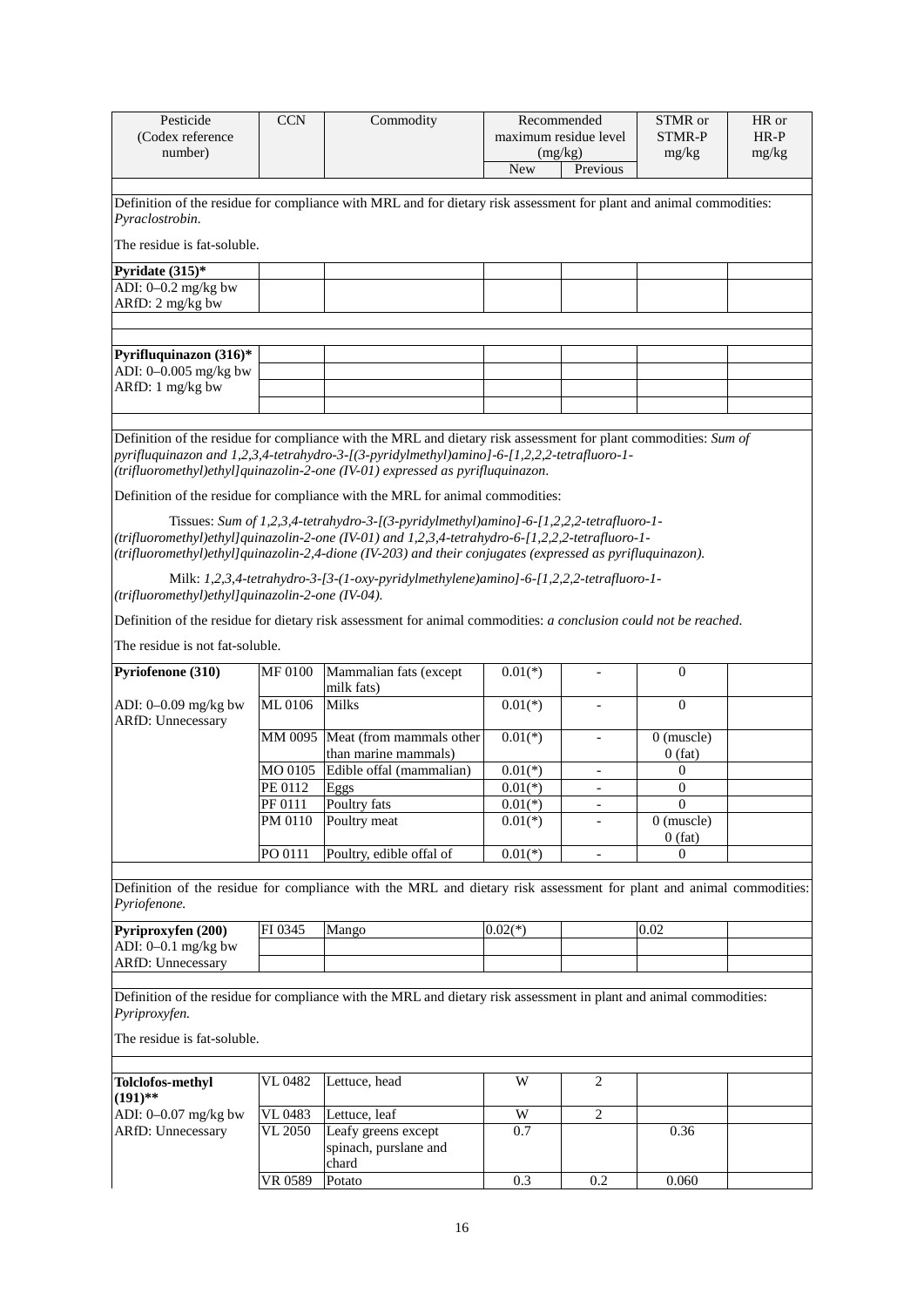| Pesticide         | <b>CCN</b> | Commodity                | Recommended           |          | STMR or          | HR or  |
|-------------------|------------|--------------------------|-----------------------|----------|------------------|--------|
| (Codex reference) |            |                          | maximum residue level |          | STMR-P           | $HR-P$ |
| number)           |            |                          | (mg/kg)               |          | mg/kg            | mg/kg  |
|                   |            |                          | <b>New</b>            | Previous |                  |        |
|                   | MO 0105    | Edible offal (Mammalian) | $0.01(*)$             |          | 0.0055           |        |
|                   |            |                          |                       |          | (kidney)         |        |
|                   |            |                          |                       |          | $0.0033$ (liver) |        |
|                   | PE 0112    | Eggs                     | $0.01(*)$             |          |                  |        |
|                   | MF 0100    | Mammalian fats (except   | $0.01(*)$             |          | $\Omega$         |        |
|                   |            | milk fats)               |                       |          |                  |        |
|                   | MM 0095    | Meat (from mammals other | $0.01(*)$             |          | $\Omega$         |        |
|                   |            | than marine mammals)     |                       |          |                  |        |
|                   | ML 0106    | <b>Milks</b>             | $0.01(*)$             |          | $\Omega$         |        |
|                   | PF 0111    | Poultry fats             | $0.01(*)$             |          | 0                |        |
|                   | PM 0110    | Poultry meat             | $0.01(*)$             |          | $\Omega$         |        |
|                   | PO 0111    | Poultry, Edible offal of | $0.01(*)$             |          | $\theta$         |        |
|                   | VR 0494    | Radish                   | W                     | 0.1      |                  |        |

Definition of the residue for compliance with the MRL for plant and animal commodities: *Tolclofos-methyl*.

Definition of the residue for dietary risk assessment for plant commodities: *Sum of tolclofos-methyl, 2,6-dichloro-4 methylphenol (ph-CH3, incl. conjugates), O,O-dimethyl O-2,6-dichloro-4-(hydroxymethyl) phenylphosphorothioate (TM-CH2OH, incl. conjugates), O-methyl O-hydrogen O-2,6-dichloro-4-(hydroxymethyl) phenylphosphorothioate (DM-TM-CH2OH) and O-methyl O-hydrogen O-(2,6-dichloro-4-methylphenyl) phosphorothioate (DM-TM), expressed as tolclofosmethyl.*

Definition of the residue for dietary risk assessment for animal commodities*: Sum of tolclofos-methyl and 3,5-dichloro-4 hydroxybenzoic acid (ph-COOH), expressed as tolclofos-methyl.*

| Tolfenpyrad (269)     | FC 0002        | Lemons and                          | 0.9       | 0.085          | 0.18                     |
|-----------------------|----------------|-------------------------------------|-----------|----------------|--------------------------|
|                       |                | Limes, Subgroup of                  |           |                |                          |
| ADI: 0-0.006 mg/kg bw | FC 0003        | Mandarins, Subgroup of              | 0.9       | 0.085          | 0.18                     |
| ARfD: 0.01 mg/kg bw   | FC 0004        | Oranges, Sweet,                     | 0.6       | 0.061          | 0.13                     |
|                       |                | Sour, Subgroup of                   |           |                |                          |
|                       | FC 0005        | Pummelo and                         | 0.6       | 0.042          | 0.099                    |
|                       |                | Grapefruits, Subgroup of            |           |                |                          |
|                       | VA 2031        | Bulb Onions, Subgroup of            | 0.09      | 0.0125         | 0.057                    |
|                       | VO 2045        | Tomatoes, Subgroup of <sup>g</sup>  | $0.7$ g   | 0.13           | 0.5                      |
|                       | VO 0051        | Peppers, Subgroup of                | 0.5       | 0.11           | 0.32                     |
|                       |                | (except okra, martynia, and         |           |                |                          |
|                       |                | roselle)                            |           |                |                          |
|                       | VO 2046        | Eggplants, Subgroup of <sup>g</sup> | $0.7$ s   | 0.13           | 0.5                      |
|                       | AB 0001        | Citrus pulp, dry                    | 6         | Median: 1.7    | $\overline{\phantom{a}}$ |
|                       | OR 0001        | Citrus oil, edible                  | 80        | 22             | $\overline{\phantom{a}}$ |
|                       | <b>HS 0444</b> | Peppers chili, dried                | 5         | 1.1            | 3.2                      |
|                       | ML 0106        | <b>Milks</b>                        | $0.01(*)$ | 0.0038         |                          |
|                       | MF 0100        | Mammalian fats except               | $0.01(*)$ | 0.0022         | 0.0022                   |
|                       |                | milk fats                           |           |                |                          |
|                       | MM 0095        | Meat (from mammals other            | $0.01(*)$ | 0.0043         | 0.0043                   |
|                       |                | than marine mammals)                |           |                |                          |
|                       | MO 0105        | Edible offal (mammalian)            | 0.4       | 0.29           | 0.38                     |
|                       | PE 0112        | Eggs                                | $0.01(*)$ | $\mathbf{0}$   | $\boldsymbol{0}$         |
|                       | PO 0111        | Poultry, edible offal of            | $0.01(*)$ | $\overline{0}$ | $\mathbf{0}$             |
|                       | PF 0111        | Poultry fats                        | $0.01(*)$ | $\overline{0}$ | $\overline{0}$           |
|                       | PM 0110        | Poultry meat                        | $0.01(*)$ | $\Omega$       | $\Omega$                 |
|                       |                |                                     |           |                |                          |
|                       |                | Lemon + Mandarin Juice              |           | 0.058          | $\overline{a}$           |
|                       |                | Lemon + Mandarin peel               |           | 1.3            | 2.7                      |
|                       |                | Lemon + Mandarin                    |           | 0.032          | 0.068                    |
|                       |                | Marmalade/Jam                       |           |                |                          |
|                       |                | Orange Peel (fresh)                 |           | 0.91           | 2.0                      |
|                       | JF 0004        | Orange Juice                        |           | 0.042          | $\overline{\phantom{a}}$ |
|                       |                | Orange Marmalade/Jam                |           | 0.023          | 0.050                    |
|                       |                | Grapefruit Peel (fresh)             |           | 0.62           | 1.5                      |
|                       | JF 0203        | Grapefruit Juice                    |           | 0.029          | $-\, -$                  |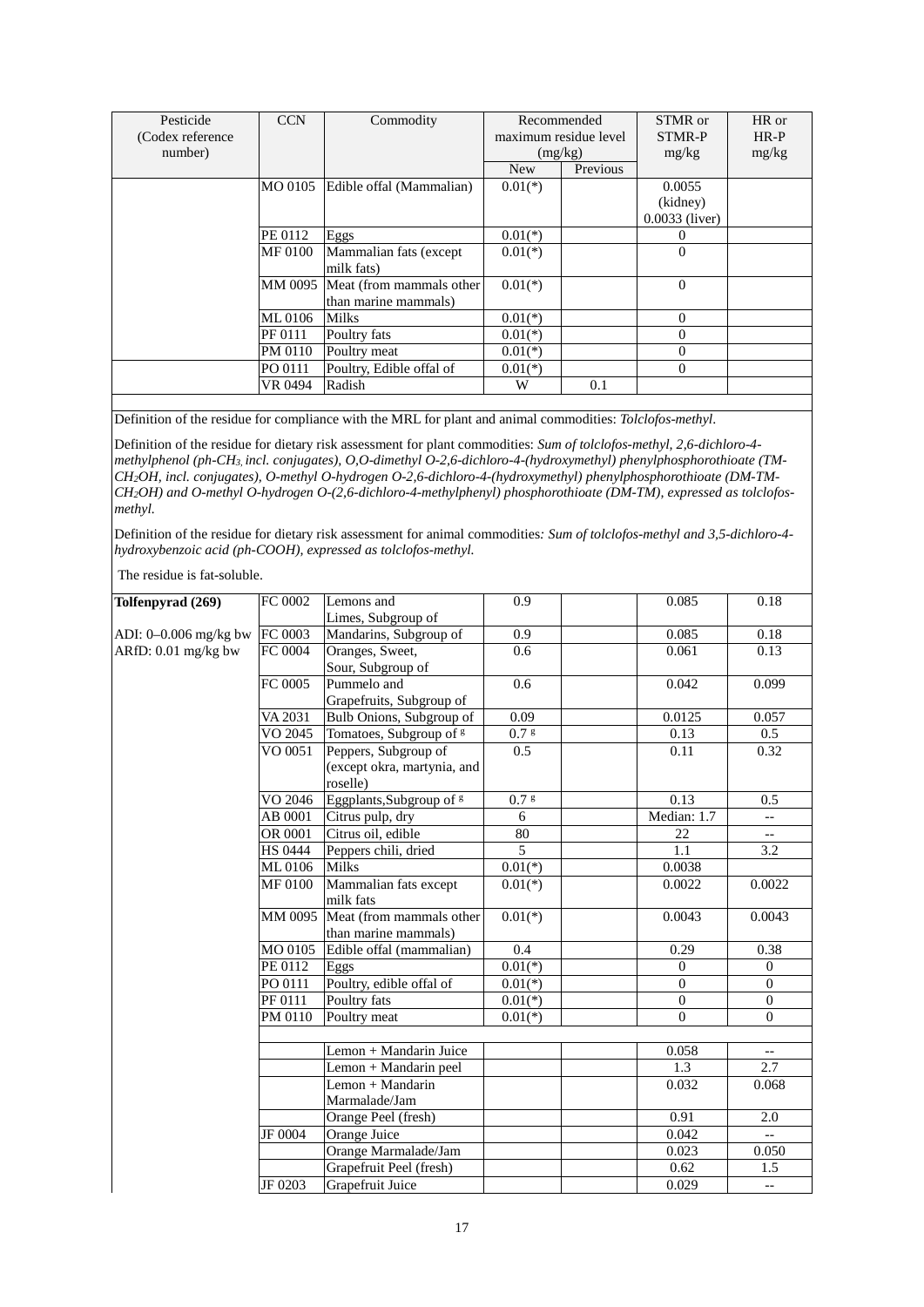| Pesticide                                               | <b>CCN</b>     | Commodity                                                                                                                                                                                                                                                                                                                                                                                                                                        | Recommended              |                          | STMR or          | HR or                    |
|---------------------------------------------------------|----------------|--------------------------------------------------------------------------------------------------------------------------------------------------------------------------------------------------------------------------------------------------------------------------------------------------------------------------------------------------------------------------------------------------------------------------------------------------|--------------------------|--------------------------|------------------|--------------------------|
| (Codex reference                                        |                |                                                                                                                                                                                                                                                                                                                                                                                                                                                  | maximum residue level    |                          | <b>STMR-P</b>    | $HR-P$                   |
| number)                                                 |                |                                                                                                                                                                                                                                                                                                                                                                                                                                                  | (mg/kg)                  |                          | mg/kg            | mg/kg                    |
|                                                         |                |                                                                                                                                                                                                                                                                                                                                                                                                                                                  | <b>New</b>               | Previous                 |                  |                          |
|                                                         |                | <b>Tomato Puree</b>                                                                                                                                                                                                                                                                                                                                                                                                                              |                          |                          | 0.044            | $\overline{\phantom{a}}$ |
|                                                         |                | <b>Tomato Paste</b>                                                                                                                                                                                                                                                                                                                                                                                                                              |                          |                          | 0.14             | $-\, -$                  |
|                                                         |                |                                                                                                                                                                                                                                                                                                                                                                                                                                                  |                          |                          |                  |                          |
|                                                         |                | <sup>g</sup> On the basis of the information provided to the JMPR it was concluded that the estimated acute dietary exposure to<br>residues of tolfenpyrad for the consumption of these commodities may present a public health concern.                                                                                                                                                                                                         |                          |                          |                  |                          |
|                                                         |                | Definition of the residue for compliance with the MRL and for dietary risk assessment for plant commodities: Tolfenpyrad.                                                                                                                                                                                                                                                                                                                        |                          |                          |                  |                          |
|                                                         |                | Definition of the residue for compliance with the MRL and for dietary risk assessment for animal commodities: Sum of<br>tolfenpyrad, and free and conjugated PT-CA (4-[4-[(4-chloro-3-ethyl-1-methylpyrazol-5-<br>yl)carbonylaminomethyl]phenoxy]benzoic acid_and OH-PT-CA (4-[4-[[4-chloro-3(1-hydroxyethyl) -1-methylpyrazol-5-<br>yl]carbonylaminomethyl]phenoxy] benzoic acid) (released with alkaline hydrolysis) expressed as tolfenpyrad. |                          |                          |                  |                          |
| The residue is not fat-soluble.                         |                |                                                                                                                                                                                                                                                                                                                                                                                                                                                  |                          |                          |                  |                          |
| Triflumuron $(317)*$                                    |                |                                                                                                                                                                                                                                                                                                                                                                                                                                                  |                          |                          |                  |                          |
| ADI: 0-0.008 mg/kg bw                                   |                |                                                                                                                                                                                                                                                                                                                                                                                                                                                  |                          |                          |                  |                          |
| <b>ARfD: Unnecessary</b>                                |                |                                                                                                                                                                                                                                                                                                                                                                                                                                                  |                          |                          |                  |                          |
|                                                         |                |                                                                                                                                                                                                                                                                                                                                                                                                                                                  |                          |                          |                  |                          |
| 4.                                                      |                |                                                                                                                                                                                                                                                                                                                                                                                                                                                  |                          |                          |                  |                          |
| trifluoromethoxyaniline                                 |                |                                                                                                                                                                                                                                                                                                                                                                                                                                                  |                          |                          |                  |                          |
| (metabolite M07)                                        |                |                                                                                                                                                                                                                                                                                                                                                                                                                                                  |                          |                          |                  |                          |
| ADI: 0-0.02 mg/kg bw                                    |                |                                                                                                                                                                                                                                                                                                                                                                                                                                                  |                          |                          |                  |                          |
| ARfD: 0.02 mg/kg bw                                     |                |                                                                                                                                                                                                                                                                                                                                                                                                                                                  |                          |                          |                  |                          |
|                                                         |                |                                                                                                                                                                                                                                                                                                                                                                                                                                                  |                          |                          |                  |                          |
|                                                         |                | Definition of the residue for compliance with the MRL for animal and plant commodities: Triflumuron.                                                                                                                                                                                                                                                                                                                                             |                          |                          |                  |                          |
|                                                         |                | Definition of the residue for dietary risk assessment for animal and plant commodities: A conclusion could not be reached.                                                                                                                                                                                                                                                                                                                       |                          |                          |                  |                          |
|                                                         |                |                                                                                                                                                                                                                                                                                                                                                                                                                                                  |                          |                          |                  |                          |
| The residue is fat-soluble.                             |                |                                                                                                                                                                                                                                                                                                                                                                                                                                                  |                          |                          |                  |                          |
| Valifenalate (318)*                                     | VO 0440        | Eggplants                                                                                                                                                                                                                                                                                                                                                                                                                                        | 0.4                      |                          | 0.049            |                          |
| ADI: $0-0.2$ mg/kg bw                                   | FB 0269        | Grapes                                                                                                                                                                                                                                                                                                                                                                                                                                           | 0.3                      |                          | 0.079            |                          |
| ARfD: Unnecessary                                       | VA 0385        | Onion, bulb                                                                                                                                                                                                                                                                                                                                                                                                                                      | 0.5                      |                          | 0.0375           |                          |
|                                                         | VA 0388        | Shallot                                                                                                                                                                                                                                                                                                                                                                                                                                          | 0.5                      |                          | 0.0375           |                          |
|                                                         | VO 0448        | Tomato                                                                                                                                                                                                                                                                                                                                                                                                                                           | 0.4                      |                          | 0.049            |                          |
|                                                         | MO 0105        | Edible offal (mammalian)                                                                                                                                                                                                                                                                                                                                                                                                                         | $0.01(*)$                |                          | $\mathbf{0}$     |                          |
|                                                         | PE 0112        | Eggs                                                                                                                                                                                                                                                                                                                                                                                                                                             | $0.01(*)$                |                          | $\overline{0}$   |                          |
|                                                         | ML0106         | <b>Milks</b>                                                                                                                                                                                                                                                                                                                                                                                                                                     | $0.01(*)$                |                          | $\boldsymbol{0}$ |                          |
|                                                         | MM 095         | Meat (from mammals other                                                                                                                                                                                                                                                                                                                                                                                                                         | $0.01(*)$                |                          | $\mathbf{0}$     |                          |
|                                                         |                | than marine mammals)                                                                                                                                                                                                                                                                                                                                                                                                                             |                          |                          |                  |                          |
|                                                         | <b>MF 0100</b> | Mammalian fats (except<br>milk fats)                                                                                                                                                                                                                                                                                                                                                                                                             | $0.01(*)$                |                          | $\mathbf{0}$     |                          |
|                                                         | PO 0111        | Poultry edible offal                                                                                                                                                                                                                                                                                                                                                                                                                             | $0.01(*)$                |                          | 0                |                          |
|                                                         | PF 0111        | Poultry fat                                                                                                                                                                                                                                                                                                                                                                                                                                      | $0.01(*)$                |                          | $\overline{0}$   |                          |
|                                                         | PM 0110        | Poultry meat                                                                                                                                                                                                                                                                                                                                                                                                                                     | $0.01(*)$                |                          | $\overline{0}$   |                          |
|                                                         |                |                                                                                                                                                                                                                                                                                                                                                                                                                                                  |                          |                          |                  |                          |
|                                                         |                | Grape, must                                                                                                                                                                                                                                                                                                                                                                                                                                      | $\overline{\phantom{a}}$ | $\overline{\phantom{a}}$ | 0.079            | $\overline{\phantom{a}}$ |
|                                                         | JF 0269        | Grape, juice                                                                                                                                                                                                                                                                                                                                                                                                                                     | $\overline{\phantom{a}}$ | $\overline{\phantom{a}}$ | 0.043            | $\overline{\phantom{a}}$ |
|                                                         |                | Grape, wine                                                                                                                                                                                                                                                                                                                                                                                                                                      | $\overline{\phantom{a}}$ |                          | 0.051            | $\overline{\phantom{a}}$ |
|                                                         |                | Tomato, canned                                                                                                                                                                                                                                                                                                                                                                                                                                   | $\overline{\phantom{a}}$ | $\overline{\phantom{a}}$ | 0.005            |                          |
|                                                         | VW 0448        | Tomato, paste                                                                                                                                                                                                                                                                                                                                                                                                                                    |                          |                          | 0.040            |                          |
|                                                         | JF 0448        | Tomato, juice                                                                                                                                                                                                                                                                                                                                                                                                                                    | $\overline{\phantom{a}}$ | $\overline{\phantom{a}}$ | 0.016            |                          |
|                                                         |                |                                                                                                                                                                                                                                                                                                                                                                                                                                                  |                          |                          |                  |                          |
|                                                         |                |                                                                                                                                                                                                                                                                                                                                                                                                                                                  |                          |                          |                  |                          |
|                                                         |                | Definition of the residue for compliance with the MRL for plant and animal commodities: Valifenalate                                                                                                                                                                                                                                                                                                                                             |                          |                          |                  |                          |
|                                                         |                |                                                                                                                                                                                                                                                                                                                                                                                                                                                  |                          |                          |                  |                          |
|                                                         |                | Definition of the residue for dietary risk assessment for plant and animal commodities: Valifenalate and 3-(4-                                                                                                                                                                                                                                                                                                                                   |                          |                          |                  |                          |
|                                                         |                | chlorophenyl)-3-[[N-(isopropoxycarbonyl)-L-valyl]amino]propionic acid (valifenalate-acid), expressed as valifenalate.                                                                                                                                                                                                                                                                                                                            |                          |                          |                  |                          |
| The residue is not fat-soluble.                         |                |                                                                                                                                                                                                                                                                                                                                                                                                                                                  |                          |                          |                  |                          |
|                                                         |                |                                                                                                                                                                                                                                                                                                                                                                                                                                                  |                          |                          |                  |                          |
|                                                         |                |                                                                                                                                                                                                                                                                                                                                                                                                                                                  |                          |                          |                  |                          |
| <b>Recommended MRLs, STMRs and HR values for Spices</b> |                |                                                                                                                                                                                                                                                                                                                                                                                                                                                  |                          |                          |                  |                          |
| Active substance                                        | <b>CCN</b>     | Commodity name                                                                                                                                                                                                                                                                                                                                                                                                                                   | Recommended maximum      |                          | STMR or          |                          |
|                                                         |                |                                                                                                                                                                                                                                                                                                                                                                                                                                                  |                          |                          |                  |                          |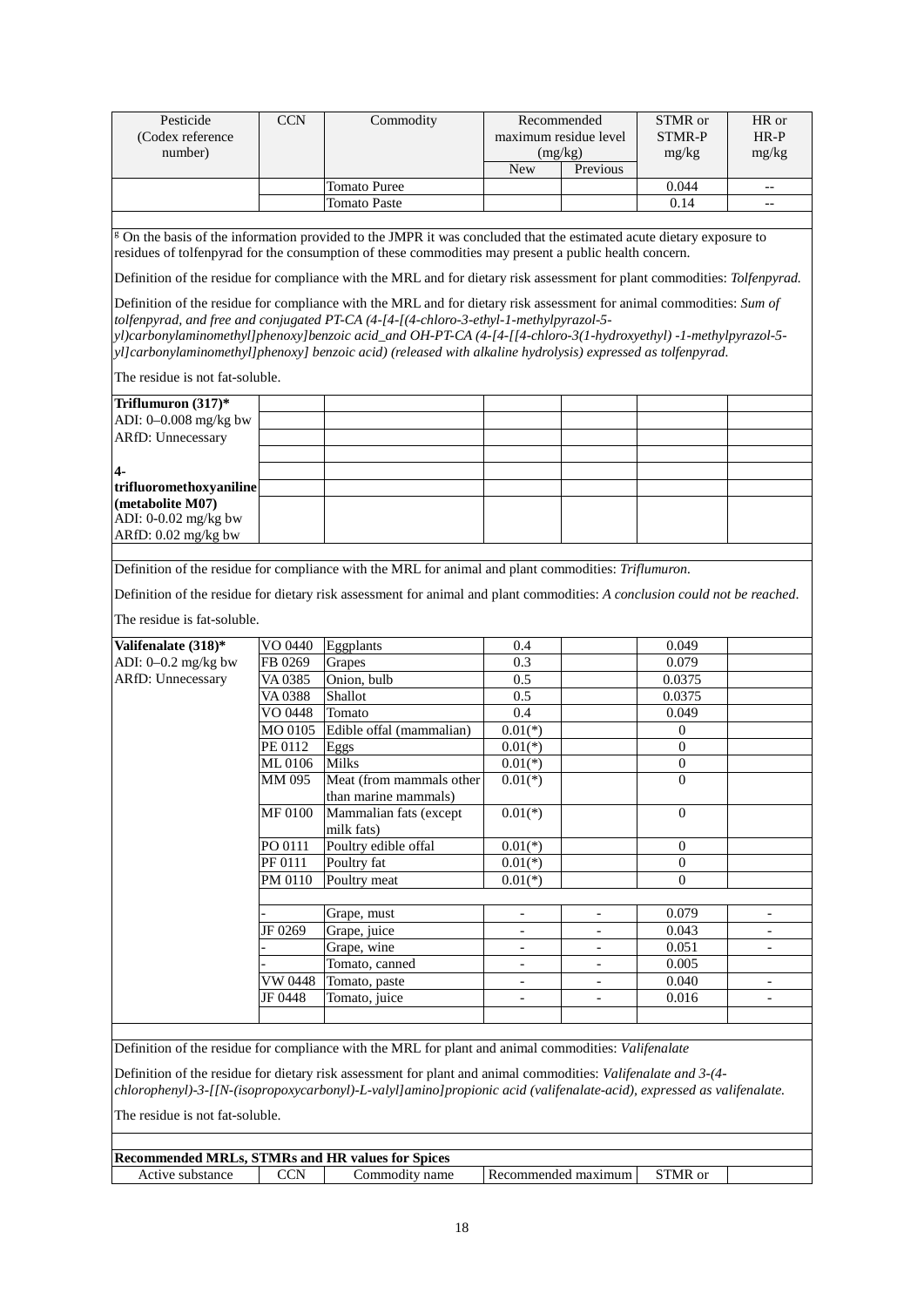| Pesticide                  | <b>CCN</b>     | Commodity                  | Recommended    |                          | STMR or          | HR or  |
|----------------------------|----------------|----------------------------|----------------|--------------------------|------------------|--------|
| (Codex reference)          |                |                            |                | maximum residue level    | STMR-P           | $HR-P$ |
| number)                    |                |                            |                | (mg/kg)                  | mg/kg            | mg/kg  |
|                            |                |                            | <b>New</b>     | Previous                 |                  |        |
|                            |                |                            |                | residue level, mg/kg     |                  |        |
|                            |                |                            | <b>New</b>     | Previous                 | mg/kg            |        |
| Acetamiprid                | <b>HS 0775</b> | Cardamom, pods and seeds   | W              | 0.1                      |                  |        |
|                            | <b>HS 0190</b> | Spices, seeds, Subgroup of | $\mathfrak{D}$ | $\overline{\phantom{a}}$ | Median: $0.57h$  |        |
|                            |                |                            |                |                          |                  |        |
| Carbendazim                | <b>HS 0190</b> | Spices, seeds, Subgroup of |                |                          | Median: $0.525h$ |        |
|                            |                |                            |                |                          |                  |        |
| h based on monitoring data |                |                            |                |                          |                  |        |

### **2. General Consideration items**

# **2.1 Update to Chapter 5 of the Environmental Health Criteria (EHC) 240: Dose–response assessment and derivation of health-based guidance values**

Although the benchmark dose (BMD) was introduced some years ago as an alternative to the NOAEL as the point of departure (POD) in toxicity studies, only relatively recently has it seen broad adoption by a number of authorities. However, the number of options that can be used in determining a BMD has resulted in a lack of harmonization of the resulting PODs. For this reason, together with advances in hazard assessment practice led to the Eighty-third Joint FAO/WHO Expert Committee on Food Additives (JECFA 2017) recommending that Chapter 5 of EHC 240 should be updated. The Meeting was informed on the progress made on this update. WHO convened a working group, consisting of international experts on benchmark dose modelling and toxicologists to prepare a draft update of the guidance in Chapter 5. The draft was discussed by experts from various countries and organizations, including members of JECFA and JMPR, at a workshop held 25–29 March 2019 in Geneva. Participants approved the general outline of the Chapter, with subsections for dose-response assessment, determining the point of departure and establishing health based guidance values. The draft document was discussed and necessary changes and additions were agreed upon.

Main changes in the update of the guidance:

• In the section on dose-response modelling detailed information is provided on the principles of dose-response modelling with descriptions of mathematical functions for modelling various types of data (continuous, quantal, counts, etc.), model uncertainty, model parameter constraints, model averaging, benchmark dose (BMD) software (BMDS, PROAST) and modelling of epidemiological data.

An Annex provides specialist information about BMD analysis, and gives worked out examples of the use of the BMD software programs BMDS and PROAST.

- The section on determining the point of departure (NOAEL and BMDL) provides guidance on the determination of the benchmark response (BMR) for BMD modelling using a tiered approach, and on the reporting of BMD results (e.g. size of BMR, software used, models used for averaging, BMDL and BMDU, etc).
- The section on establishing health-based guidance values has been updated, among others, with information on International Programme on Chemical Safety (IPCS) guidance on the Mode of Action Human Relevance Framework, guidance on the use of epidemiological data, and on the consideration of the need for establishing a microbiological ADI or ARfD.

A decision tree provides guidance for a structured approach to the process of selecting critical endpoints, dose-response modelling, identification of the POD and establishing a health based guidance value (HBGV).

The guidance is being revised in line with the feedback from experts, and should be ready for public consultation in late 2019 or early 2020. Once finalized, it will replace Chapter 5 in EHC 240.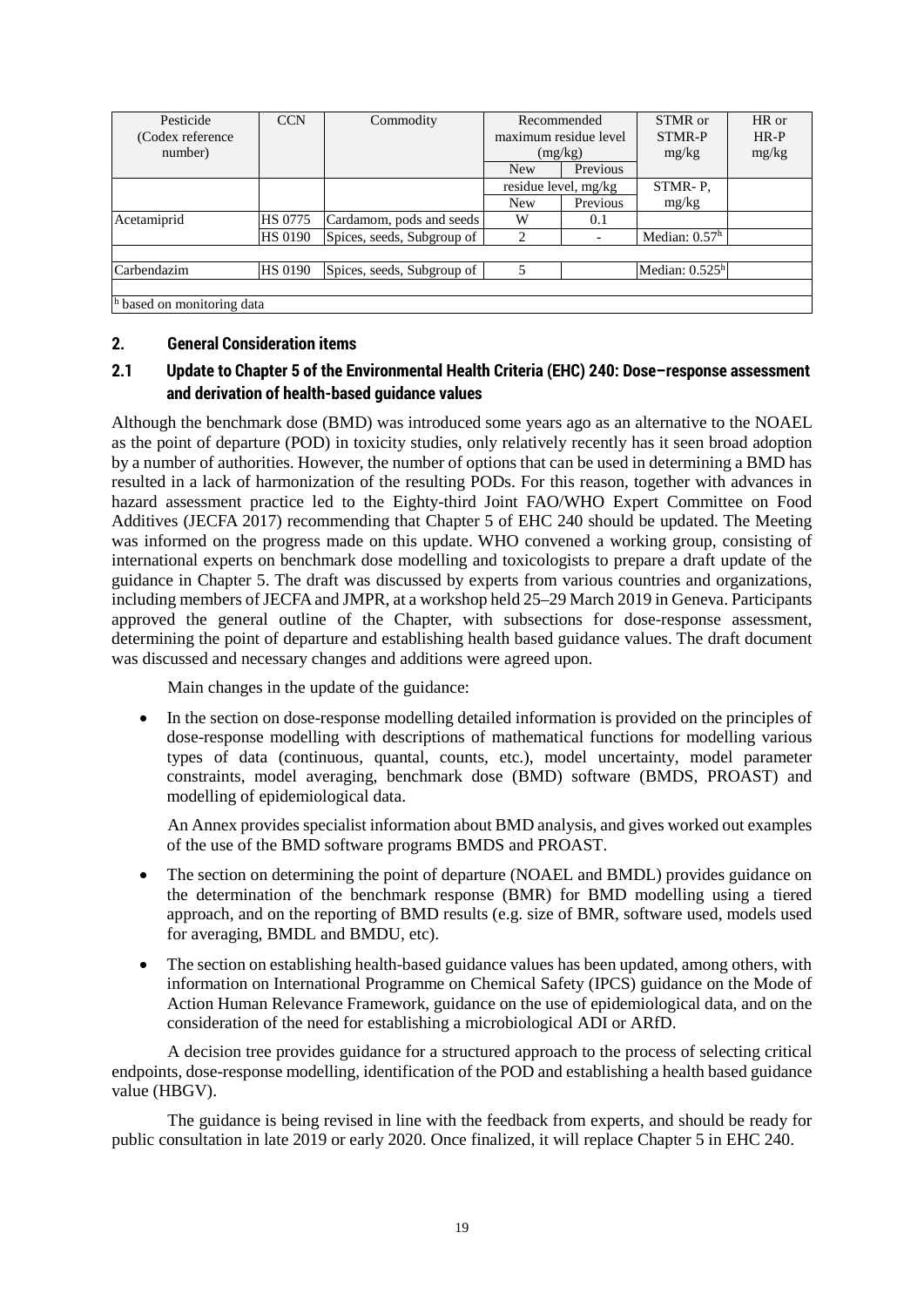### **2.2 Combined exposure to multiple chemicals**

Regulatory authorities are increasingly including consideration of exposure to multiple chemicals in their risk assessments of substances in food. In Europe, this resulted in the Euromix project, funded by Horizon 2020, which ran from 2015–2019, developing approaches and methods for the assessment of risks posed by combined exposures to multiple chemicals. A key objective of Euromix was to identify and promote opportunities to harmonize different approaches taken to such assessments, to which end Euromix arranged four international workshops on harmonization. A EuroMix web-based toolbox and handbook were developed to provide databases and methods for the tiered assessment of combined exposure to chemicals whatever the level of data available on each substance. Both exposure and hazard can be addressed using the tool. Details can be found at [www.euromixproject.eu.](http://www.euromixproject.eu/)

Complementary to Euromix, a joint FAO/WHO expert consultation was convened in Geneva, 16–18 April 2019. This involved 15 experts from European Union (EU) and non-EU countries, to develop guidance for the risk assessment of combined exposure to multiple chemicals. The ultimate objective is to publish guidance for consideration by FAO/WHO expert committees, such as JECFA and JMPR, and other experts who may find it valuable. A report on the consultation can be found at [www.who.int/foodsafety/areas\\_work/chemical-risks/Euromix\\_Report.pdf.](http://www.who.int/foodsafety/areas_work/chemical-risks/Euromix_Report.pdf)

Participants agreed to restrict their recommendations to substances that are not DNA-reactive mutagens, which they suggested should instead be addressed by the WHO working group on Guidance for the Evaluation of Genotoxicity of Chemical Substances in Food. Participants then developed a suggested approach for the assessment of risk resulting from combined exposure to multiple chemicals in food. It was intended that this might be piloted by JMPR and JECFA at future meetings. The approach proposed for assessment of food chemicals is as follows:

- If the estimated dietary exposure for an individual substance exceeds the relevant HBGV or the margin of exposure (MoE) is considered low and of concern, the substance should be referred to risk managers (Codex Committee on Food Additives (CCFA), Codex Committee on Contaminants in Foods (CCCF), Codex Committee on Pesticide Residues (CCPR), Codex Committee on Residues of Veterinary Drugs in Foods (CCRVDF) for appropriate consideration, as is current practice.
- If the substance belongs to an established chemical group previously considered in a risk assessment of combined exposure to multiple chemicals, it should be assessed as part of that group. Such chemical groups might be based on structure (for example, organophosphates), toxicological effects or mode of action (MOA).
- If the substance is not part of an established assessment group, to the best knowledge of the experts, the need to include it in a risk assessment of combined exposure to multiple chemicals should be determined.
- As a pragmatic cut-off, if estimated dietary exposure for the chemical is  $\leq 10\%$  of the relevant HBGV for all populations, there is no need to consider the compound further for an assessment of combined exposure.
- If estimated dietary exposure for the chemical is  $> 10\%$  of the relevant HBGV for at least one population, the need to include the compound in a risk assessment of combined exposure to multiple chemicals should be considered.
- For chemicals in a risk assessment group, standard procedures for hazard identification and characterization should be followed, including deriving relative potency factors where appropriate.
- For dietary exposure assessment, probabilistic approaches are recommended, ideally using individual food consumption and concentration data for each country. Different approaches will be necessary for acute and chronic exposure.
- Mean chronic dietary exposure for the general population (consumers and non-consumers) should be calculated assuming mean/median concentration and mean food consumption levels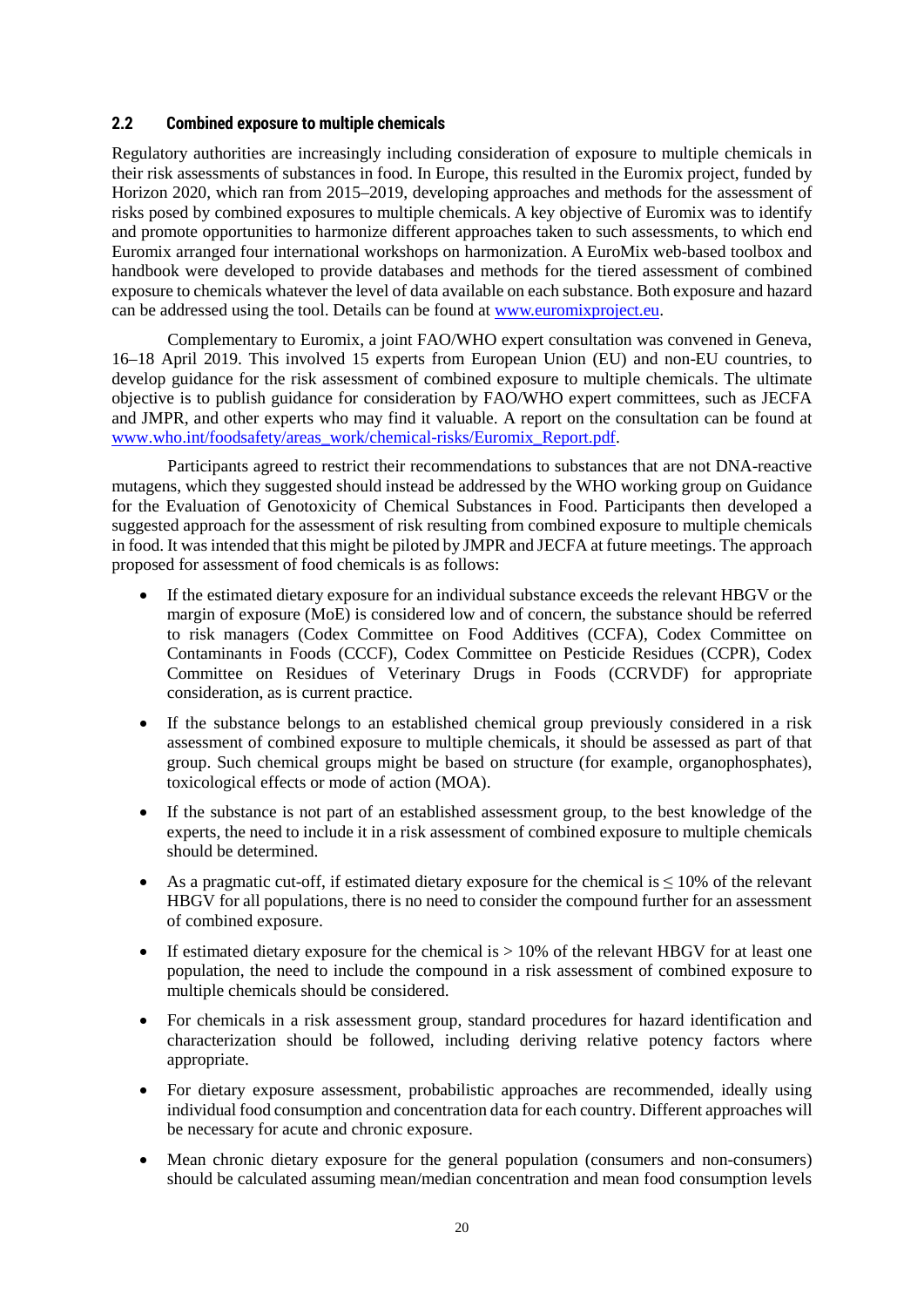for individual countries, or mean amounts of food available for consumption using the WHO cluster diets.

- For those chemicals for which combined exposure may be of concern, dose additivity should be assumed, unless there is evidence to the contrary. Combined risk should be assessed using standard approaches, such as the (adjusted) hazard index or relative potency factors.
- The key risk drivers should be identified, including the chemicals contributing most to the overall risk, those contributing most to total estimated dietary exposure and/or foods contributing to exposure from each chemical.
- For pesticide residues, JMPR experts should determine using weight of evidence, whether there is toxicological evidence for combined effects of the substance with other pesticides. This should be based on structural similarities, toxicological profiles for MOAs/adverse outcome pathways (AOPs), and shared adverse effects, referring to previous assessments at a national or regional level as necessary. The possibility of synergistic interactions between chemicals should be considered on a case-by-case basis.
- If it is concluded that the substance does belong to a chemical group, the potential for coexposure (from co-occurrence or internal exposure) should be assessed. Information that could be useful for this purpose for pesticide residues includes good agricultural practice, use profiles, existing data on mean dietary exposure, toxicokinetics (internal exposure), and biomonitoring data.
- When considering which chemicals might be grouped, consideration will also need to be given to dual/multiple use compounds (e.g. used as a veterinary drug and as a pesticide) and discontinued persistent pesticides that occur as contaminants (POPs).

Participants recommended that the approach should be evaluated at forthcoming meetings of JECFA and JMPR and that after its application for 2–3 years, it should be evaluated and revised as necessary, including the pragmatic cut-off point. Once agreed, and if appropriate, the approach to risk assessment for combined exposure to chemical mixtures should be included in the updated FAO/WHO EHC 240, in Chapter 6 Dietary exposure assessments and Chapter 7 Risk characterization.

The Meeting agreed to pilot the approach based on chronic dietary exposure for compounds being evaluated for the first time at the present meeting. The only relevant compound for which the estimated dietary exposure exceeded 10% of the upper bound of the ADI was pyflubumide, which does not belong to an established assessment group for combined exposure to multiple pesticides.

# **2.3 Guidance for the evaluation of genotoxicity of chemical substances in food**

Following recent meetings of JECFA and JMPR (JMPR May 2016, 2018, JECFA 2017, 2019), it had been agreed that the guidance on the evaluation of genotoxicity of chemicals in food provided in subchapter 4.5 of the EHC 240 needed to be updated and expanded. WHO therefore convened an electronic working group to prepare a draft update of the guidance in subchapter 4.5. This was discussed at a workshop held 8–10 October, 2018 in Ann Arbor, Michigan, USA. Experts from a number of countries and organisations participated, including several members of JMPR.

Participants agreed on the general outline of the guidance, including a decision tree, and identified sections that required further discussion. The guidance was revised in line with the feedback from experts, and should be ready for public consultation late this year or early next year. Once finalized, it will replace subchapter 4.5 in EHC 240.

Main sections of the guidance comprise:

• an introduction, comprising risk analysis context and problem formulation, including a decision tree illustrating issues to be considered in assessing the genotoxic potential of different types of substances that can be found in food;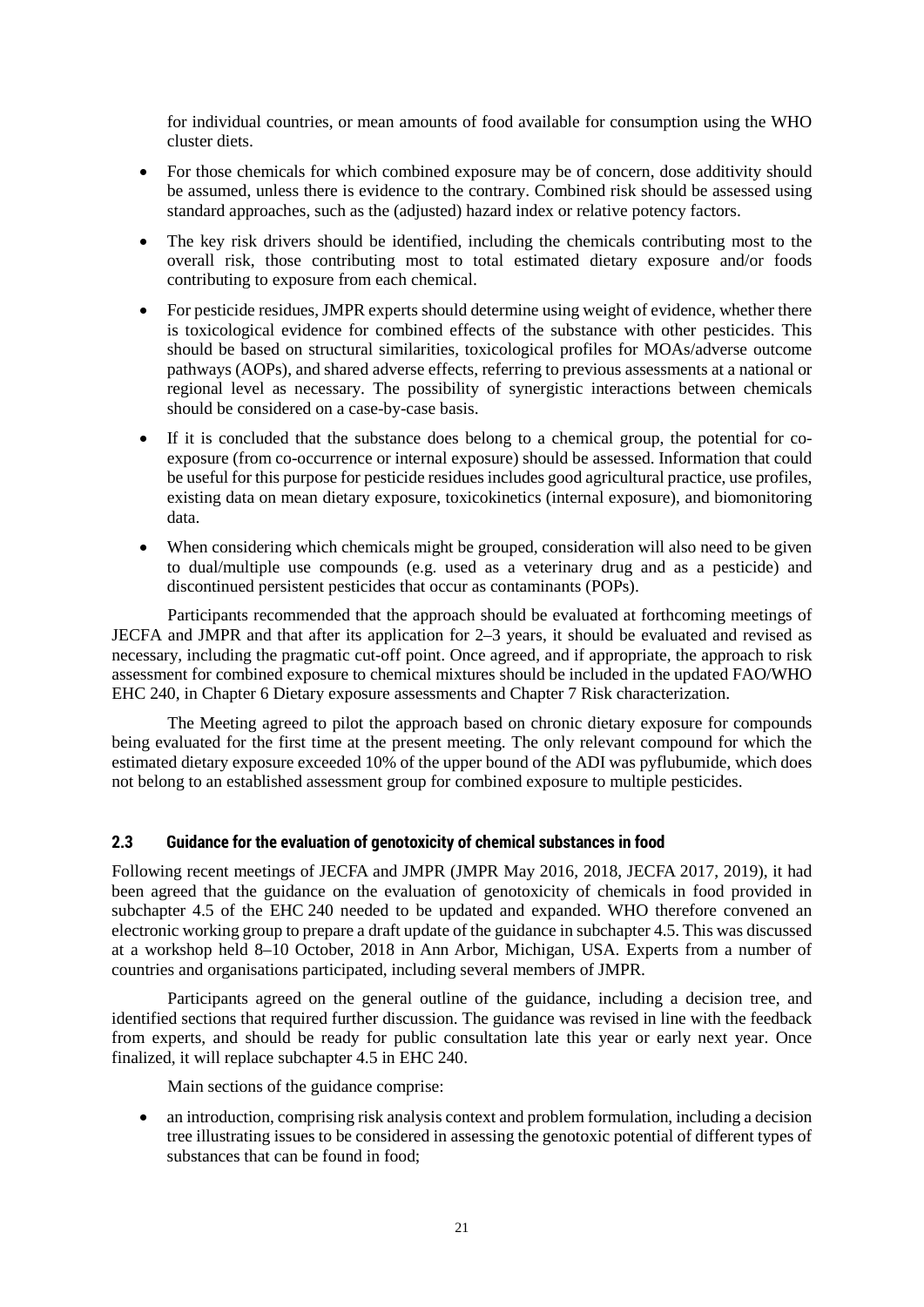- a description of the available tests for different types of genetic toxicity;
- guidance on the interpretation of test results, including identification of relevant studies, weighting and integration of results, adequacy of the genotoxicity database, integration of carcinogenicity and genotoxicity;
- special considerations, including in silico approaches, the threshold of toxicological concern, and grouping and read-across approaches;
- considerations for specific situations, including mixtures, flavouring agents, minor constituents, and secondary metabolites in enzyme preparations;
- recent developments and future directions, including novel in vitro and in vivo tests, adverse outcome pathways, and quantitative assessment.

#### **2.4 Results for probabilistic modelling of acute dietary exposure to evaluate the IESTI equations**

As part of the process to review the International Estimate of Short-term Intake (IESTI) equations, the acute dietary exposure assessment for 47 pesticide residues in food for different populations/countries was performed by WHO, based on a probabilistic approach combining data from national food consumption surveys and reported concentrations of pesticide residues from official monitoring programmes.

A presentation of the assessment, including results for Australia, Brazil, Canada, four European countries (Czech Republic, France, Italy and the Netherlands) and the United States of America (USA) was made to the Meeting. An assessment of acute dietary exposure estimates exceeding the ARfD, expressed as a proportion of the ARfD, based on two different modeling exercises was reported.

In the first exercise, the acute dietary exposure estimates from the probabilistic models were compared to the IESTI results, using the same residue definition for each approach. In the probabilistic models, two scenarios were tested: 10% use of the pesticide, i.e., only 10% of non-quantifiable samples were assumed to contain the pesticide (90% concentrations assigned a zero value; 10%, the LOQ) and 100% use (all commodities are treated and 100% of the non-quantifiables were assigned the LOQ). Conversion factors were applied to national food consumption data to convert foods reported as consumed to raw commodities, where appropriate. Results were reported for adults ( $\geq 16$  years) and children ( $\leq 6$  years).

From the probabilistic models there was a zero risk of exceeding the relevant ARfD in all countries for all populations tested. For adults, the 97.5<sup>th</sup> percentile of acute dietary exposure was  $< 10\%$ ARfD, for children < 50% ARfD. From comparison with the IESTI results, the IESTI equation was considered protective for acute risk.

In the second exercise, the level of protection (LoP) of Codex MRLs was assessed by using the relevant MRL as the concentration value for each commodity in a survey individual's diet, rather than the distribution of actual results as above. The LoP is expressed as the proportion of individuals in a national survey with an acute dietary exposure estimate that exceeds the ARfD. For this exercise, the acute dietary exposure estimate describes a worst-case scenario where all commodities are assumed to contain the pesticide residue at the MRL and food consumption is the reported amounts consumed of each food with an MRL. If no acute dietary exposure estimates exceeded the ARfD, the LoP would be 100%. For any given dietary survey from which commodity consumption values are taken, LoPs can be calculated for the overall population or any specific subgroup.

The highly conservative acute dietary exposure estimates for each pesticide residue obtained for individuals in the national dietary surveys included were compared with the relevant ARfD to assess the LoP. From this scenario, the LoP for 14 pesticides was 100%; none of the calculated acute exposures exceeded the ARfD for these pesticides. For another 22 pesticides >99% were below the ARfD and seven were between 90% and 99%. For the remaining four pesticides, the LoP was less than 90% in at least one population tested. The IESTI equation is not designed to assess the LoP.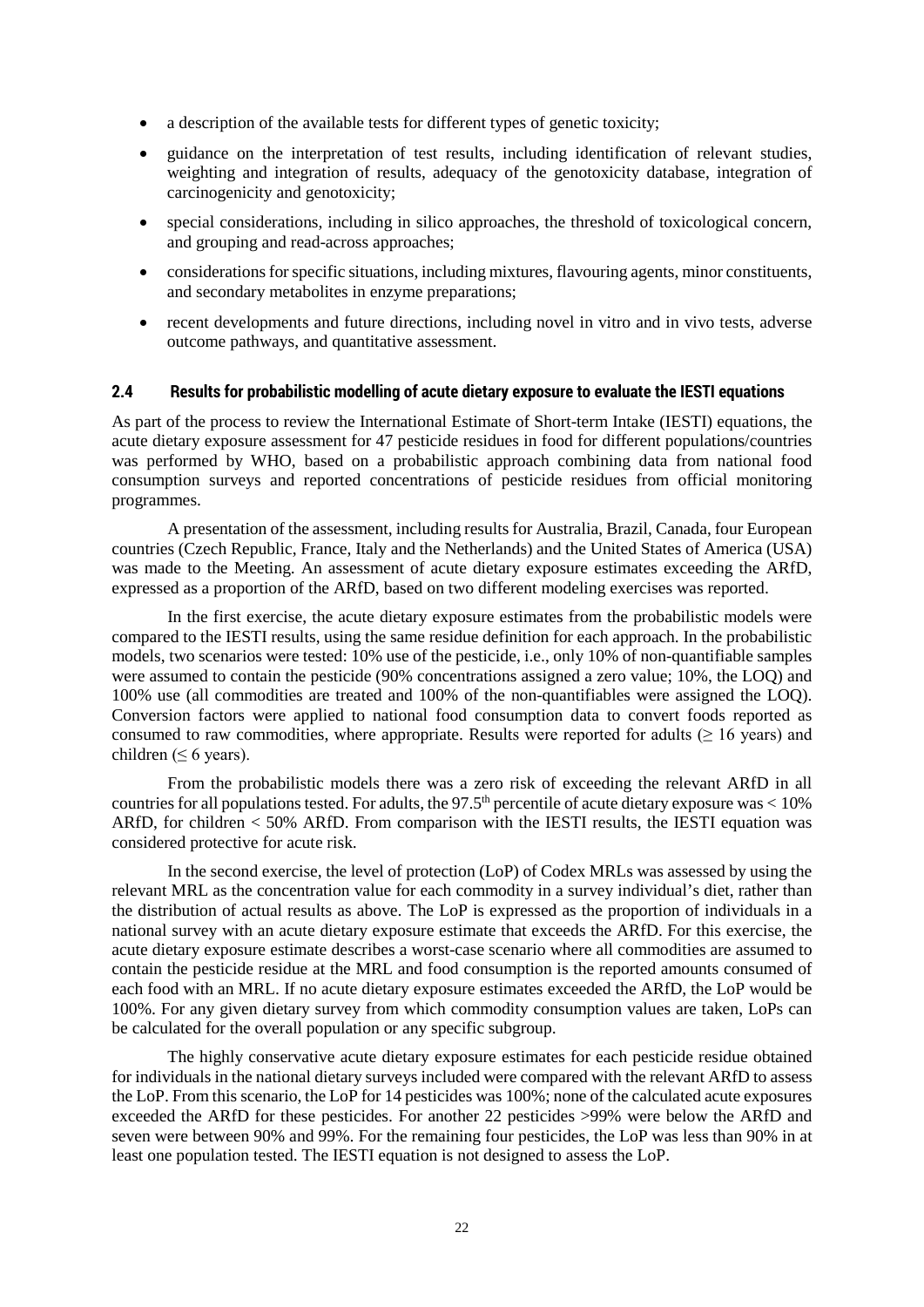Based on the information presented, the JMPR concluded that given the extremely conservative estimates produced when assuming all commodities have residues present at the MRL, a LoP of less than 100% does not necessarily indicate that approved uses will lead to an exceedance of the ARfD in practice. The JMPR suggests that a more realistic assessment of the LoP could be made by assuming residues at the MRL for a single commodity and residues from monitoring data for other commodities in the assessment.

The Meeting agreed that a probabilistic approach to acute dietary exposure assessments should be considered in the future when adequate data and appropriate tools are available.

# **2.5 Need for a guidance on toxicological interpretation due to the shift from maximum tolerated dose (MTD)-based to kinetically-derived maximum dose (KMD)-based evaluation of pesticide residues**

In guideline studies of the toxicity of pesticides, the chemicals are evaluated using a dose-selection protocol that includes a maximum tolerated dose (MTD), designed to maximize the detection of any toxicity in experimental animals by the treatment. The introduction of concurrent in-life toxicokinetics into repeat-dose studies has revealed that in a number of such studies absorption is highly non-linear, and that in some cases there is no additional systemic exposure above a certain dose. Not only does this complicate interpretation of dose-response relationships, but it also results in the unnecessary use of animals, as no useful information is obtained from those dose groups above the point of saturation.

But non-linear toxicokinetics may be manifest not only in saturation of absorption but also in saturation of distribution, metabolism and/or elimination of the parent and/or its metabolites. This confounds toxicological interpretation of the studies.

Most pesticides are toxic at high doses when people are directly exposed to pesticides (Factsheet, WHO 20[1](#page-22-0)8<sup>1</sup>), however people are not exposed to pesticides at saturated blood levels through residues in the diet. Thus, consideration of internal exposure to pesticides and/or their metabolites is key to effective dietary risk assessment of pesticide residues with extrapolation to humans.

A top dose for use in animal toxicity testing based on evidence of dose non-proportionality has been termed the kinetically-derived maximum dose (KMD). If sufficient data are available for KMDbased evaluation, it is considered appropriate that the toxicological evaluation of pesticide residues shifts from MTD-based to KMD-based, both from the perspective of dietary risk assessment of pesticide residues with extrapolation to humans and from the viewpoint of scientific progress. In particular, the KMD-based toxicological interpretations are likely to contribute to evaluation on the carcinogenicity observed at high doses and on the results of teratogenicity studies conducted by oral gavage.

However, in order to increase the consistency and transparency of such toxicity assessments, guidance on KMD-based toxicity interpretation is needed.

It is recommended that the Joint Secretariat convene a group of experts to prepare guidance on the KMD-based evaluation of pesticide residues.

### **2.6 Comments on chlorpyrifos**

The Meeting is aware of new information from the European Food Safety Authority (EFSA) statement on the available outcomes of the human health assessment in the context of the peer review of chlorpyrifos.

The EFSA stated that an in vivo Comet assay, proposed in order to clarify the positive findings observed in an in vitro chromosome aberration test and in two studies on unscheduled DNA synthesis, was not provided.

<span id="page-22-0"></span> <sup>1</sup> WHO Fact Sheet 2018. Pesticide Residues in Food[. https://www.who.int/news-room/fact](https://www.who.int/news-room/fact-sheets/detail/pesticide-residues-in-food)[sheets/detail/pesticide-residues-in-food](https://www.who.int/news-room/fact-sheets/detail/pesticide-residues-in-food)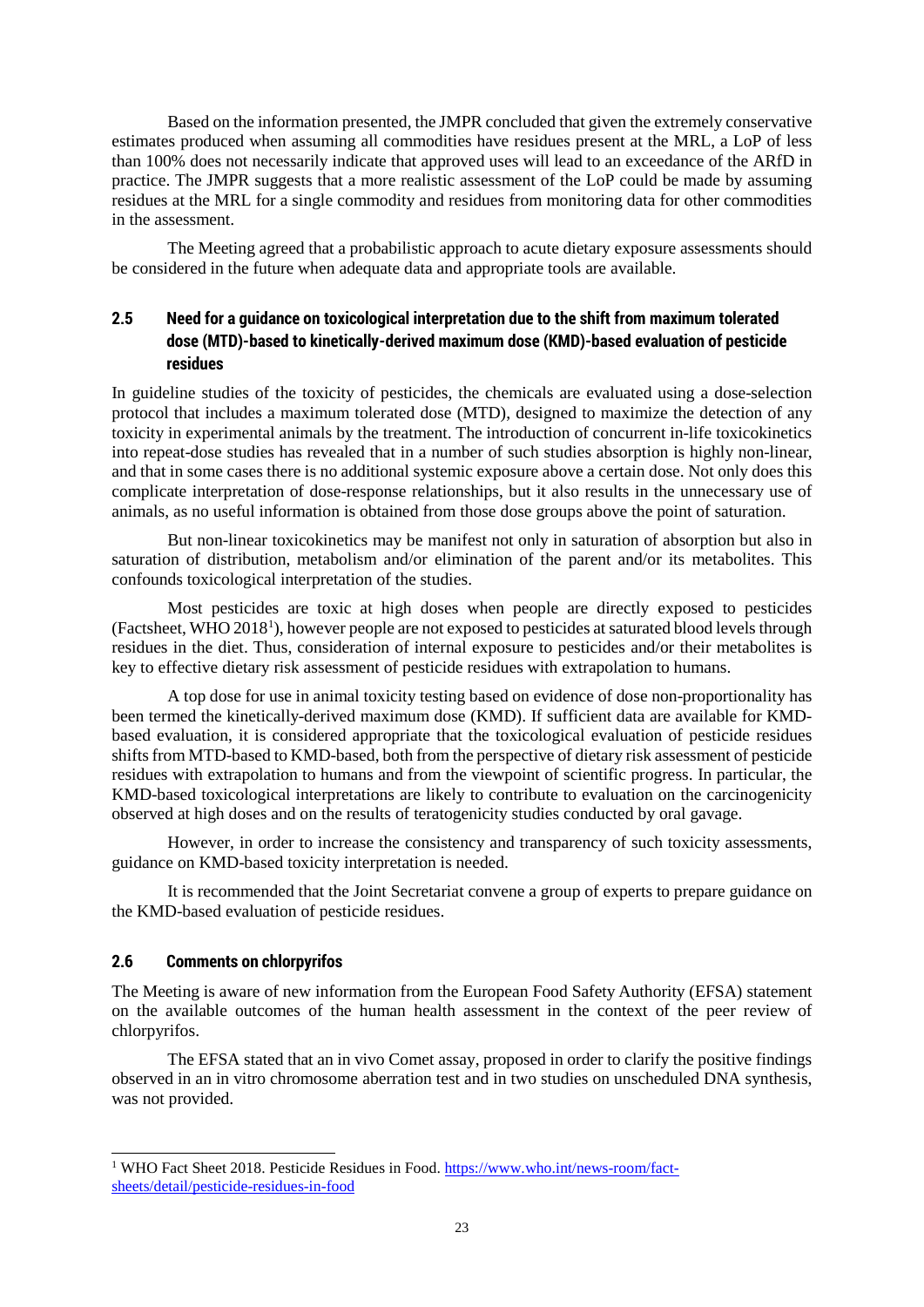According to EFSA's opinion, chlorpyrifos can produce DNA damage through topoisomerase II inhibition, which might be involved as a molecular initiating event for infant leukaemia that has also been associated with pesticide exposure in some epidemiological studies.

EFSA also stated that a Comet assay study might not be sufficient to rule out this concern, supporting the need for additional data to address the concerns regarding chromosome aberration and DNA damage caused by oxidative stress or through topoisomerase II inhibition.

An additional concern highlighted by EFSA was neurodevelopmental toxicity, based on the effects (decrease in cerebellum height corrected by brain weight) observed in rats and also supported by the available epidemiological evidence related to developmental neurological outcomes in children.

Given the 20-year gap since chlorpyrifos was last reviewed by the JMPR and the magnitude of potential concerns identified by the EU, the Meeting strongly recommends chlorpyrifos be prioritized for periodic re-evaluation. It was noted that aspects of epidemiology should be included.

# **2.7 Possible need for amendments to the Environmental Health Criteria (EHC) 240 guidance on appropriate use of toxicological historical control data (HCD)**

The Meeting noted a certain degree of recurring inconsistencies in the use of HCD. Although there is guidance in EHC 240 on the role of historical control data in the overall evaluation of toxicological data some points might need amendment. The Joint Secretariat was asked to set up an electronic working group that will identify and, if necessary, propose amendments to relevant paragraphs in EHC 240.

### **2.8 Use of monitoring data for the estimation of maximum residue levels**

The JMPR estimates maximum residue levels primarily based on supervised residue trial data conducted according to good agricultural practice GAP. They are recommended to the Codex Alimentarius Commission as MRLs. However, monitoring data were used as a basis of estimating extraneous maximum residue levels.

For a number of years, the CCPR had considered possibilities of setting MRLs for commodities of importance to developing countries. The Thirty-sixth Session of CCPR in 2004 agreed that MRLs for spices should be set on the basis of monitoring data because of the diverse production practices with spices and as GAP information was not available for spices. Noting that there had already been Codex MRLs for a number of pesticides in/on sweet/chili peppers and tea, the CCPR also agreed that chili peppers, tea and herbs fell outside of the definition of "spices" for the purposes of setting MRLs on the basis of monitoring data (irrespective of the Codex Classification). For these commodities, GAP and corresponding supervised trial data should be used for the estimation of maximum residue levels. The Thirty-sixth CCPR also requested JMPR to review existing MRLs on peppers with the view of setting MRLs for dried chili peppers using processing/dehydration factors as appropriate. (ALINORM 04/27/24, paras. 235-247)

The 2002 JMPR elaborated guidelines for selective surveys to provide residue data for estimating maximum residue levels in spices (JMPR Report 2002, Section 2.7). The 2004 JMPR, in response to the request of the Thirty-sixth CCPR above, developed principles and methodology for evaluating monitoring data on spices and estimated a number of maximum residue levels for spices based on monitoring data (JMPR Report 2004, Section 2.6 and 4.27). The principles and methodologies were refined by the 2015 JMPR (JMPR Report 2015, Section 5.30)(FAO Manual, 3<sup>rd</sup> Ed., 2016; Sections 3.9, 5.11, and 11.1).

The current Meeting received monitoring data on a number of spice commodities including dried chili peppers (HS 0444 in the Spice Group) and fresh curry, leaves (HH 0729, in the Herb Group).

The Meeting stressed that it prefers supervised trials conducted according to GAP as the basis of estimating maximum residue levels and confirmed its previous decisions to use monitoring data only for estimation of extraneous residue levels and of maximum residue levels for spices. It further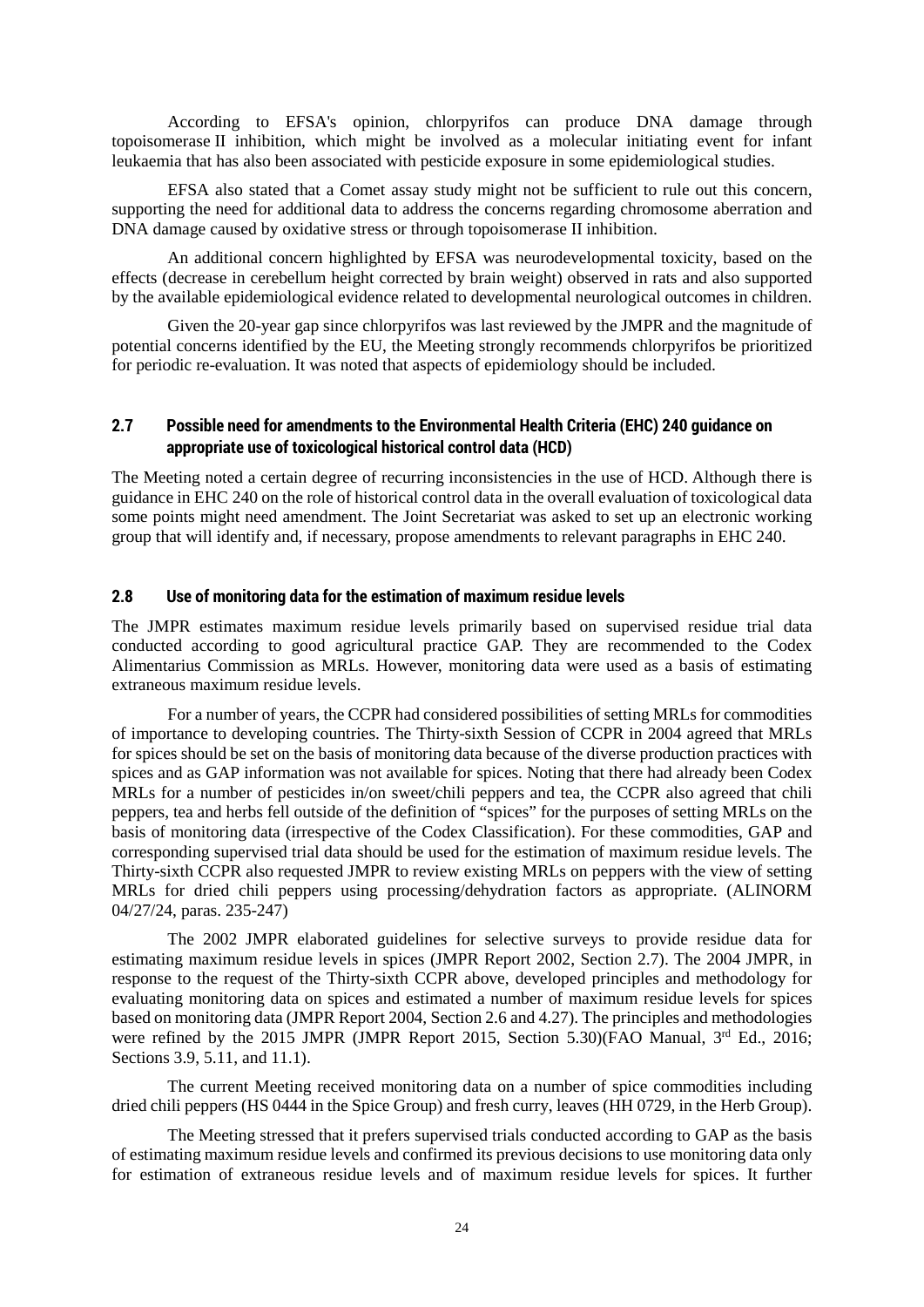confirmed that for estimation of maximum residue levels for dried chili peppers, supervised residue trials on peppers conducted according to GAP should be the basis. Noting also the decision of the Thirty-sixth CCPR, the Meeting did not use the monitoring data on dried chili peppers or curry, leaves for estimating maximum residue levels.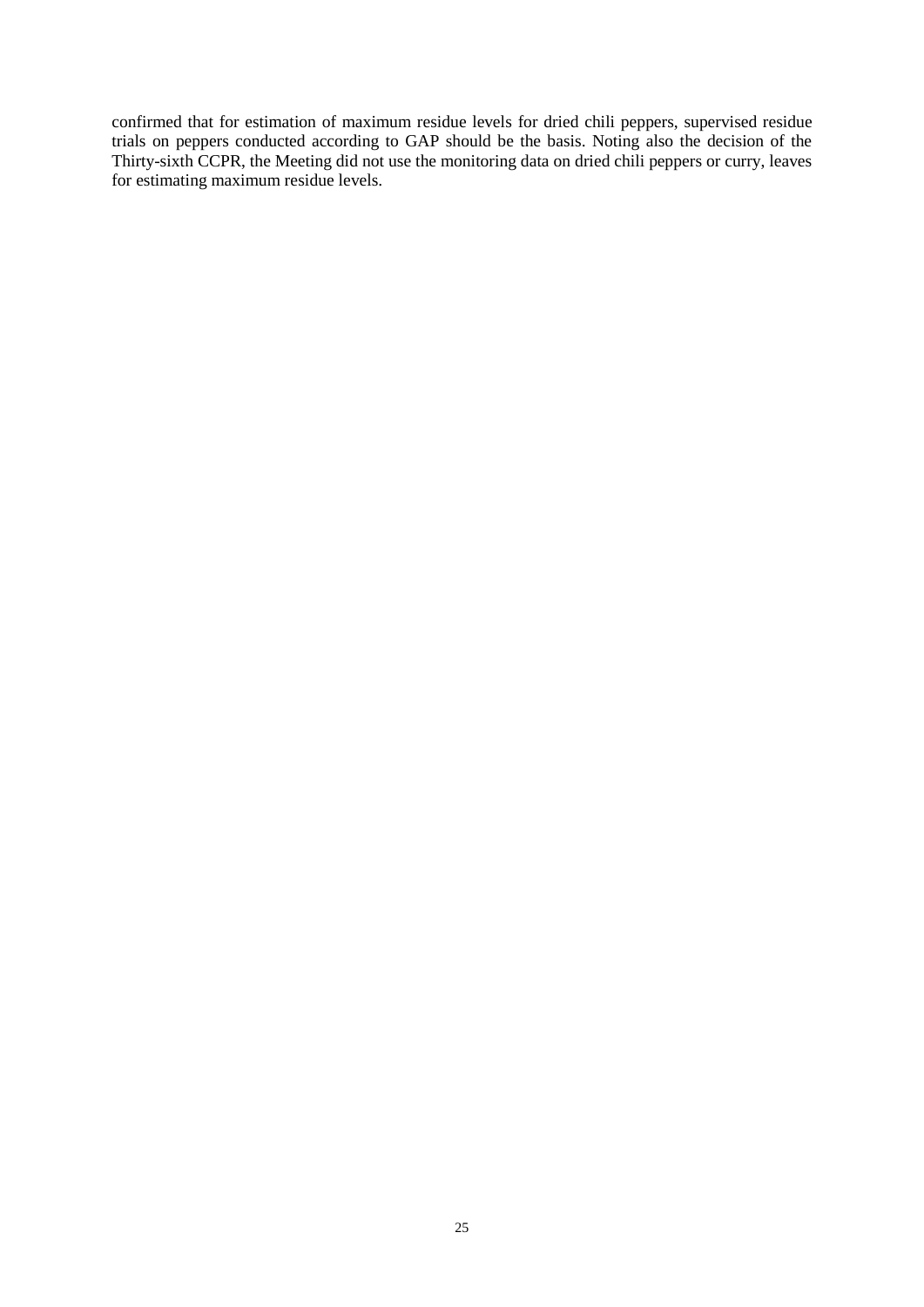### **3. Responses to specific concerns raised by the Codex Committee on Pesticide Residues (CCPR)**

# **3.1 Buprofezin (173)**

A public health concern was raised by the European Union (EU) about the potential for the formation of aniline from residues of buprofezin in commodities which are subject to processing. According to a communication from the European Food Safety Authority (EFSA), the concern form was triggered not by new toxicological studies that would require a revision of the health-based guidance values for buprofezin, but because aniline was considered a genotoxic carcinogen and a threshold could not be determined.

The Meeting received a new in vivo genotoxicity study in transgenic rats on aniline and a proposal for a mode of action for the splenic tumours seen in rats exposed to aniline.

The Meeting evaluated data on aniline and concluded that based on the absence of gene mutations in the spleen and a clear threshold for splenic tumours by the established mode of action aniline is unlikely to be carcinogenic to humans at estimated dietary exposure levels.

The Meeting established an ADI for aniline of 0–0.02 mg/kg bw based on the NOAEL of 0.2 mg/kg bw per day for increases in methaemoglobin levels in a human volunteer study. As this observation was made in humans no interspecies safety factor was necessary, and a safety factor of 10 was applied. There is a margin of 1100 between the upper bound of the ADI and the LOAEL for spleen tumours in the rat.

An ARfD of 0.02 mg/kg bw was established on the same basis as the ADI.

The Meeting concluded that the predicted exposures to aniline from residues of buprofezin in commodities, which are subsequently processed, did not represent a public health concern (see 5.5 of the 2019 JMPR Report).

# **3.2 Diflubenzuron (130)**

A public health concern was raised by the European Union (EU) about a plant metabolite of diflubenzuron, 4-chloroaniline. According to a communication from the European Food Safety Authority (EFSA), the concern form was triggered not by new toxicological studies that would require a revision of the health-based guidance values for diflubenzuron, but because 4-chloroaniline was considered a genotoxic carcinogen and a threshold could not be determined.

The Meeting did not receive any new data on 4-chloroaniline but was aware that the JECFA veterinary drugs meeting scheduled for October 2019 was reviewing diflubenzuron.

# **3.3 Fluxapyroxad (256)**

### *Background*

Fluxapyroxad was evaluated for new maximum residue levels by the 2018 JMPR. In evaluating fluxapyroxad residues in citrus fruits, the 2018 Meeting noted that the median residues from lemon (0.38 mg/kg), grapefruit (0.15 mg/kg), and orange (0.375 mg/kg) are within a 5-fold range, and that the single residue from mandarin  $(0.33 \text{ mg/kg})$  is encompassed by the residue data for the other citrus subgroups. Noting the overall similarity in the residues across citrus fruits and in an effort to provide a recommendation that covered the subgroup of mandarins, the 2018 Meeting estimated a maximum residue level, STMR, and HR for the Group of Citrus Fruit.

At the Fifty-first Session of the CCPR a concern was raised to the advancement of the proposed draft MRLs for citrus fruits. It was noted that the residue populations from oranges, lemons, and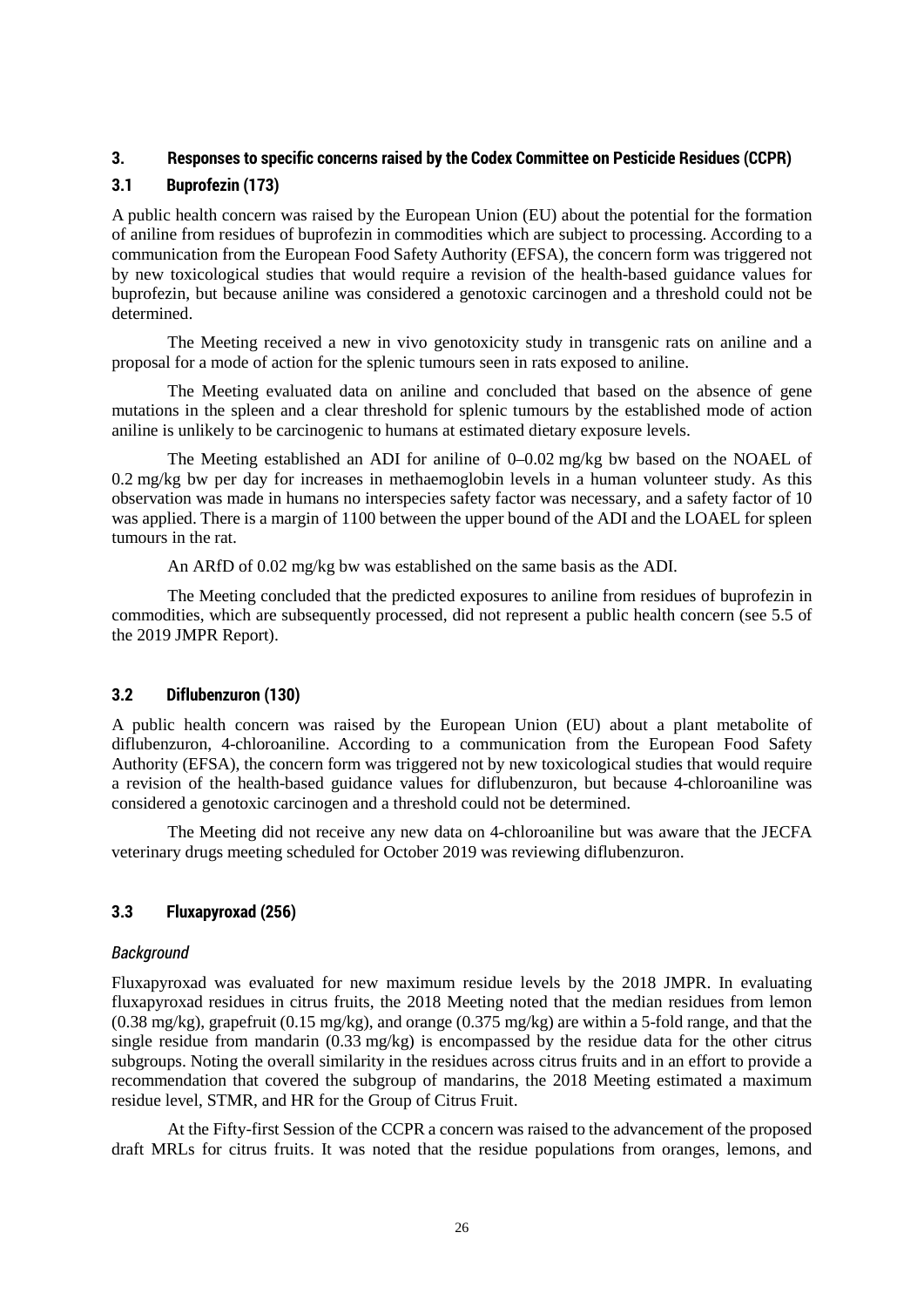grapefruit are significantly different and the approach taken by JMPR in making its recommendation was not supported. Furthermore, only one trial was submitted for mandarin.

### *Comments by the current Meeting*

#### *Mandarins*

Regarding the general issue of lack of field trials for mandarins, the Meeting recalled the guiding principles and the criteria for crop group of the Codex Classification (CL 2017/22-PR) and noted that the characteristics for commodity grouping are:

- 1. Commodity's similar potential for pesticide residues;
- 2. Similar morphology;
- 3. Similar production practices, growth habits, etc;
- 4. Edible portion;
- 5. Similar GAP for pesticide uses;
- 6. Similar residue behaviour;
- 7. To provide flexibility for setting (sub) group tolerances.

A review was conducted of the residue potential of the commodities in the citrus subgroups. Residues of foliar applied pesticides are to a large extent governed by the initial spray deposits which in turn depend on a number of plant parameters including the relative surface area of the fruit compared to leaves and stems, the wettability of the fruit and leaf surfaces, as well as crop morphology.

Residues on the day of application of foliar sprays provide a good indication of relative residue potential for different commodities, with the ranking of residue potential largely preserved with increasing time after application.

A measure of the initial spray deposits can be gained by collating residue levels in the commodities on the day of application following a single spray. To expand the database, the Meeting considered data from trials where more than one spray had been applied could be used provided there was sufficient evidence to conclude that the earlier spray did not contribute more than 25% to the observed residue. The Meeting utilised JMPR evaluations in the period 1993 to 2017 and supplemented these with other publically available information such as published scientific papers and EU draft Assessment Reports to assemble a database of initial residue levels normalised to an application rate of 1 kg ai/ha.

A summary of the initial residue deposits for the different commodities is shown in Figure 1 in the form of box-plots. The boxes cover 50% of values (25th to 75th percentiles) while the whiskers cover 95% of values with the median represented by the dark horizontal lines.

Median residues were 0.74 mg/kg (n=55) for lemons and limes, 0.62 (n=102) for mandarins, 0.47 (n=177) for oranges and 0.37 (n=27) for grapefruit.

Therefore, the Meeting decided that for foliar uses, extrapolation of residue estimates from lemon or limes to mandarins is reasonable.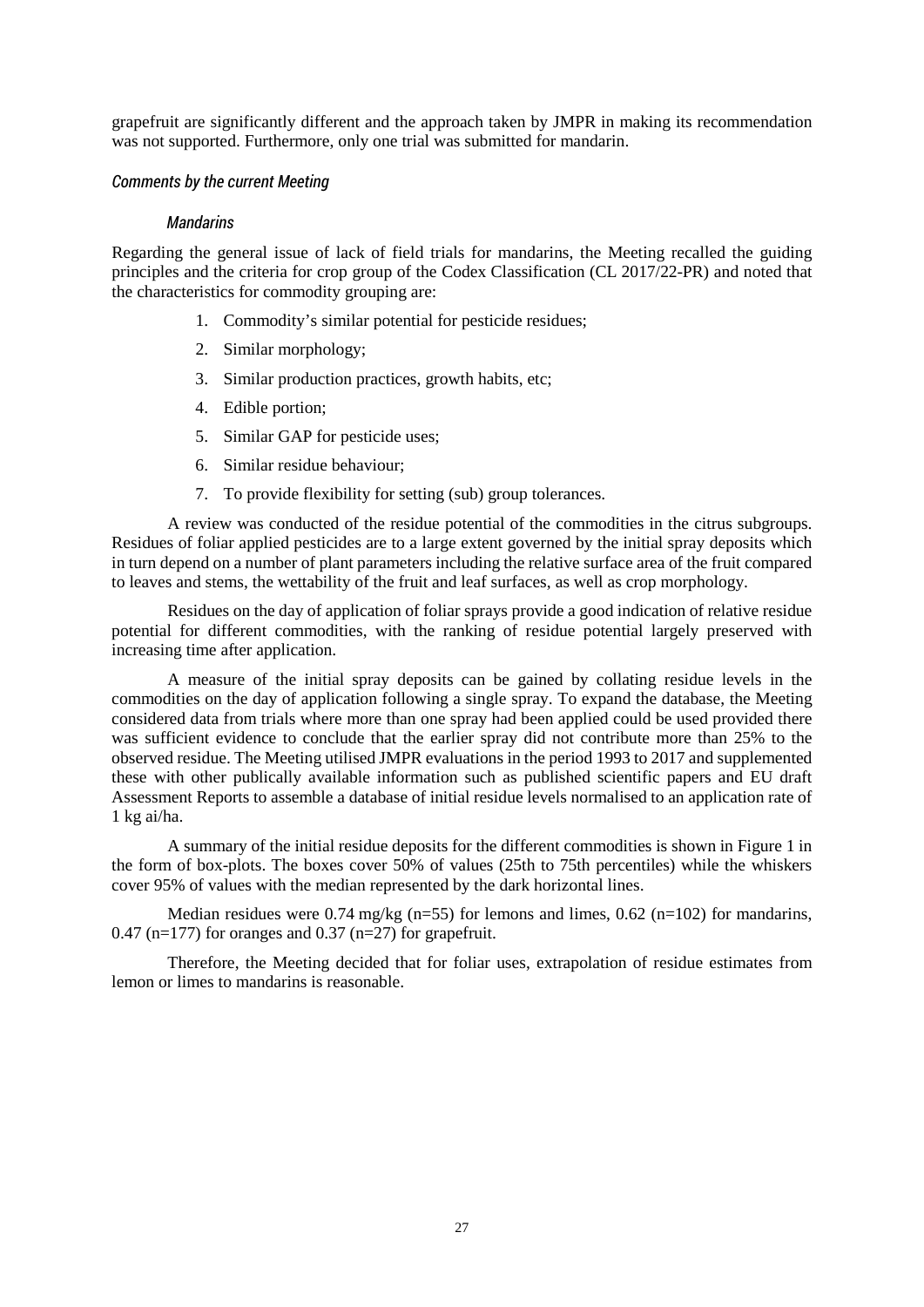

Figure 1. Box-plots of initial spray deposits for foliar treatments close to harvest (normalised to an application rate of 1 kg ai/ha) for citrus.

### *Fluxapyroxad in citrus*

As to the specific concern regarding fluxapyroxad, the 2019 JMPR has re-examined the data for residues of fluxapyroxad in citrus. Noting that it is not standard practice to use combined data to estimate residue levels when they are shown to be from different populations, the Meeting considered making a recommendation for the citrus subgroups based on the data for the representative commodities.

#### Residues of **fluxapyroxad,** *per se,* were:

Lemon (n=7): 0.15, 0.16, 0.37, 0.38, 0.40 (2), and 0.45 mg/kg;

Mandarin  $(n=1)$ : 0.33 mg/kg;

Orange (n=10): 0.16, 0.18, 0.32, 0.33, 0.37, 0.38, 0.44, 0.50, 0.52, and 0.58 mg/kg; and

Grapefruit (n=5): 0.10, 0.15 (2), 0.24, and 0.27 mg/kg.

### Residues of **total fluxapyroxad** were:

Lemon (n=7): 0.15, 0.16, 0.37, 0.38, 0.40, 0.41, and 0.46 mg/kg;

Mandarin (n=1): 0.33 mg/kg;

Orange (n=10): 0.16, 0.18, 0.32, 0.33, 0.39, 0.40, 0.44, 0.50, 0.52, and 0.59 mg/kg; and Grapefruit (n=5): 0.10, 0.15 (2), 0.24, and 0.27 mg/kg.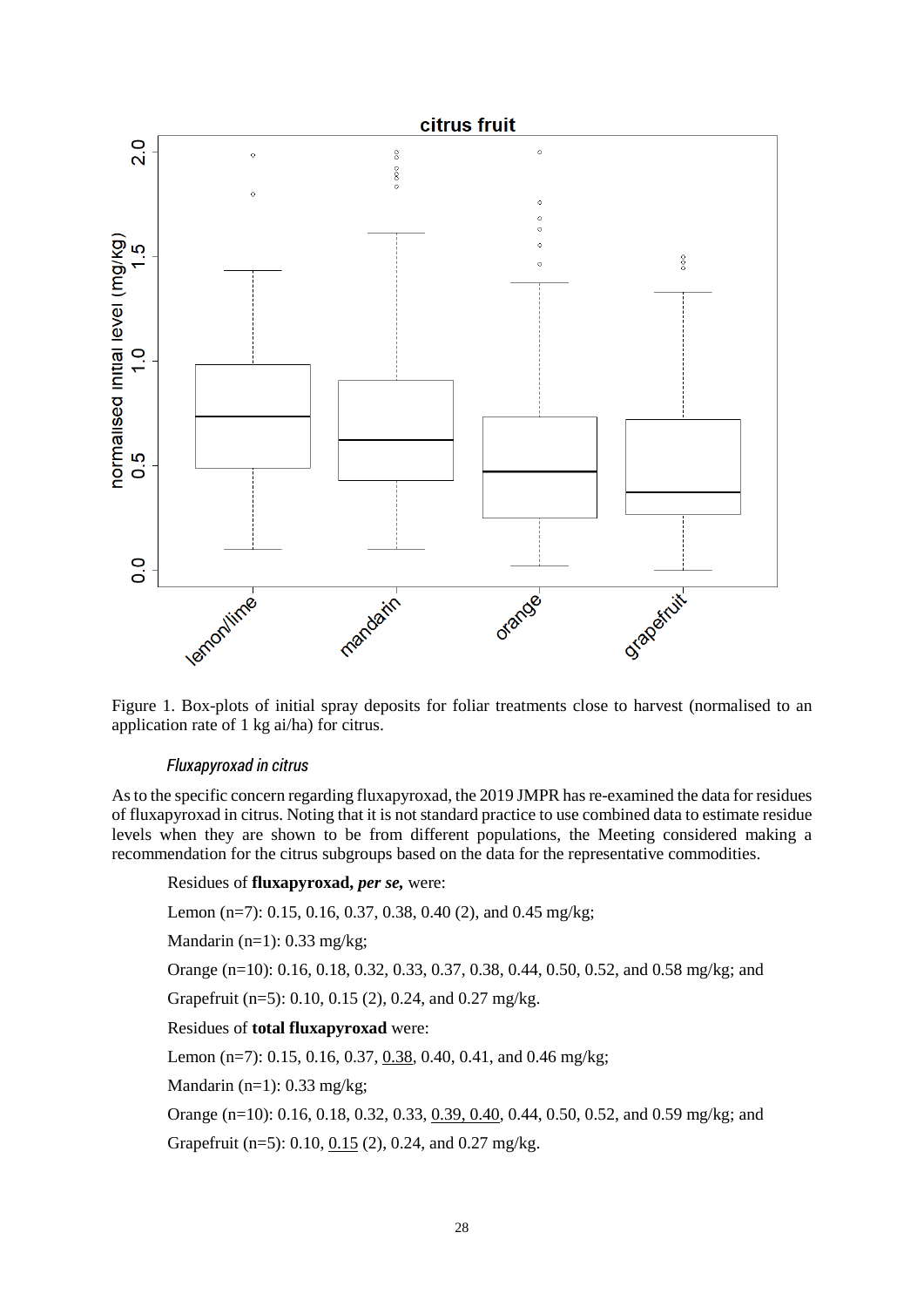The current Meeting estimated maximum residue levels, STMR values, and HR values applicable to citrus subgroups as follows:

Subgroup of Lemons and Limes: 1, 0.38, and 0.46 mg/kg

Subgroup of Oranges, Sweet, Sour: 1.5, 0.395, and 0.59 mg/kg, and

Subgroup of Pummelo and Grapefruits: 0.6, 0.15, and 0.27 mg/kg.

On the basis of the analysis discussed above for mandarins, the Meeting agreed to extrapolate the data from lemon to the Subgroup of Mandarins.

The 2018 Meeting derived processing factors from studies with orange. The Meeting agreed to extrapolate those factors to citrus fruits (Table 2).

Table 2. Processing factors derived by the 2018 JMPR for fluxapyroxad, per se, and total fluxapyroxad in citrus.

|            | Fluxapyroxad                       | Total fluxapyroxad                 |
|------------|------------------------------------|------------------------------------|
| Commodity  | Processing factors [best estimate] | Processing factors [best estimate] |
| Wet pomace | $1.2, 1.15$ [1.2]                  | 1.2, 1.15 $\lceil 1.2 \rceil$      |
| Dried pulp | $[6.2, 3.48]$ [4.8]                | $6.2, 3.48$ [4.8]                  |
| Peel       | $2.5, 1.23$ [1.9]                  | $2.5, 1.23$ [1.9]                  |
| Juice      | $0.12, 0.018$ [0.12]               | $0.032, 0.048$ [0.040]             |
| Marmalade  | $0.045, 0.039$ [0.042]             | 0.065, 0.069 [0.067]               |
| Oil        | 65, 53 [59]                        | 65, 53 [59]                        |

| Table 3. Residues of fluxapyroxad (maximum residue level) and total fluxapyroxad (STMR-P, HR-P) |  |  |
|-------------------------------------------------------------------------------------------------|--|--|
| in processed citrus commodities.                                                                |  |  |

|                                                                                                       |                            | mg/kg                           |       |        |  |  |
|-------------------------------------------------------------------------------------------------------|----------------------------|---------------------------------|-------|--------|--|--|
| Crop                                                                                                  | <b>Processed Commodity</b> | Maximum residue STMR-P<br>level |       | $HR-P$ |  |  |
| Lemon and mandarin<br>Max. res. level = $1 \text{ mg/kg}$<br>$STMR = 0.38$ mg/kg<br>$HR = 0.46$ mg/kg | Peel                       |                                 | 0.72  | 0.87   |  |  |
|                                                                                                       | Juice (raw)                | $-$                             | 0.015 | --     |  |  |
|                                                                                                       | Oil                        | 60                              | 22    | $-$    |  |  |
| Orange<br>Max. res. level = $1.5 \text{ mg/kg}$<br>$STMR = 0.395$ mg/kg<br>$HR = 0.59$ mg/kg          | Wet pomace                 | --                              | 0.47  | 0.71   |  |  |
|                                                                                                       | Dried pulp                 | 8                               | 1.9   | $-$    |  |  |
|                                                                                                       | Peel                       | --                              | 0.75  | 1.1    |  |  |
|                                                                                                       | Juice (raw)                | --                              | 0.016 | --     |  |  |
|                                                                                                       | Marmalade                  | $-$                             | 0.026 | --     |  |  |
|                                                                                                       | Oil                        | 90                              | 23    | --     |  |  |
| Grapefruit<br>Max. res. level = $0.6$ mg/kg<br>$STMR = 0.15$ mg/kg<br>$HR = 0.27$ mg/kg               | Juice (raw)                | --                              | 0.006 | $-$    |  |  |
|                                                                                                       | Oil                        | --                              | 8.9   | --     |  |  |

The Meeting estimated a maximum residue level for fluxapyroxad in citrus oil of 90 mg/kg to replace its previous estimate of 60 mg/kg, with an STMR of 23 mg/kg.

The Meeting estimated a maximum residue level for fluxapyroxad in citrus pulp, dry of 8 mg/kg and an STMR of 1.9 mg/kg.

### *RECOMMENDATIONS*

On the basis of the available data, the Meeting concluded that the residue levels listed below are suitable for establishing maximum residue limits and for dietary risk assessment.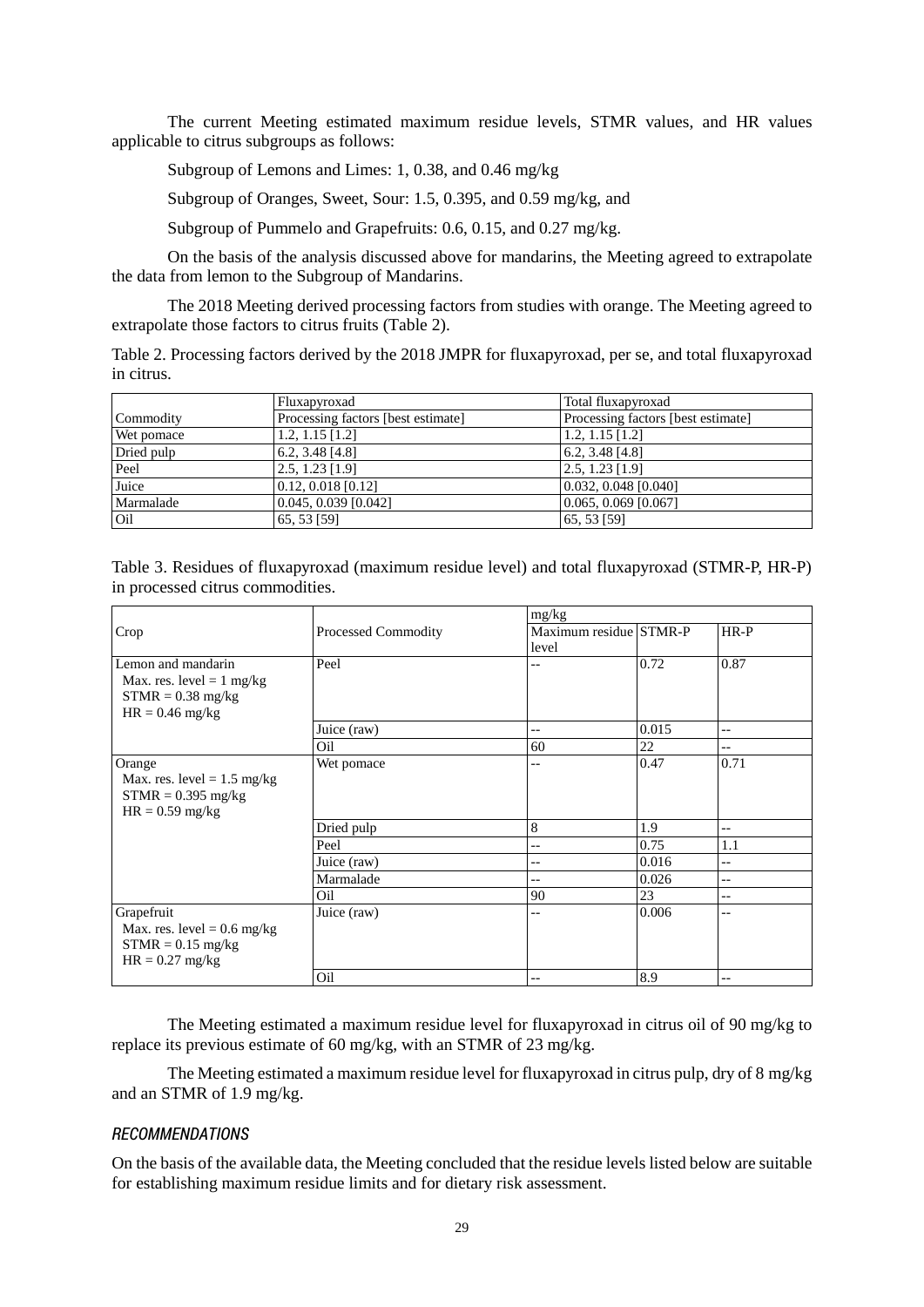The definition of the residue for compliance with the MRL for plant and animal commodities: *fluxapyroxad*.

The definition of the residue for estimating dietary risk from plant commodities: *Sum of fluxapyroxad and 3-difluoromethyl)-*N*-(3′,4′,5′-trifluoro[1,1′- biphenyl]-2-yl)-1*H*-pyrazole-4 carboxamide (M700F008) and 3-(difluoromethyl)- 1-(ß-D-glucopyranosyl)-*N*-(3′,4′,5′-triflurobipheny-2-yl)-1*H*-pyrzaole-4-carboxamide (M700F048), expressed as parent equivalents*.

The definition of the residue for estimating dietary risk from animal commodities: *Sum of fluxapyroxad and 3-(difluoromethyl)-*N*-(3′,4′,5′-trifluoro[1,1′- biphenyl]-2-yl)-1*H*-pyrazole-4 carboxamide (M700F008), expressed as parent equivalents*.

The residue is fat soluble.

Table 4. Residue levels (for fluxapyroxad) suitable for establishing maximum residue limits and for IEDI and IESTI assessments.

| Commodity |                                                                                | Recommended                             |          |                 |                        |
|-----------|--------------------------------------------------------------------------------|-----------------------------------------|----------|-----------------|------------------------|
|           |                                                                                | MRL, mg/kg                              |          |                 |                        |
| CCN       | Name                                                                           | <b>New</b>                              | Previous | STMR or STMR-HR | $HR-$<br><sub>or</sub> |
|           |                                                                                |                                         |          | P, mg/kg        | P, $mg/kg$             |
| FC 0001   | Group of citrus fruit                                                          | W                                       |          |                 |                        |
| FC 0002   | Subgroup of Lemons<br>Limes<br>and                                             |                                         |          | 0.38            | 0.46                   |
|           | (including Citron)                                                             |                                         |          |                 |                        |
| FC 0003   | Subgroup of Mandarins                                                          | 1                                       |          | 0.38            | 0.46                   |
| FC 0004   | Subgroup of Oranges, Sweet, Sour<br>(including Orange-like hybrids)            | 1.5                                     |          | 0.395           | 0.59                   |
| FC 0005   | Subgroup of Pummelo and Grapefruits<br>(including Shaddock-like hybrids, among | 0.6                                     |          | 0.15            | 0.27                   |
|           | other Grapefruit)                                                              |                                         |          |                 |                        |
| OR 0001   | Citrus oil, edible                                                             | 90                                      | 60       | 23              |                        |
| AB 0001   | Citrus pulp, dry                                                               | 8                                       |          | 1.9             |                        |
|           |                                                                                | For dietary burdens and risk assessment |          |                 |                        |
|           | Lemon/lime/mandarin juice (raw)                                                |                                         |          | 0.015           |                        |
|           | Orange juice (raw)                                                             |                                         |          | 0.016           |                        |
|           | Grapefruit juice (raw)                                                         |                                         |          | 0.006           |                        |
|           | Grapefruit oil                                                                 |                                         |          | 8.9             |                        |
|           | Lemon/lime peel (fresh)                                                        |                                         |          | 0.72            | 0.87                   |
|           | Orange peel (fresh)                                                            |                                         |          | 0.75            | 1.1                    |
|           | Citrus wet pomace                                                              |                                         |          | 0.47            | 0.71                   |
|           | Marmalade                                                                      |                                         |          | 0.026           |                        |

The new recommendations do not result in changes to the dietary exposure estimates (up to 20% of the maximum ADI, up to 10% of the ARfD) or conclusions provided by the 2018 Meeting.

#### **3.4 Iprodione (111)**

A public health concern was raised by the European Union (EU) about the safety of iprodione residues. According to a communication from the European Food Safety Authority (EFSA), the concern form related to estimated intakes exceeding the EU ADI and ARfD by 2.7 and 17 fold respectively.

The EU ADI of 0.02 mg/kg bw is based on a LOAEL for adrenal vacuolation of 6 mg/kg bw per day and a safety factor of 300. The 1995 JMPR established an ADI of 0.06 mg/kg bw based on the same study and end-point but used a 100 fold safety factor as it considered that 6 mg/kg bw per day was a NOAEL.

The EU ARfD of 0.06 mg/kg bw is based on a LOAEL for umbilical hernia of 20 mg/kg bw per day in a rabbit developmental study and a safety factor of 300. The JMPR was not routinely establishing ARfDs at the time of the last review in 1995. The toxicology monograph for the 1995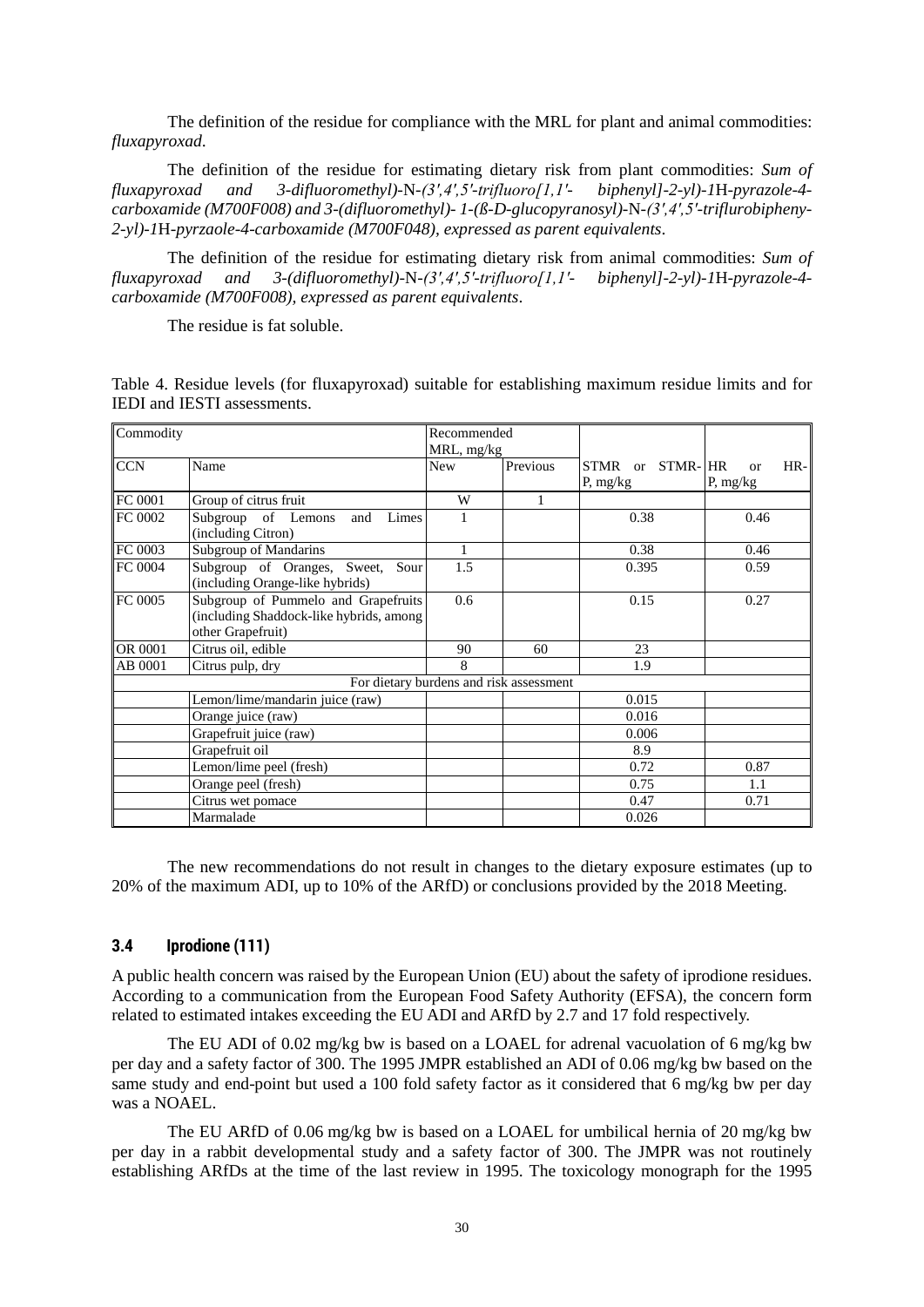JMPR includes an evaluation of the same rabbit developmental study but does not mention the umbilical hernia as a critical effect.

The current Meeting did not have access to the iprodione toxicology database and therefore could not assess if it agreed with the EU ADI and ARfD values.

Given the 24-year gap since iprodione was last reviewed by JMPR and the magnitude of potential concerns for acute intakes identified by the EU, the Meeting strongly recommends iprodione be prioritized for periodic re-evaluation. It was noted that aspects of epidemiology should be included.

# **3.5 Isofetamid (290) – Reconsideration of the maximum residue levels for bush berries, dry beans and dry peas**

#### *Background*

At the Fifty-first Session of the CCPR, the EU, Norway and Switzerland stated that the MRL for bush berries, the MRL for the subgroup of dry beans, except soya bean and the MRL for the subgroup of dry peas needed to be revised.

For bush berries the EU, Norway and Switzerland stated the MRL should be 4 mg/kg and not 5 mg/kg as recommended by the 2018 JMPR.

For dry beans and dry peas the EU, Norway and Switzerland highlighted that the HR observed in the trials was 0.08 mg/kg and based on the residue trials data set the MRL proposal should be 0.09 mg/kg and not 0.05 mg/kg as recommended by the 2018 JMPR.

#### *Comments by the current Meeting*

The scaled residues in bush berries in rank order were (n=10): 0.14, 0.19, 0.20, 0.23, 0.27, 0.35, 0.59, 0.68, 0.77 and 3.0 mg/kg.

The current Meeting estimated a maximum residue level of 4 mg/kg, an STMR of 0.31 mg/kg and a HR of 3 mg/kg for bush berries. Therefore, the Meeting recommended that the MRL of 4 mg/kg replace the previous recommendation of 5 mg/kg.

For dry beans and dry peas the residues in rank order were  $(n=19)$ :  $< 0.01$  (16), 0.020, 0.036 and 0.080 mg/kg.

The current Meeting estimated a maximum residue level of 0.09 mg/kg and an STMR of 0.01 mg/kg for the subgroup of dry beans, except soya beans and for the subgroup of dry peas. Therefore, the Meeting recommended that the MRL of 0.09 mg/kg replace the previous recommendation of 0.05 mg/kg for the subgroup dry beans, except soya bean, and for the subgroup of dry peas.

The IEDIs and the IESTIs undertaken by the JMPR in 2018 are still applicable to this reconsideration of the maximum residue levels for bush berries and the subgroup of dry beans, except soya bean and the subgroup of dry peas. The Meeting concluded that the long-term and acute dietary exposures to residues of isofetamid resulting from the uses on bush berries, dry beans and dry peas are unlikely to present a public health concern.

Table 5. Residue levels (for isofetamid) suitable for establishing maximum residue limits and for IEDI and IESTI assessments.

|            | Commodity name                                | Recommended maximum |                         | STMR or | HR or HR-P |
|------------|-----------------------------------------------|---------------------|-------------------------|---------|------------|
|            |                                               |                     | residue level $(mg/kg)$ |         | (mg/kg)    |
| <b>CNN</b> |                                               | New                 | Previous                | (mg/kg) |            |
| FB 2006    | Bush berries, Subgroup of                     |                     |                         | 0.31    |            |
| VD 2065    | Dry beans (except soya beans),<br>Subgroup of | 0.09                | 0.05                    | 0.01    |            |
| VD 2066    | Dry peas, Subgroup of                         | 0.09                | 0.05                    | 0.01    |            |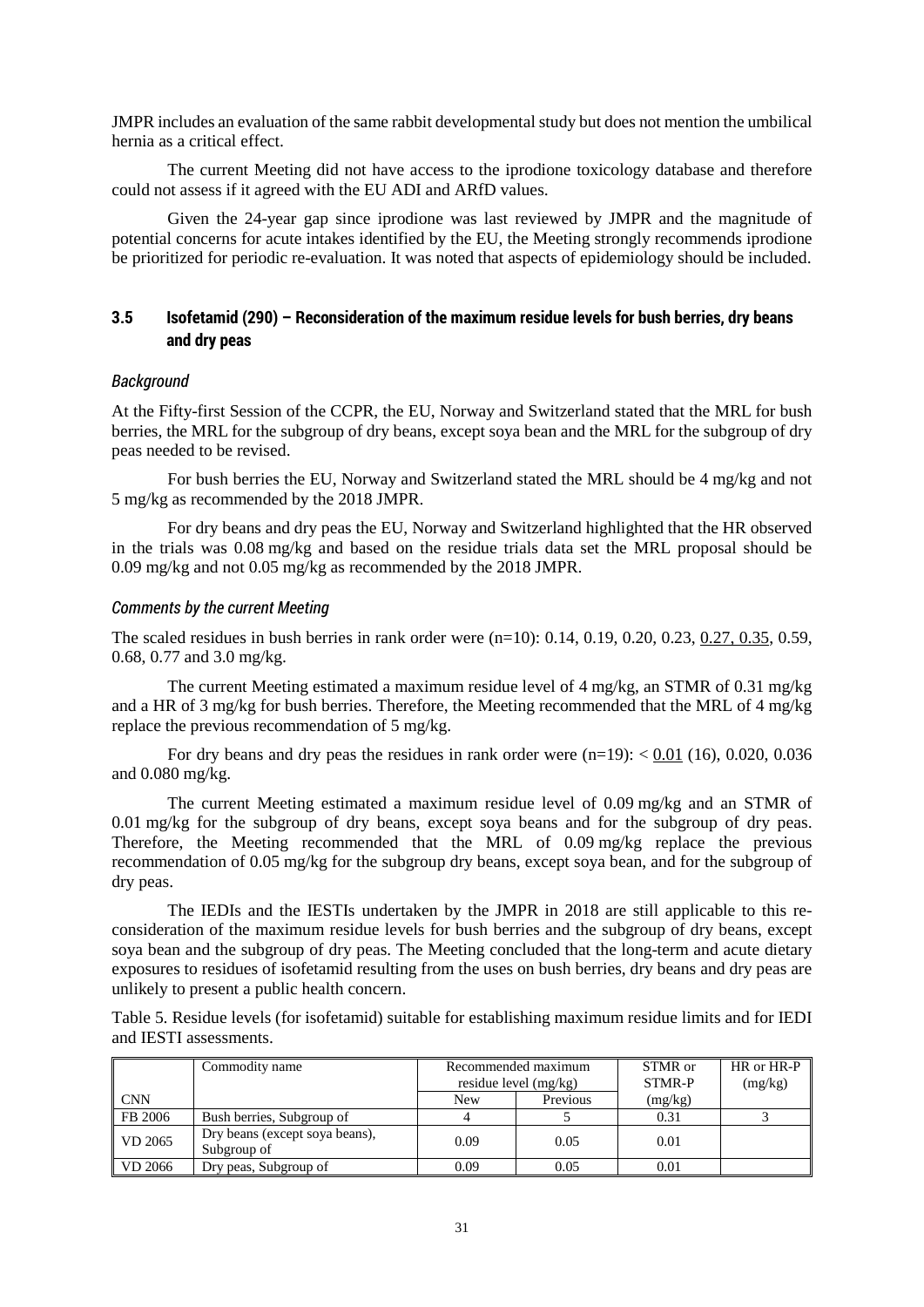### **3.6 Picoxystrobin (258)**

A public health concern was raised by the European Union (EU) about a number of aspects of picoxystrobin, which had resulted in no reference doses being established in the EU. According to a communication from the European Food Safety Authority (EFSA), the concern form related to:

- genotoxicity of picoxystrobin
- clastogenicity/aneugenicity of a metabolite of picoxystrobin, IN-H8612
- uncertainty regarding whether the specification of the material tested in the toxicity studies was equivalent to that sold commercially
- the absence of information relating to EU-specific requirements such as "endocrine disruption".

JMPR reviewed picoxystrobin in 2012, establishing an ADI of 0-0.09 mg/kg bw and ARfD of 0.09 mg/kg bw, both based on a combined NOAEL from 90-day and one year dog studies. The 2012 JMPR noted the weakly positive response in the mammalian cell gene mutation assay with metabolic activation, identified as a concern of EFSA, but concluded that picoxystrobin was unlikely to be genotoxic.

In 2013 JMPR evaluated a new in vivo micronucleus study on IN-8612, performed to investigate the positive response in one of two in vitro mammalian cell chromosome aberration assays. JMPR concluded that the results of the new study were negative and that IN-8612 could be assessed using the TTC as not genotoxic. EFSA concluded that the same study was equivocal.

JMPR and EFSA differ in their interpretations of the genotoxicity data for picoxystrobin and IN-H8612. At the 2012 and 2013 Meetings, the WHO panel of JMPR included a specialist genotoxicity expert.

The specification issue is outside the remit of the JMPR, is considered to be of questionable relevance to residues in treated commodities, but could be referred to the JMPS.

The meeting noted the lack of information on EU specific requirements such as "endocrine disruption". Within the EU framework, endocrine disruption is a hazard identification process but JMPR includes these aspects as part of their risk assessments.

The Meeting concluded that the concerns identified about dietary exposures to picoxystrobin were unlikely to represent a public health concern.

# **3.7 Propiconazole (160) – Reconsideration of the maximum residue level for peach**

### *Background*

At the Fifty-first Session of the CCPR, it was requested that the maximum residue level of 5 mg/kg (Po) for propiconazole in peach be retained as the GAP considered by the 2013 JMPR was still authorized in the USA.

The 2017 and 2018 JMPR had considered a new GAP authorized in the USA on peaches and plums and recommended replacement of the previous recommendation of 5 mg/kg (Po) with a maximum residue level of 0.7 mg/kg (Po) for peach.

### *Comments by the current Meeting*

The current Meeting received confirmation that the GAP considered for peach by the 2013 JMPR was still authorized in the USA. The GAP is a post-harvest in-line dip/drench treatment to peach and involves one application of 0.014 kg ai/hL.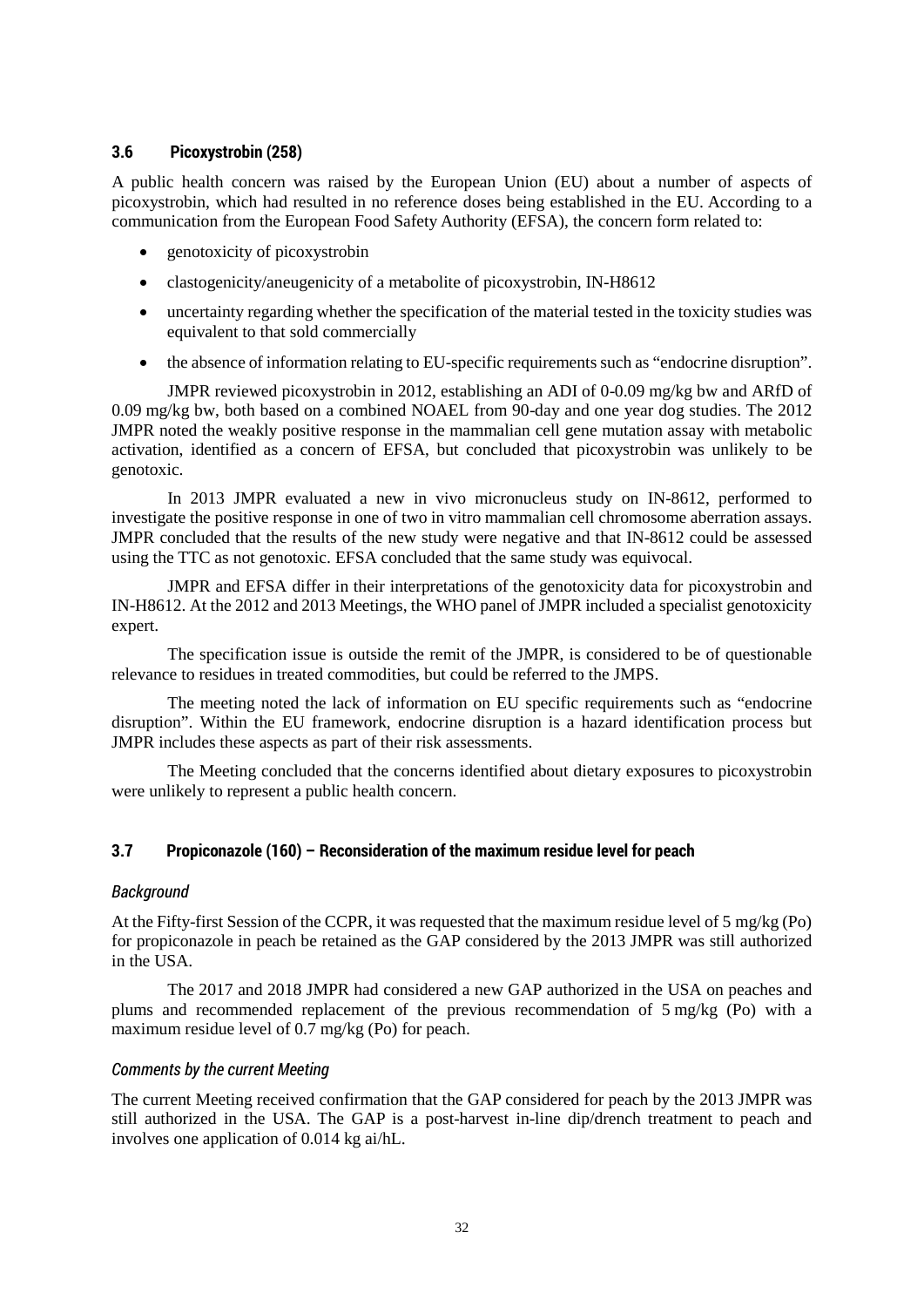The Meeting noted that the maximum residue level of 5 mg/kg (Po) recommended by the 2013 JMPR was based on 3\*mean in the OECD MRL calculator. In accordance with the decision of the 2018 JMPR, for post harvest uses when homogenous residues are expected the "mean  $+4*SD$ " should be used as the basis for the maximum residue level.

Residues of propiconazole in peach in rank order were  $(n = 4)$ : 1.2, 1.4, 1.7 and 2.1 mg/kg with the highest analytical result reported as 2.2 mg/kg.

Total residues (propiconazole plus all metabolites convertible to 2,4-dichlorobenzoic acid) in peach in rank order were  $(n = 4)$ : 0.73, 1.1, 2.3 and 2.5 mg/kg.

The Meeting recommended a maximum residue level of 4 mg/kg (Po) for peach, an STMR of 1.7 mg/kg and a HR of 2.5 mg/kg to replace the previous recommendation.

#### *Long-term dietary exposure*

The ADI for propiconazole is 0–0.07 mg/kg bw. The International Estimated Daily Intakes (IEDIs) for propiconazole were estimated for the 17 GEMS/Food Consumption Cluster Diets using the STMR values estimated by the 2017 JMPR and the STMR considered in this Meeting for peaches. The results are shown in Annex 3 of the 2019 JMPR Report.

The IEDIs ranged from 1–7% of the maximum ADI. The Meeting concluded that long-term dietary exposure to residues of propiconazole from uses considered by the JMPR is unlikely to present a public health concern.

#### *Acute dietary exposure*

The ARfD for propiconazole is 0.3 mg/kg bw. The IESTIs for propiconazole were calculated for peaches. The results are shown in Annex 4 of the 2019 JMPR Report.

The IESTIs varied from 0–40% of the ARfD for children and 2–20 % of the ARfD for the general population. The Meeting concluded that acute dietary exposure to residues of propiconazole from the use considered by the present Meeting on peach is unlikely to present a public health concern.

### **3.8 Pyraclostrobin (210)**

### *Background*

At the Fifty-first Session of the CCPR (2019), it was noted that there was an incorrect HR value in the 2018 JMPR report for spinach and that for root and tuber vegetables the maximum residue level recommendation should exclude sugar beet.

#### *Comment by the JMPR*

The current Meeting revisited the pyraclostrobin residue data for spinach and agreed that a residue in a trial from Italy had been incorrectly recorded by the 2018 JMPR as 0.91 mg/kg when the correct value is 0.091 mg/kg.

As noted by the 2018 JMPR, the critical GAPs for pyraclostrobin on spinach in European countries is that of Germany  $(2 \times 0.1 \text{ kg}$  ai/ha, a RTI of 8 days and a 14-day PHI) and Italy  $(2 \times 0.1 \text{ kg}$ ai/ha, a RTI of 7 days and a 14-day PHI).

In 10 trials conducted in France, Germany and Italy, and matching cGAP, residues in spinach were < 0.01, 0.02 (2), 0.05 (2), 0.091, 0.13 (2), 0.28 and 0.31 mg/kg.

The Meeting estimated a maximum residue level of 0.6 mg/kg, a STMR of 0.071 mg/kg and a HR of 0.31 mg/kg for pyraclostrobin in spinach.

The meeting withdrew its previous maximum residue level recommendation of 1.5 mg/kg for spinach.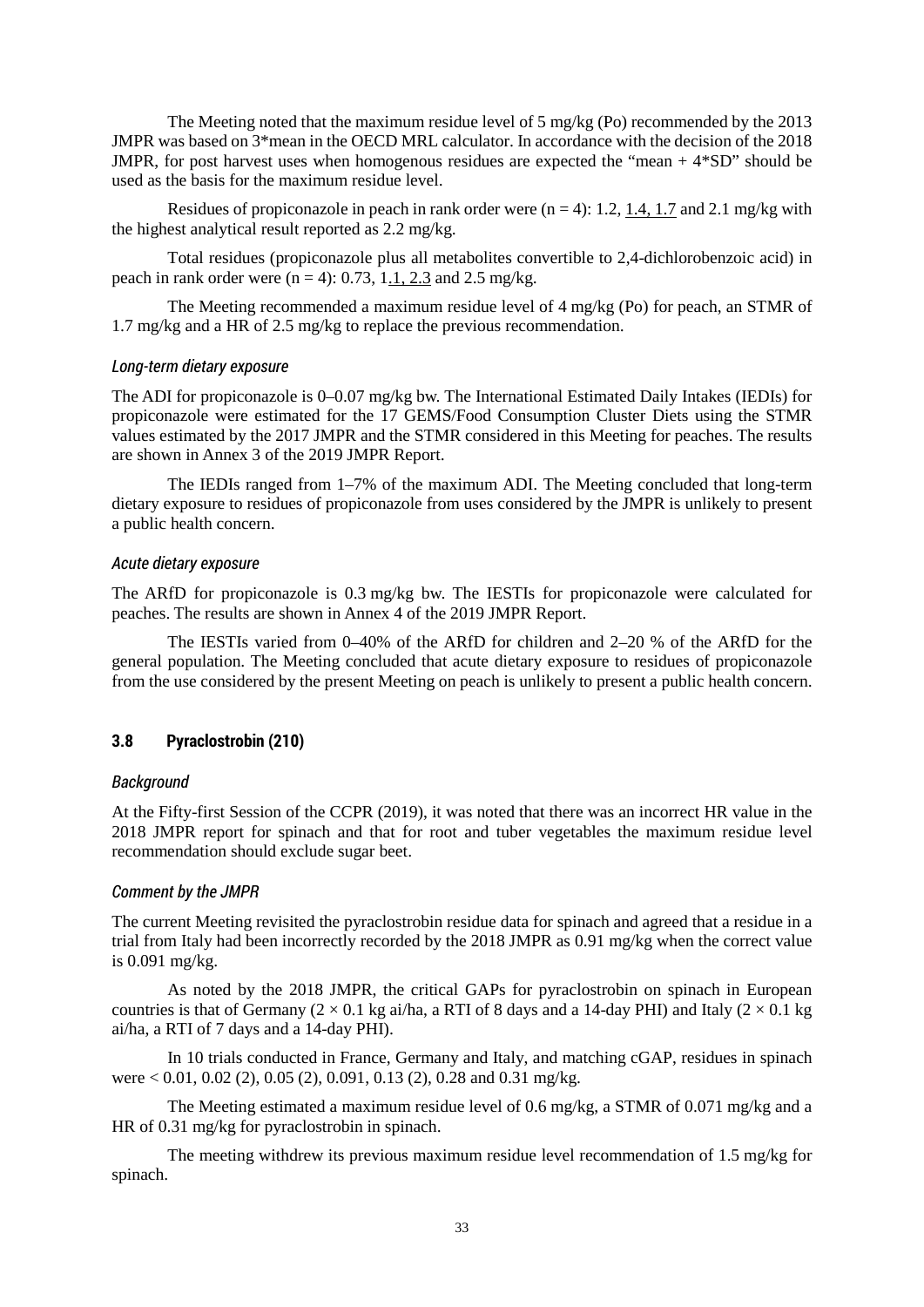Regarding root and tuber vegetables, the Meeting noted that the registration in the USA is for the US Crop Subgroup 1B (Root vegetables, except sugar beet) and also separately for sugar beet. Members of the US Crop Subgroup 1B (except sugar beet) include: Garden beet, burdock, carrot, celeriac, turnip-rooted chervil, chicory, ginseng, horseradish, turnip-rooted parsley, parsnip, radish, oriental radish, rutabaga, salsify, black salsify, Spanish salsify, skirret, and turnip.

As the US Crop subgroup 1B closely matches the new Codex Subgroup 16A Root vegetables, and the GAPs in the USA for root and tuber vegetables and sugar beet are different, the Meeting decided to revise its previous recommendation for root vegetables, Subgroup of (includes all commodities in the subgroup) to be replaced by a recommendation for Root vegetables, Subgroup of (includes all commodities in the subgroup except sugar beet).

Table 6. Residue levels (for pyraclostrobin) suitable for establishing maximum residue limits and for IEDI and IESTI assessments.

|            | Commodity name                                                                                           | Recommended maximum<br>residue level $(mg/kg)$ |          | STMR or<br><b>STMR-P</b> | HR or HR-P<br>(mg/kg) |
|------------|----------------------------------------------------------------------------------------------------------|------------------------------------------------|----------|--------------------------|-----------------------|
| <b>CNN</b> |                                                                                                          | <b>New</b>                                     | Previous | (mg/kg)                  |                       |
| VR 2070    | Root vegetables,<br>Subgroup<br>of<br>(includes all commodities in the<br>subgroup)                      | W                                              | 0.5      | 0.12                     | 0.3                   |
| VR 2070    | vegetables,<br>of<br>Subgroup<br>Root<br>(includes all commodities in the<br>subgroup except sugar beet) | 0.5                                            |          | 0.12                     | 0.3                   |
| VL 0502    | Spinach                                                                                                  | 0.6                                            |          | 0.071                    | 0.31                  |

### **3.9 Request from CCPR concerning okra**

### *Background*

At the Fifty-first Session of the CCPR (2019), some member countries expressed concerns at the JMPR's recommendations for the subgroup peppers (*i.e.* that the exclusion of okra from MRLs for the subgroup Peppers could impact trade). They requested that JMPR find more suitable commodity groups for which an MRL could be extrapolated to okra.

CCPR was informed that monitoring data for okra showed non-compliances for okra were low when compared to peppers, even when both were covered by a group MRL.

CCPR noted the need to find a solution for extrapolation of an MRL to okra and encouraged member countries and interested organisations to submit data from residue field trials as well as monitoring data for consideration by the JMPR as follows:

- In the absence of specific data for okra, what scientific evidence would JMPR consider in the extrapolation to facilitate the elaboration of an MRL that can ensure the protection of public health while facilitating trade.
- That a comparison of monitoring data for okra and other fruiting vegetables be done to determine if differences in residues observed in trade between these commodities are similar to the difference observed in supervised trials and hence confirm extrapolation principles.

# *Comment by the JMPR*

The current Meeting received monitoring data from Canada for tomatoes (domestic and import), nonbell peppers and okra imported into Canada from the USA.

Focusing on just the US samples (where it was suggested that the use pattern on all three fruiting vegetables is similar), the data included analyses for 383 compounds. The current Meeting reviewed the data and noted: